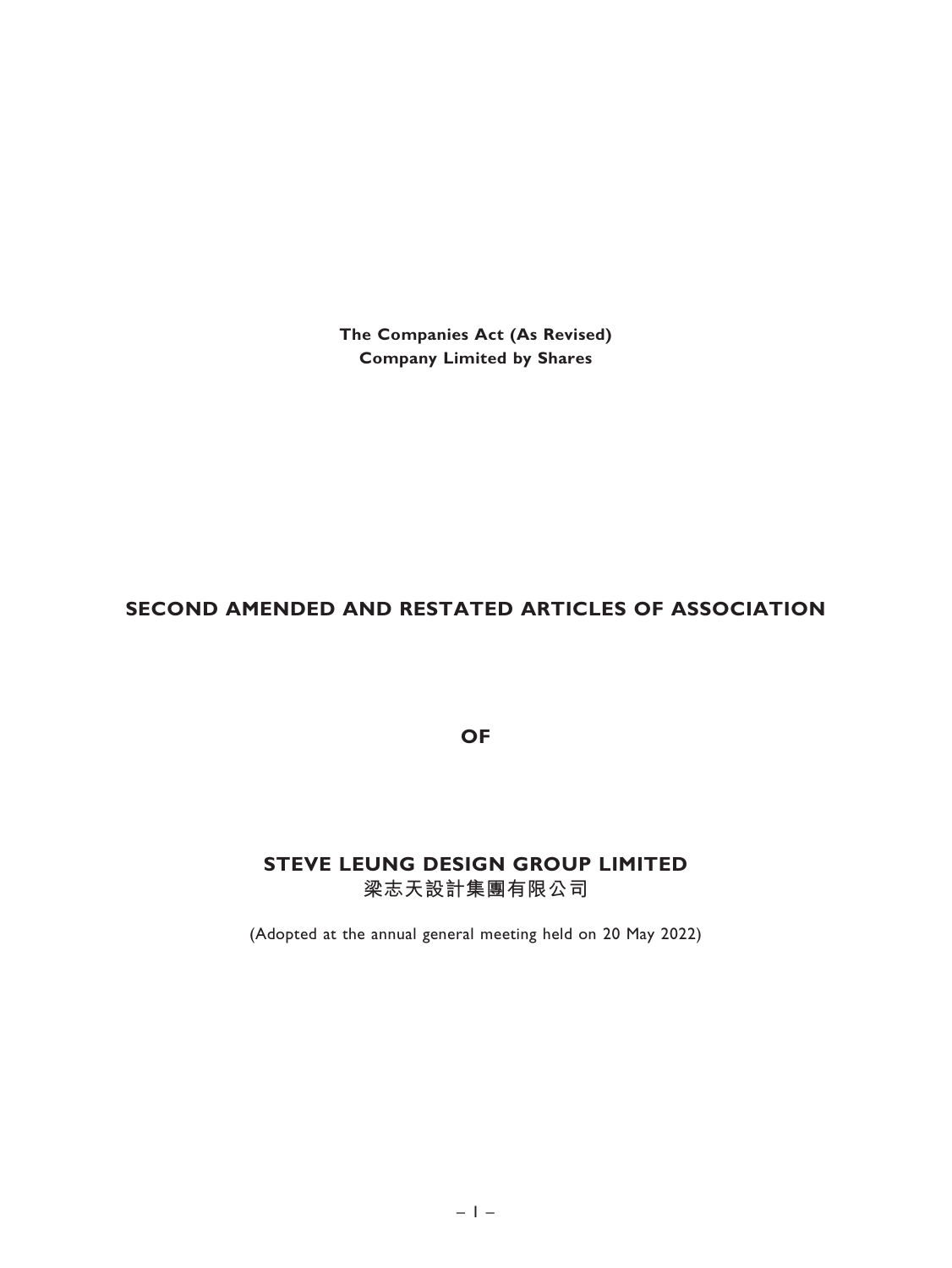INDEX

| <b>SUBJECT</b>                         | Article No.    |
|----------------------------------------|----------------|
| Table A                                | L              |
| Interpretation                         | 2              |
| Share Capital                          | 3              |
| Alteration Of Capital                  | $4 - 7$        |
| Share Rights                           | $8 - 9$        |
| Variation Of Rights                    | $10 - 11$      |
| <b>Shares</b>                          | $12-15$        |
| <b>Share Certificates</b>              | $16-21$        |
| Lien                                   | $22 - 24$      |
| Calls On Shares                        | $25 - 33$      |
| Forfeiture Of Shares                   | $34 - 42$      |
| <b>Register Of Members</b>             | $43 - 44$      |
| <b>Record Dates</b>                    | 45             |
| Transfer Of Shares                     | $46 - 51$      |
| <b>Transmission Of Shares</b>          | $52 - 54$      |
| <b>Untraceable Members</b>             | 55             |
| <b>General Meetings</b>                | $56 - 58$      |
| Notice Of General Meetings             | $59 - 60$      |
| Proceedings At General Meetings        | $61 - 65$      |
| Voting                                 | $66 - 74$      |
| Proxies                                | $75 - 80$      |
| Corporations Acting By Representatives | 81             |
| <b>Written Resolutions Of Members</b>  | 82             |
| <b>Board Of Directors</b>              | 83             |
| <b>Retirement Of Directors</b>         | $84 - 85$      |
| Disqualification Of Directors          | 86             |
| <b>Executive Directors</b>             | $87 - 88$      |
| <b>Alternate Directors</b>             | $89 - 92$      |
| Directors' Fees And Expenses           | $93 - 96$      |
| Directors' Interests                   | $97 - 100$     |
| General Powers Of The Directors        | $101 - 106$    |
| <b>Borrowing Powers</b>                | $107 - 110$    |
| Proceedings Of The Directors           | $ $   $ -$  20 |
| Managers                               | $121 - 123$    |
| <b>Officers</b>                        | $124 - 127$    |
| Register of Directors and Officers     | 128            |
| <b>Minutes</b>                         | 129            |
| Seal                                   | 130            |
| <b>Authentication Of Documents</b>     | 3              |
| <b>Destruction Of Documents</b>        | 132            |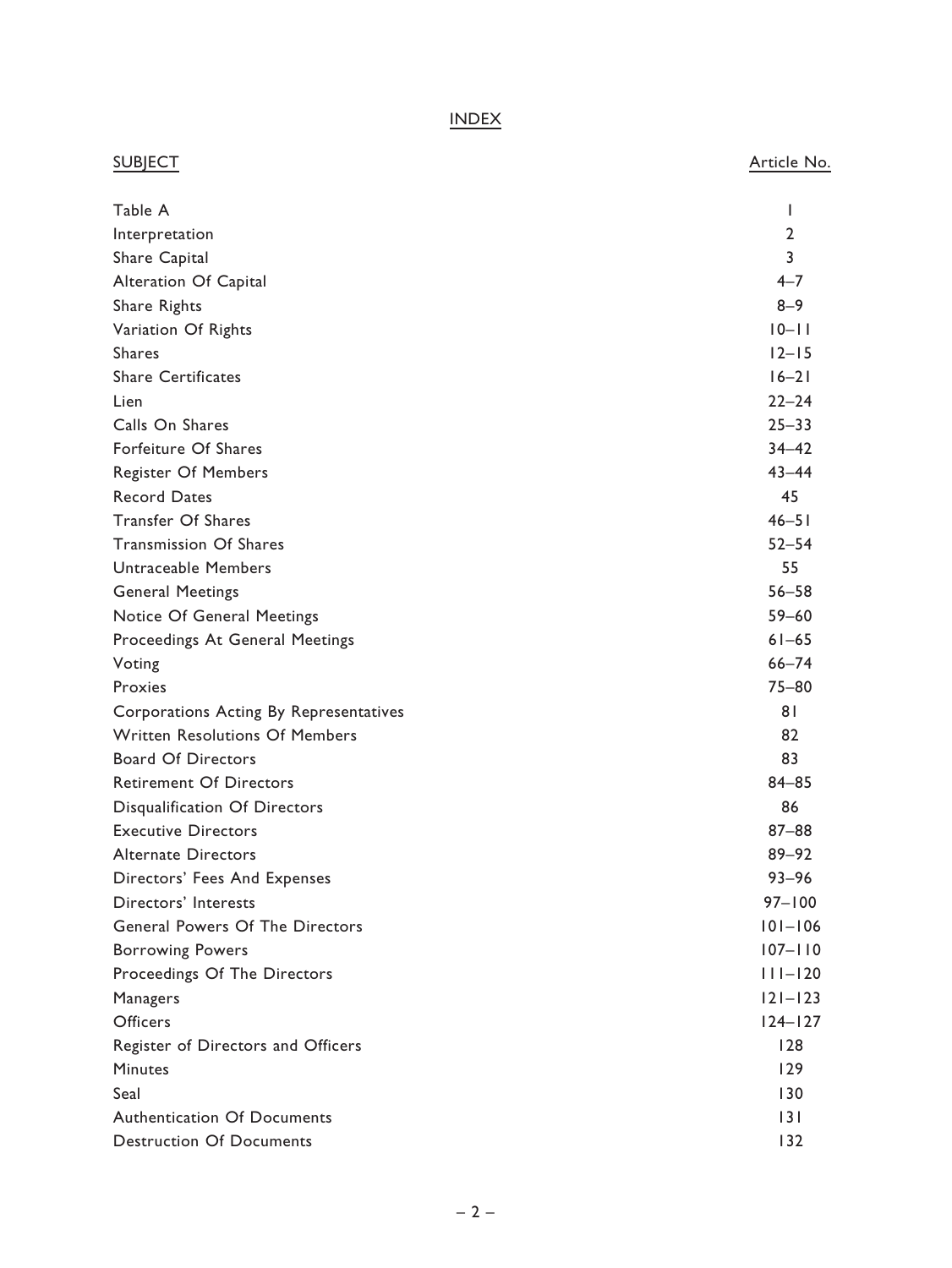| Dividends And Other Payments                        | $133 - 142$ |
|-----------------------------------------------------|-------------|
| Reserves                                            | 43          |
| Capitalisation                                      | $144 - 145$ |
| Subscription Rights Reserve                         | 146         |
| <b>Accounting Records</b>                           | $147 - 151$ |
| Audit                                               | $152 - 157$ |
| <b>Notices</b>                                      | $158 - 160$ |
| Signatures                                          | 161         |
| Winding Up                                          | $162 - 163$ |
| Indemnity                                           | 164         |
| <b>Financial Year</b>                               | 165         |
| Amendment To Memorandum and Articles of Association |             |
| And Name of Company                                 | 166         |
| Information                                         | 167         |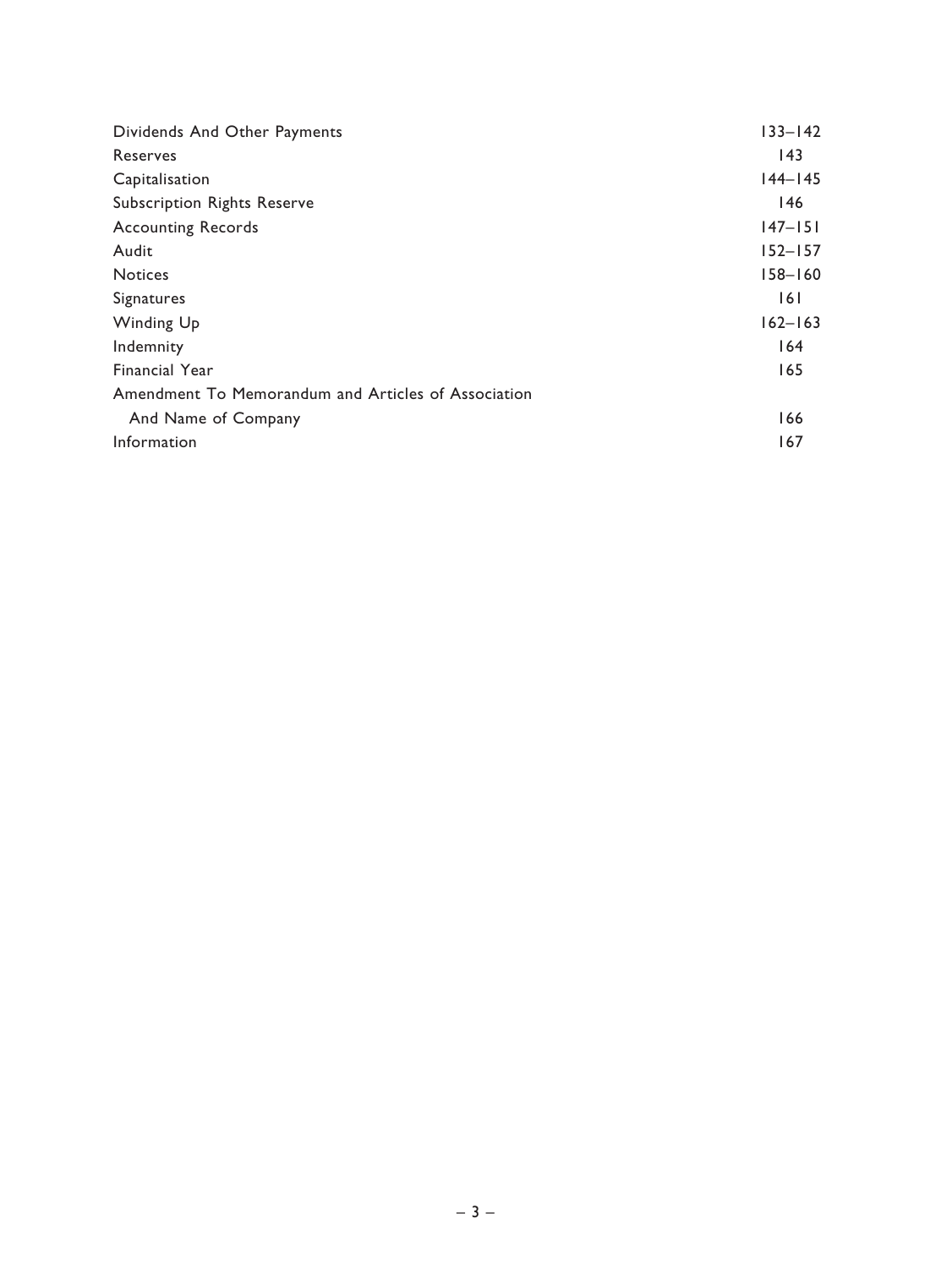# THE COMPANIES ACT (AS REVISED) COMPANY LIMITED BY SHARES

## SECOND AMENDED AND RESTATED ARTICLES OF ASSOCIATION

## **OF**

# STEVE LEUNG DESIGN GROUP LIMITED 梁志天設計集團有限公司

(Adopted at the annual general meeting on 20 May 2022)

## TABLE A

1. The regulations in Table A in the Schedule to the Companies Act (As Revised) do not apply to the Company.

## **INTERPRETATION**

2. (1) In these Articles, unless the context otherwise requires, the words standing in the first column of the following table shall bear the meaning set opposite them respectively in the second column.

| <b>WORD</b>            | <b>MEANING</b>                                                                                                                                                                               |
|------------------------|----------------------------------------------------------------------------------------------------------------------------------------------------------------------------------------------|
| "Act"                  | the Companies Act, Cap. 22 (Act 3 of 1961, as consolidated<br>and revised) of the Cayman Islands.                                                                                            |
| "Articles"             | these Articles in their present form or as supplemented or<br>amended or substituted from time to time.                                                                                      |
| "Auditor"              | the auditor of the Company for the time being and may<br>include any individual or partnership.                                                                                              |
| "Board" or "Directors" | the board of directors of the Company or the directors<br>present at a meeting of directors of the Company at which<br>a quorum is present.                                                  |
| "capital"              | the share capital of the Company from time to time.                                                                                                                                          |
| "clear days"           | in relation to the period of a notice that period excluding<br>the day when the notice is given or deemed to be given and<br>the day for which it is given or on which it is to take effect. |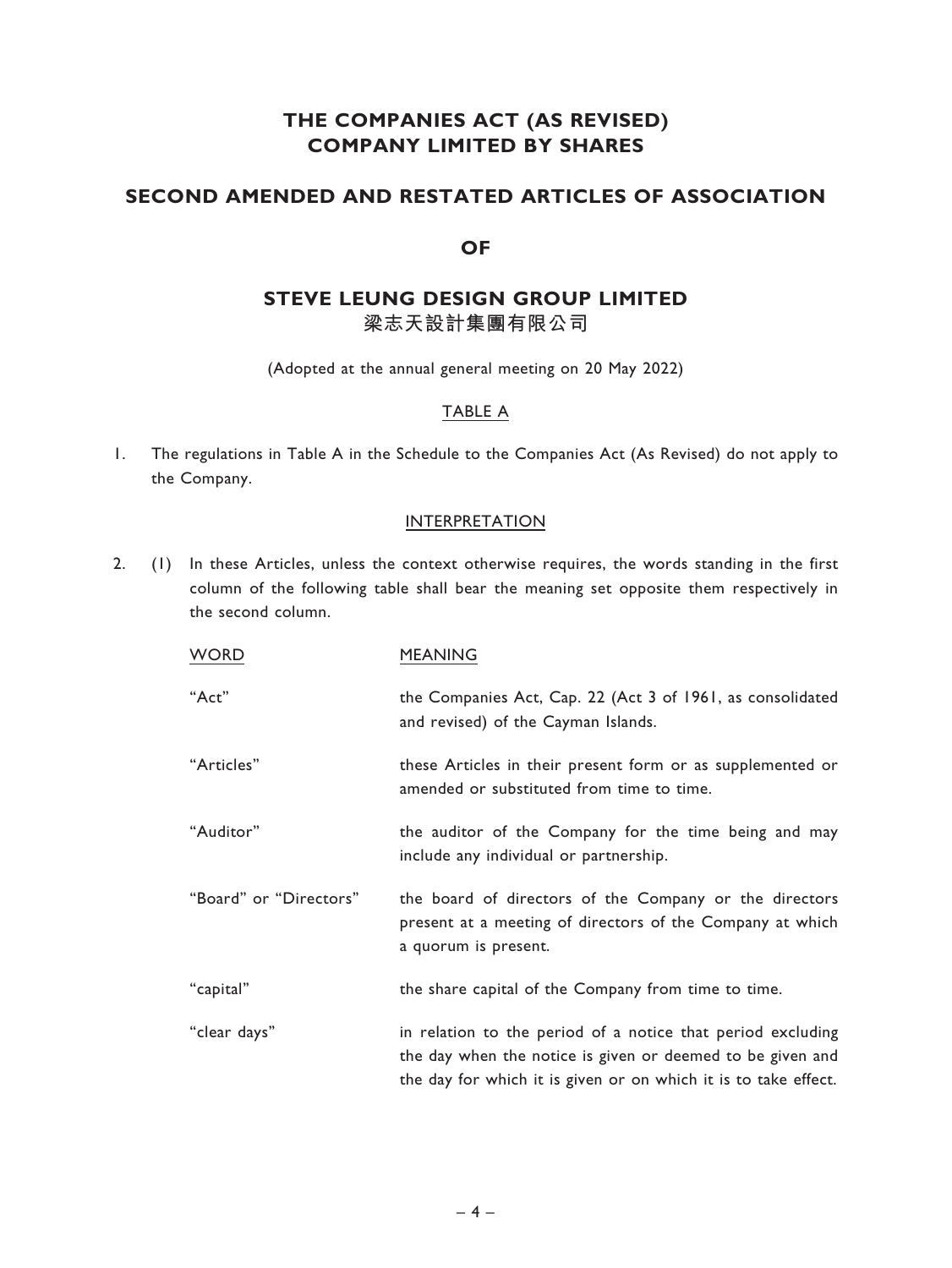''clearing house'' a clearing house recognised by the laws of the jurisdiction in which the shares of the Company are listed or quoted on a stock exchange in such jurisdiction.

"close associate" in relation to any Director, shall have the same meaning as  $\,$  ch.13.44  $\,$ defined in the rules of the Designated Stock Exchange (''Listing Rules'') as modified from time to time, except that for purposes of Article 100 where the transaction or arrangement to be approved by the Board is a connected transaction referred to in the Listing Rules, it shall have the same meaning as that ascribed to "associate" in the Listing Rules.

''Company'' STEVE LEUNG DESIGN GROUP LIMITED 梁志天設計集團 有限公司.

''competent regulatory authority'' a competent regulatory authority in the territory where the shares of the Company are listed or quoted on a stock exchange in such territory.

''debenture'' and ''debenture holder'' include debenture stock and debenture stockholder respectively.

''Designated Stock Exchange'' a stock exchange in respect of which the shares of the Company are listed or quoted and where such stock exchange deems such listing or quotation to be the primary listing or quotation of the shares of the Company.

- ''head office'' such office of the Company as the Directors may from time to time determine to be the principal office of the Company.
- ''Member'' a duly registered holder from time to time of the shares in the capital of the Company.

''month'' a calendar month.

- ''Notice'' written notice unless otherwise specifically stated and as further defined in these Articles.
- ''Office'' the registered office of the Company for the time being.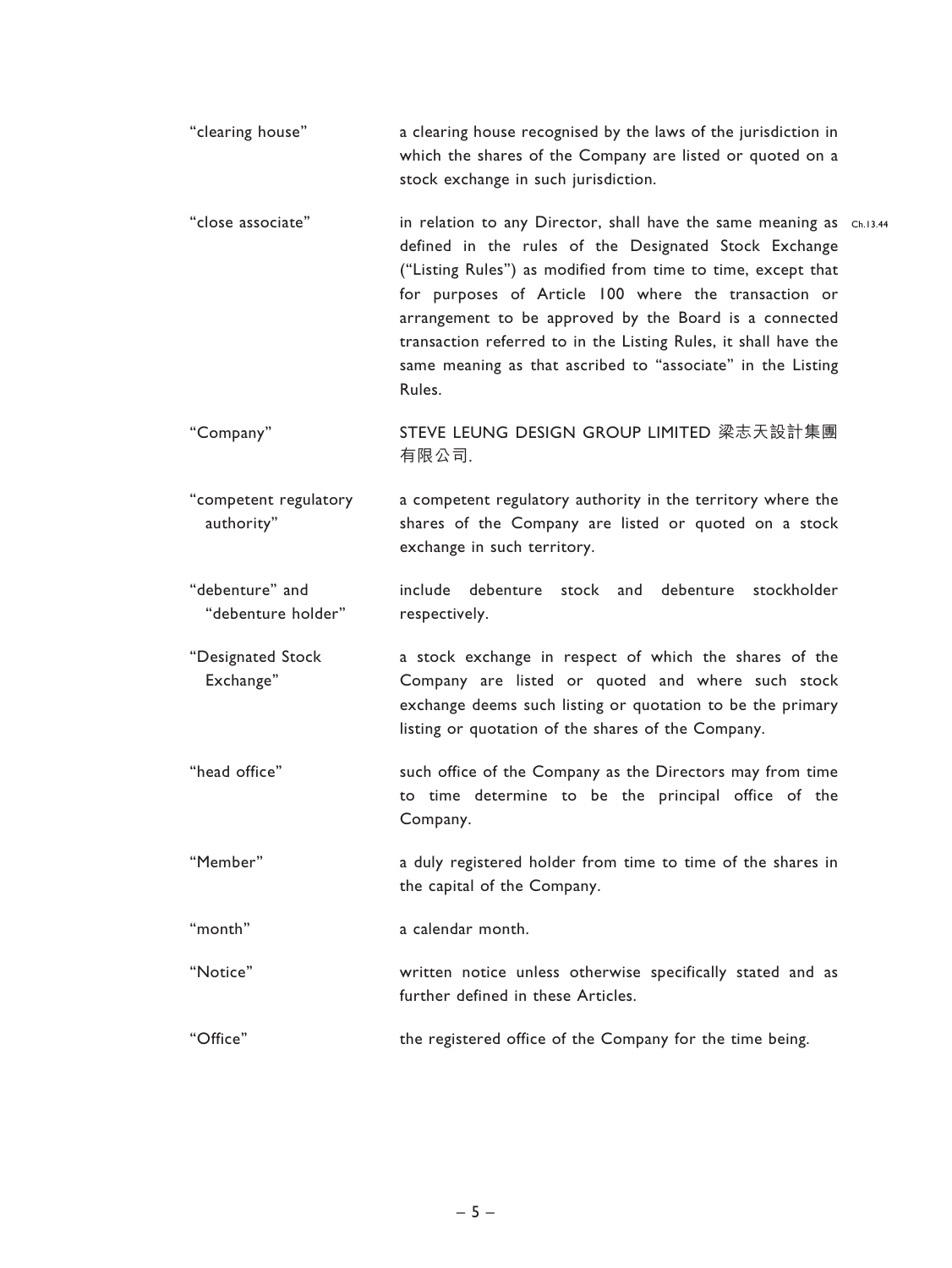''ordinary resolution'' a resolution shall be an ordinary resolution when it has been passed by a simple majority of votes cast by such Members as, being entitled so to do, vote in person or, in the case of any Member being a corporation, by its duly authorised representative or, where proxies are allowed, by proxy at a general meeting of which Notice has been duly given in accordance with Article 59.

"paid up" paid up or credited as paid up.

- "Register" **the principal register and where applicable**, any branch register of Members to be maintained at such place within or outside the Cayman Islands as the Board shall determine from time to time.
- "Registration Office" in respect of any class of share capital such place as the Board may from time to time determine to keep a branch register of Members in respect of that class of share capital and where (except in cases where the Board otherwise directs) the transfers or other documents of title for such class of share capital are to be lodged for registration and are to be registered.
- "Seal" common seal or any one or more duplicate seals of the Company (including a securities seal) for use in the Cayman Islands or in any place outside the Cayman Islands.
- ''Secretary'' any person, firm or corporation appointed by the Board to perform any of the duties of secretary of the Company and includes any assistant, deputy, temporary or acting secretary.

''special resolution'' a resolution shall be a special resolution when it has been passed by a majority of not less than three fourths of votes cast by such Members as, being entitled so to do, vote in person or, in the case of such Members as are corporations, by their respective duly authorised representative or, where proxies are allowed, by proxy at a general meeting of which Notice has been duly given in accordance with Article 59.

> a special resolution shall be effective for any purpose for which an ordinary resolution is expressed to be required under any provision of these Articles or the Statutes.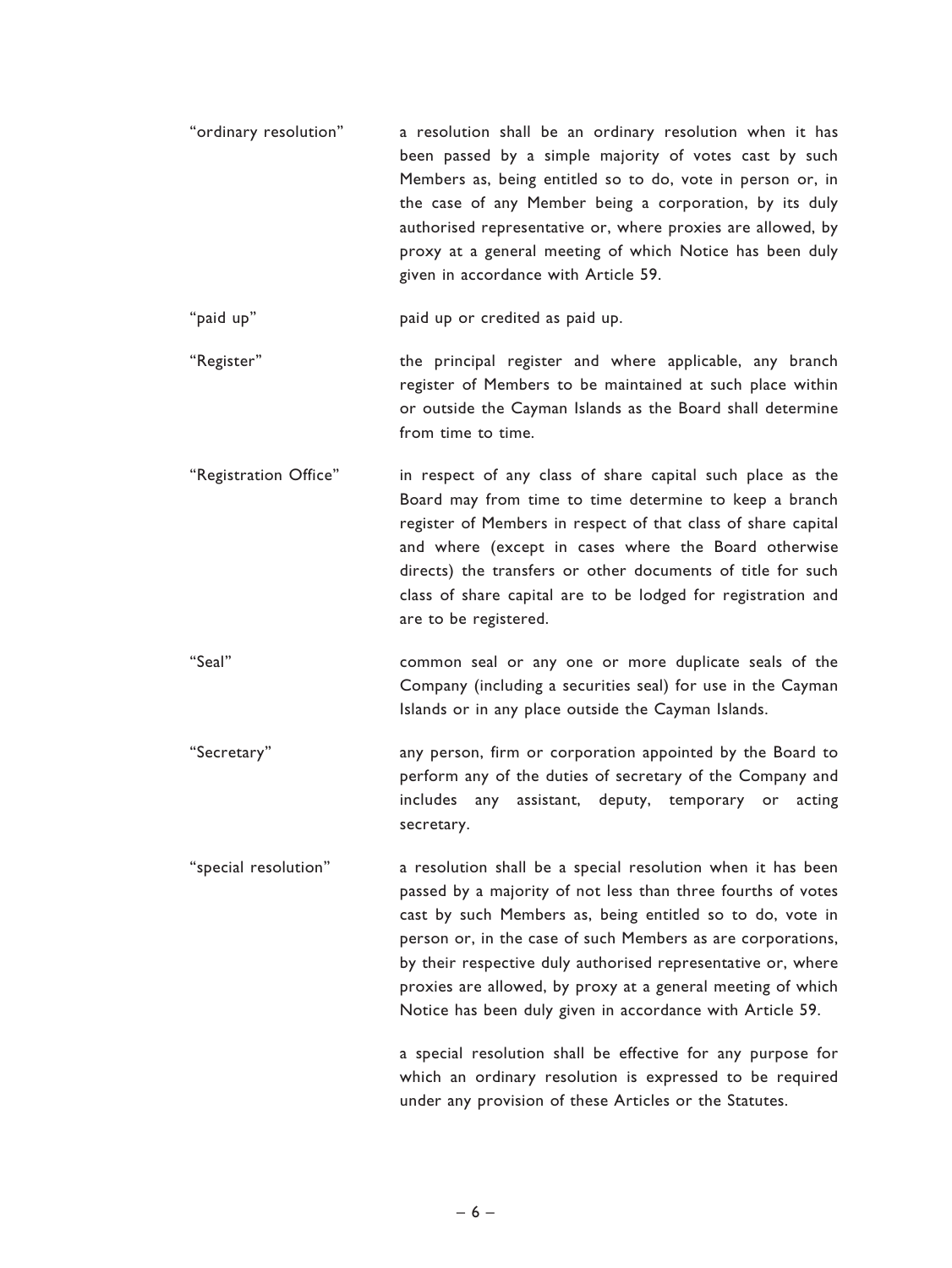- ''Statutes'' the Act and every other law of the Legislature of the Cayman Islands for the time being in force applying to or affecting the Company, its memorandum of association and/ or these Articles.
- ''substantial shareholder'' a person who is entitled to exercise, or to control the exercise of, 10% or more (or such other percentage as may be prescribed by the rules of the Designated Stock Exchange from time to time) of the voting power at any general meeting of the Company.

"year" a calendar year.

- (2) In these Articles, unless there be something within the subject or context inconsistent with such construction:
	- (a) words importing the singular include the plural and vice versa;
	- (b) words importing a gender include both gender and the neuter;
	- (c) words importing persons include companies, associations and bodies of persons whether corporate or not;
	- (d) the words:
		- (i) ''may'' shall be construed as permissive;
		- (ii) ''shall'' or ''will'' shall be construed as imperative;
	- (e) expressions referring to writing shall, unless the contrary intention appears, be construed as including printing, lithography, photography and other modes of representing words or figures in a visible form, and including where the representation takes the form of electronic display, provided that both the mode of service of the relevant document or notice and the Member's election comply with all applicable Statutes, rules and regulations;
	- (f) references to any law, ordinance, statute or statutory provision shall be interpreted as relating to any statutory modification or re enactment thereof for the time being in force;
	- (g) save as aforesaid words and expressions defined in the Statutes shall bear the same meanings in these Articles if not inconsistent with the subject in the context;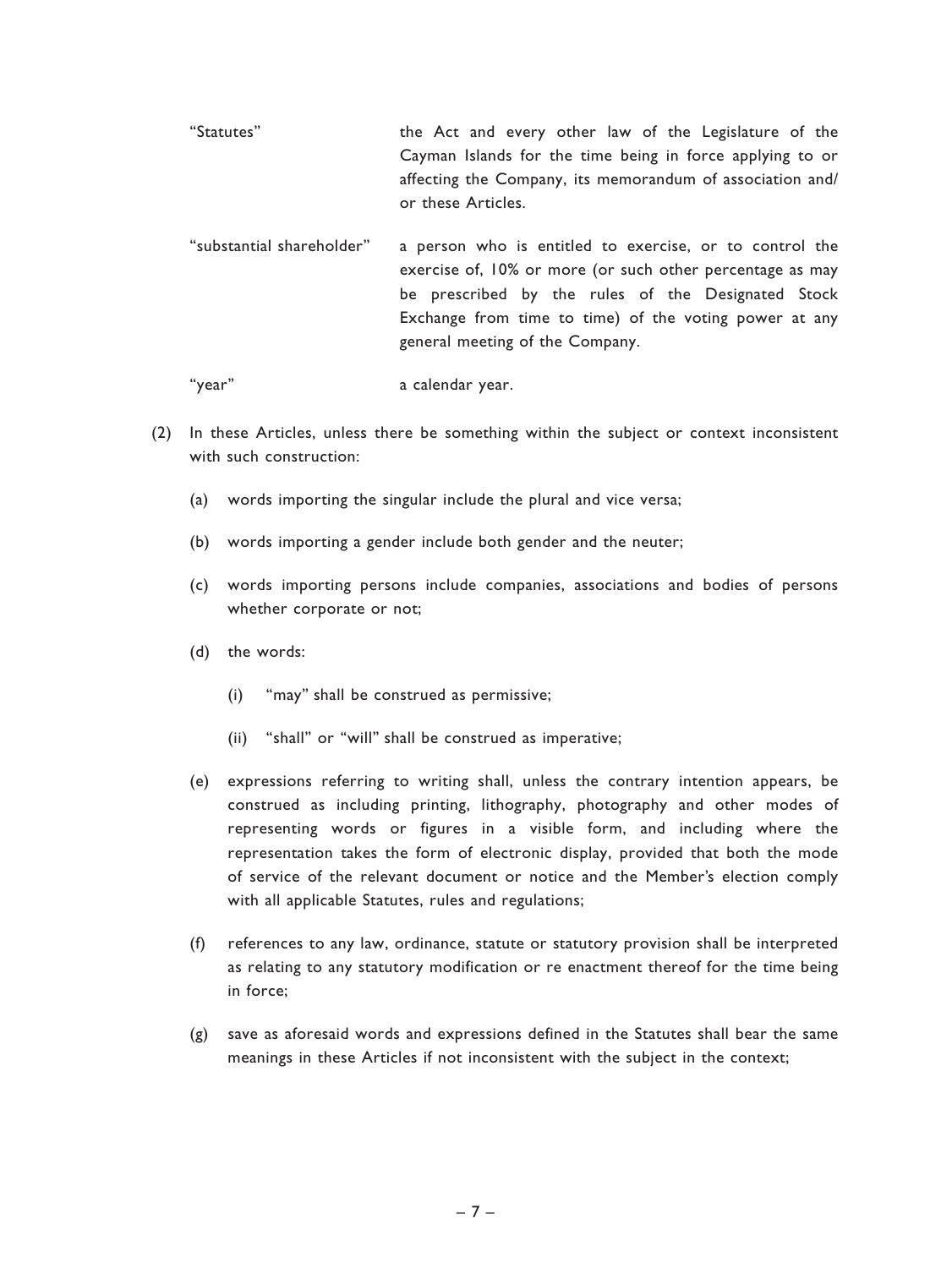- (h) references to a document being executed include references to it being executed under hand or under seal or by electronic signature or by any other method and references to a notice or document include a notice or document recorded or stored in any digital, electronic, electrical, magnetic or other retrievable form or medium and information in visible form whether having physical substance or not;
- (i) Section 8 and Section 19 of the Electronic Transactions Act (2003) of the Cayman Islands, as amended from time to time, shall not apply to these Articles to the extent it imposes obligations or requirements in addition to those set out in these Articles.

### SHARE CAPITAL

- 3. (1) The share capital of the Company at the date on which these Articles come into effect shall be divided into shares of a par value of Hong Kong dollars 0.01 each.
	- (2) Subject to the Act, the Company's Memorandum and Articles of Association and, where applicable, the rules of any Designated Stock Exchange and/or any competent regulatory authority, the Company shall have the power to purchase or otherwise acquire its own shares and such power shall be exercisable by the Board in such manner, upon such terms and subject to such conditions as it in its absolute discretion thinks fit and any determination by the Board of the manner of purchase shall be deemed authorised by these Articles for purposes of the Act. The Company is hereby authorised to make payments in respect of the purchase of its shares out of capital or out of any other account or fund which can be authorised for this purpose in accordance with the Act.
	- (3) Subject to compliance with the rules and regulations of the Designated Stock Exchange and any other competent regulatory authority, the Company may give financial assistance for the purpose of or in connection with a purchase made or to be made by any person of any shares in the Company.
	- (4) The Board may accept the surrender for no consideration of any fully paid share.
	- (5) No share shall be issued to bearer.

### ALTERATION OF CAPITAL

- 4. The Company may from time to time by ordinary resolution in accordance with the Act alter the conditions of its Memorandum of Association to:
	- (a) increase its capital by such sum, to be divided into shares of such amounts, as the resolution shall prescribe;
	- (b) consolidate and divide all or any of its capital into shares of larger amount than its existing shares;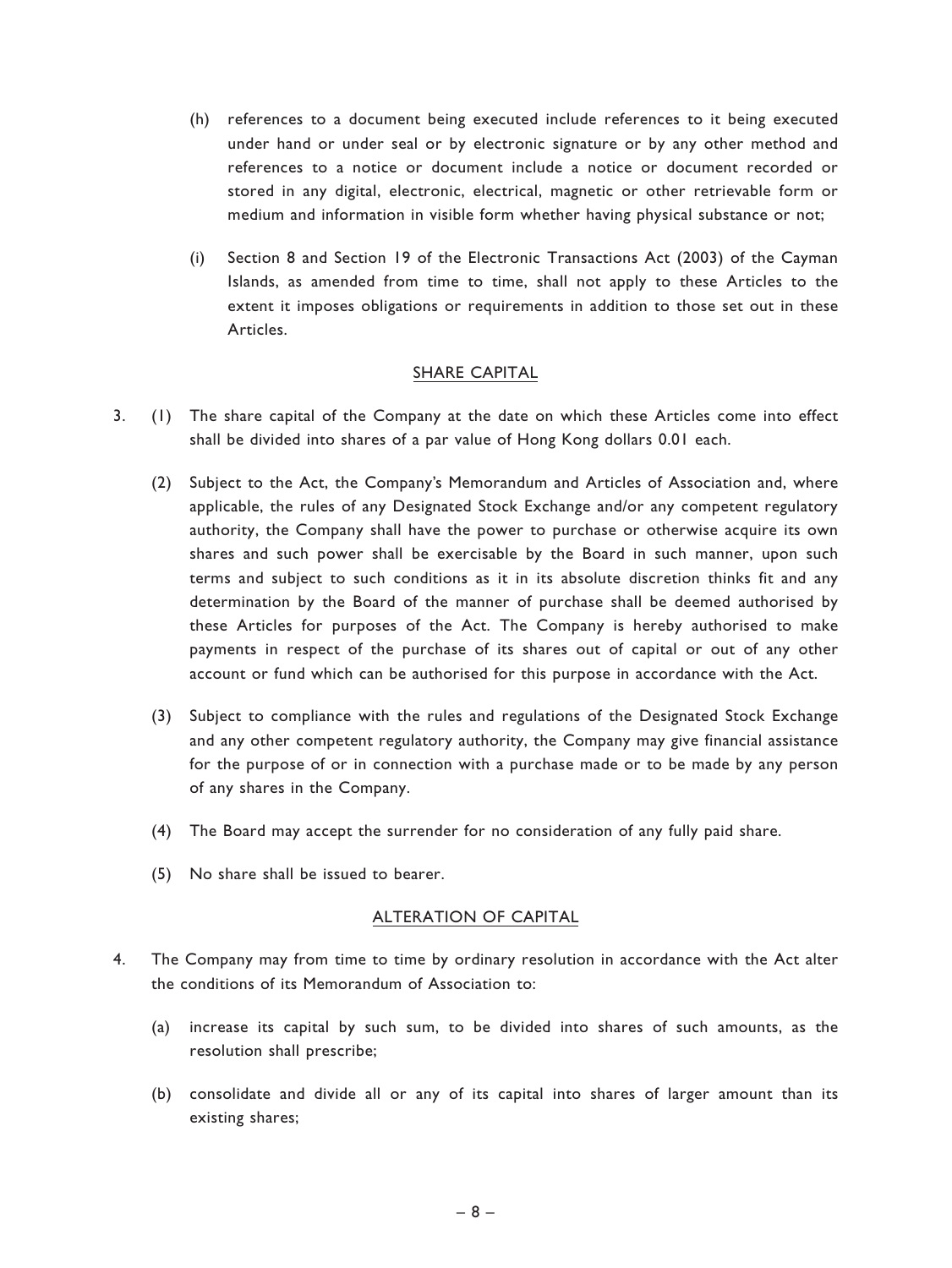- (c) divide its shares into several classes and without prejudice to any special rights previously conferred on the holders of existing shares attach thereto respectively any preferential, deferred, qualified or special rights, privileges, conditions or such restrictions which in the absence of any such determination by the Company in general meeting, as the Directors may determine provided always that where the Company issues shares which do not carry voting rights, the words ''non voting'' shall appear in the designation of such shares and where the equity capital includes shares with different voting rights, the designation of each class of shares, other than those with the most favourable voting rights, must include the words "restricted voting" or "limited voting";
- (d) sub divide its shares, or any of them, into shares of smaller amount than is fixed by the Company's Memorandum of Association (subject, nevertheless, to the Act), and may by such resolution determine that, as between the holders of the shares resulting from such sub division, one or more of the shares may have any such preferred, deferred or other rights or be subject to any such restrictions as compared with the other or others as the Company has power to attach to unissued or new shares;
- (e) cancel any shares which, at the date of the passing of the resolution, have not been taken, or agreed to be taken, by any person, and diminish the amount of its capital by the amount of the shares so cancelled or, in the case of shares, without par value, diminish the number of shares into which its capital is divided.
- 5. The Board may settle as it considers expedient any difficulty which arises in relation to any consolidation and division under the last preceding Article and in particular but without prejudice to the generality of the foregoing may issue certificates in respect of fractions of shares or arrange for the sale of the shares representing fractions and the distribution of the net proceeds of sale (after deduction of the expenses of such sale) in due proportion amongst the Members who would have been entitled to the fractions, and for this purpose the Board may authorise some person to transfer the shares representing fractions to their purchaser or resolve that such net proceeds be paid to the Company for the Company's benefit. Such purchaser will not be bound to see to the application of the purchase money nor will his title to the shares be affected by any irregularity or invalidity in the proceedings relating to the sale.
- 6. The Company may from time to time by special resolution, subject to any confirmation or consent required by the Act, reduce its share capital or any capital redemption reserve or other undistributable reserve in any manner permitted by law.
- 7. Except so far as otherwise provided by the conditions of issue, or by these Articles, any capital raised by the creation of new shares shall be treated as if it formed part of the original capital of the Company, and such shares shall be subject to the provisions contained in these Articles with reference to the payment of calls and instalments, transfer and transmission, forfeiture, lien, cancellation, surrender, voting and otherwise.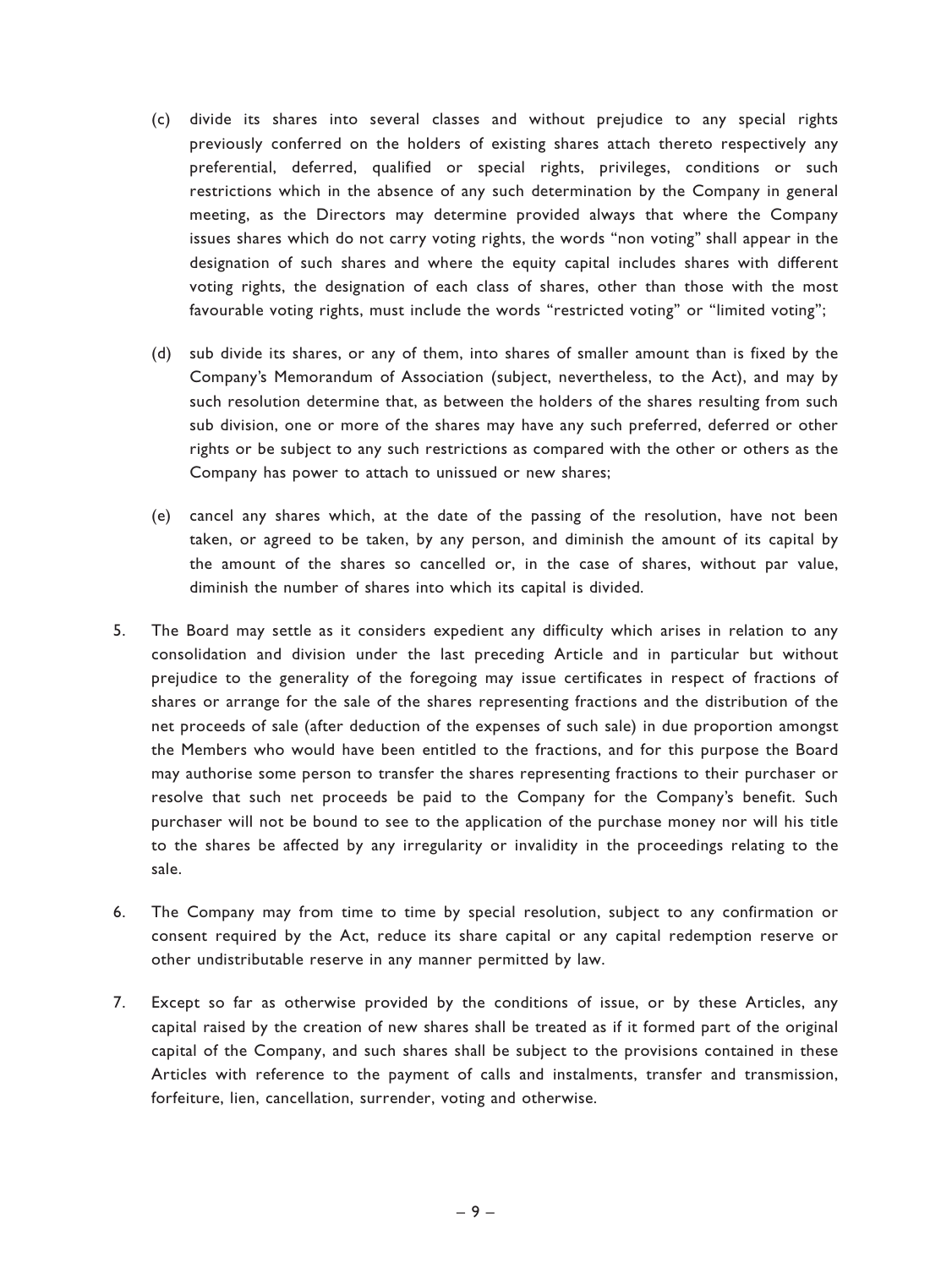## SHARE RIGHTS

- 8. Subject to the provisions of the Act and the Company's Memorandum and Articles of Association and to any special rights conferred on the holders of any shares or class of shares, any share in the Company (whether forming part of the present capital or not) may be issued with or have attached thereto such rights or restrictions whether in regard to dividend, voting, return of capital or otherwise as the Board may determine.
- 9. Subject to the provisions of the Act, the rules of any Designated Stock Exchange and the Memorandum and Articles of Association of the Company, and to any special rights conferred on the holders of any shares or attaching to any class of shares, shares may be issued on the terms that they may be, or at the option of the Company or the holder are, liable to be redeemed on such terms and in such manner, including out of capital, as the Board may deem fit.

## VARIATION OF RIGHTS

- 10. Subject to the Act and without prejudice to Article 8, all or any of the special rights for the App. 3 15 time being attached to the shares or any class of shares may, unless otherwise provided by the terms of issue of the shares of that class, from time to time (whether or not the Company is being wound up) be varied, modified or abrogated either with the consent in writing of the holders of not less than three fourths in nominal value of the issued shares of that class or with the sanction of a special resolution passed at a separate general meeting of the holders of the shares of that class. To every such separate general meeting all the provisions of these Articles relating to general meetings of the Company shall, mutatis mutandis, apply, but so that:
	- (a) the necessary quorum (other than at an adjourned meeting) shall be two persons (or in App. 3 15 the case of a Member being a corporation, its duly authorised representative) holding or representing by proxy not less than one third in nominal value of the issued shares of that class and at any adjourned meeting of such holders, two holders present in person or (in the case of a Member being a corporation) its duly authorised representative or by proxy (whatever the number of shares held by them) shall be a quorum; and
	- (b) every holder of shares of the class shall be entitled to one vote for every such share held by him.
- 11. The special rights conferred upon the holders of any shares or class of shares shall not, unless otherwise expressly provided in the rights attaching to or the terms of issue of such shares, be deemed to be varied, modified or abrogated by the creation or issue of further shares ranking pari passu therewith.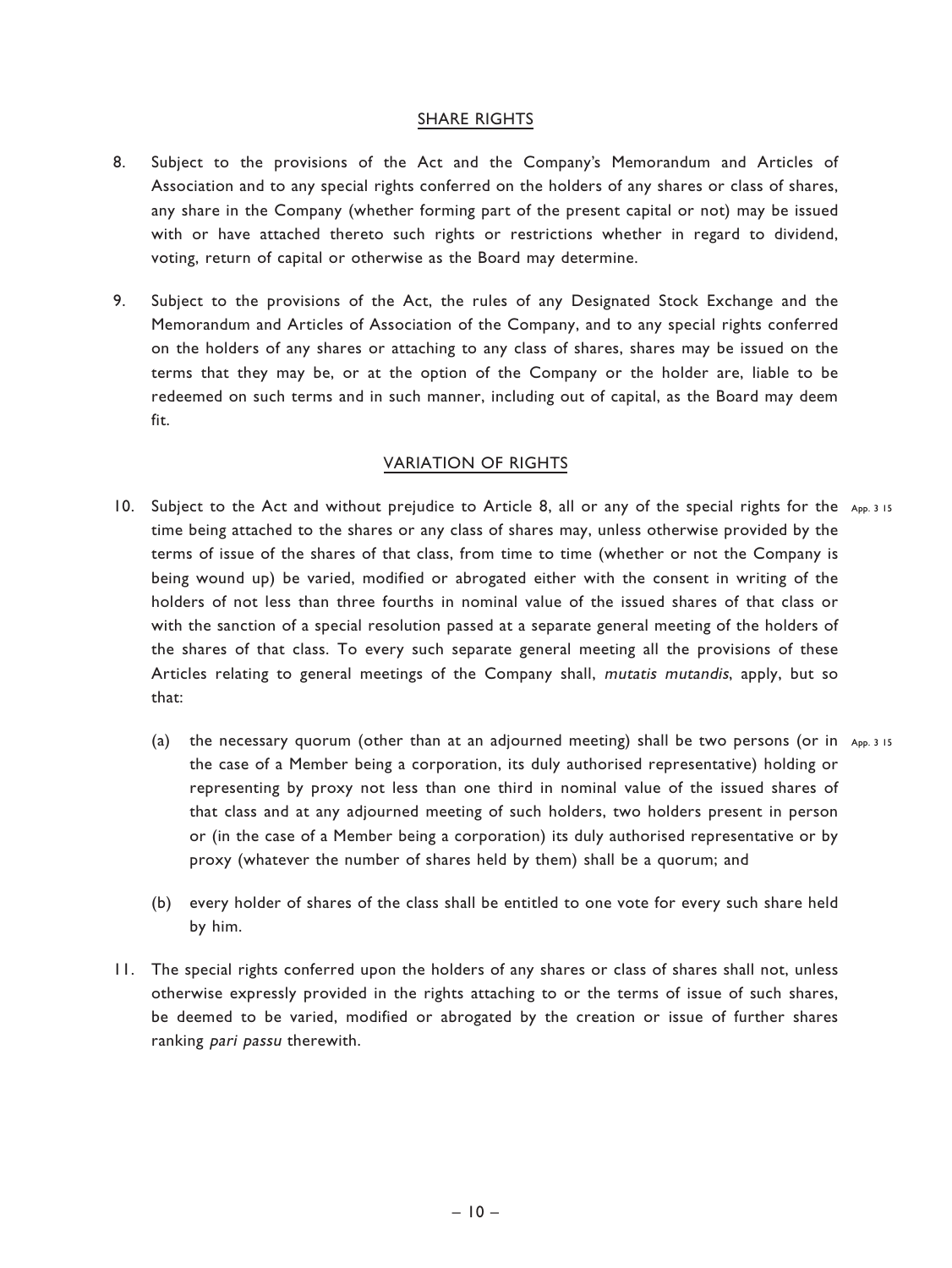#### SHARES

- 12. (1) Subject to the Act, these Articles, any direction that may be given by the Company in general meeting and, where applicable, the rules of any Designated Stock Exchange and without prejudice to any special rights or restrictions for the time being attached to any shares or any class of shares, the unissued shares of the Company (whether forming part of the original or any increased capital) shall be at the disposal of the Board, which may offer, allot, grant options over or otherwise dispose of them to such persons, at such times and for such consideration and upon such terms and conditions as the Board may in its absolute discretion determine but so that no shares shall be issued at a discount to their nominal value. Neither the Company nor the Board shall be obliged, when making or granting any allotment of, offer of, option over or disposal of shares, to make, or make available, any such allotment, offer, option or shares to Members or others with registered addresses in any particular territory or territories being a territory or territories where, in the absence of a registration statement or other special formalities, this would or might, in the opinion of the Board, be unlawful or impracticable. Members affected as a result of the foregoing sentence shall not be, or be deemed to be, a separate class of members for any purpose whatsoever.
	- (2) The Board may issue warrants or convertible securities or securities of similar nature conferring the right upon the holders thereof to subscribe for any class of shares or securities in the capital of the Company on such terms as it may from time to time determine.
- 13. The Company may in connection with the issue of any shares exercise all powers of paying commission and brokerage conferred or permitted by the Act. Subject to the Act, the commission may be satisfied by the payment of cash or by the allotment of fully or partly paid shares or partly in one and partly in the other.
- 14. Except as required by law, no person shall be recognised by the Company as holding any share upon any trust and the Company shall not be bound by or required in any way to recognise (even when having notice thereof) any equitable, contingent, future or partial interest in any share or any fractional part of a share or (except only as otherwise provided by these Articles or by law) any other rights in respect of any share except an absolute right to the entirety thereof in the registered holder.
- 15. Subject to the Act and these Articles, the Board may at any time after the allotment of shares but before any person has been entered in the Register as the holder, recognise a renunciation thereof by the allottee in favour of some other person and may accord to any allottee of a share a right to effect such renunciation upon and subject to such terms and conditions as the Board considers fit to impose.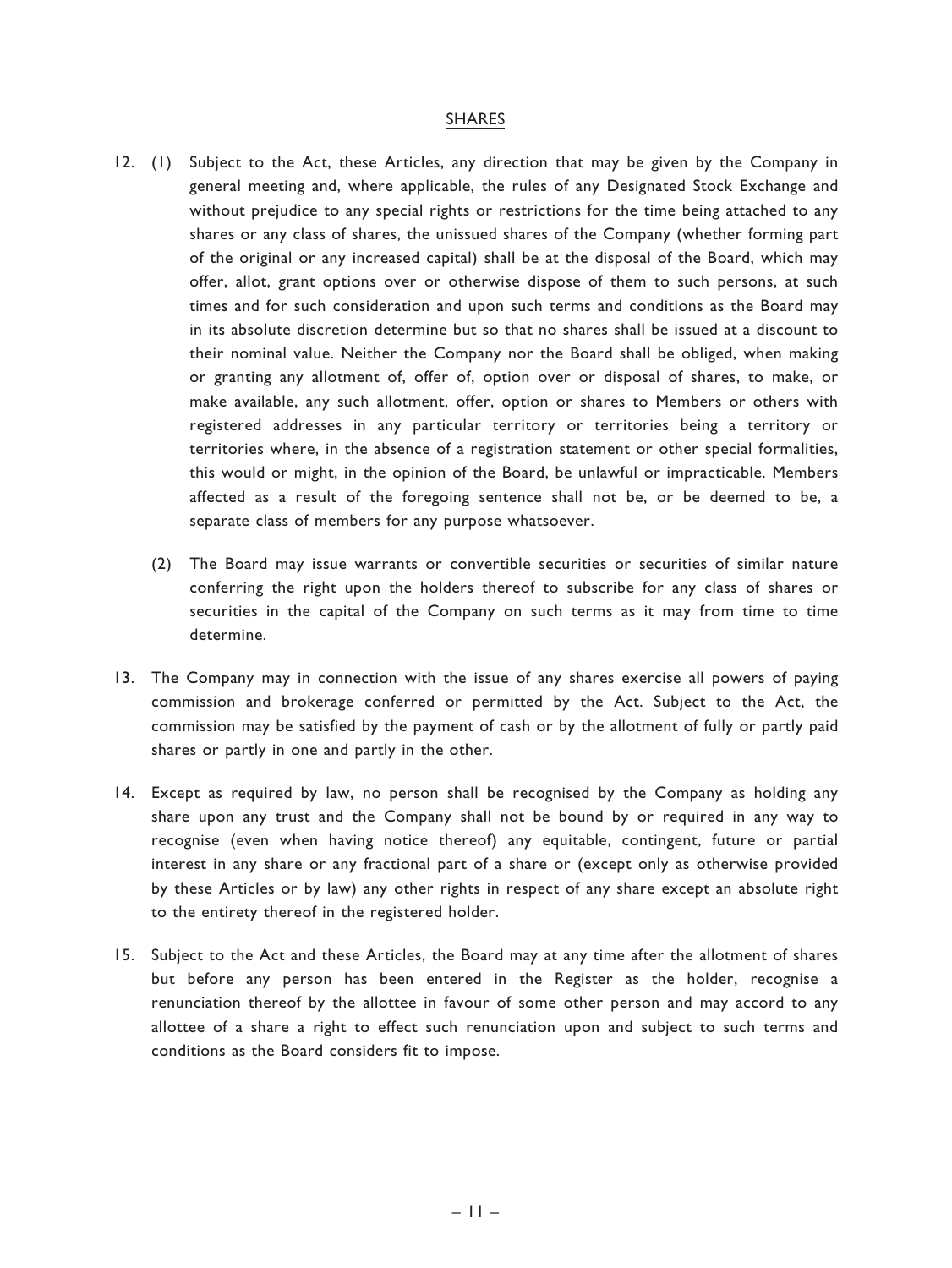## SHARE CERTIFICATES

- 16. Every share certificate shall be issued under the Seal or a facsimile thereof or with the Seal printed thereon and shall specify the number and class and distinguishing numbers (if any) of the shares to which it relates, and the amount paid up thereon and may otherwise be in such form as the Directors may from time to time determine. The seal of the Company may only be affixed or imprinted to a share certificate with the authority of the Directors, or be executed under the signature of appropriate officials with statutory authority, unless otherwise determined by the Directors. No certificate shall be issued representing shares of more than one class. The Board may by resolution determine, either generally or in any particular case or cases, that any signatures on any such certificates (or certificates in respect of other securities) need not be autographic but may be affixed to such certificates by some mechanical means or may be printed thereon.
- 17. (1) In the case of a share held jointly by several persons, the Company shall not be bound to issue more than one certificate therefor and delivery of a certificate to one of several joint holders shall be sufficient delivery to all such holders.
	- (2) Where a share stands in the names of two or more persons, the person first named in the Register shall as regards service of notices and, subject to the provisions of these Articles, all or any other matters connected with the Company, except the transfer of the shares, be deemed the sole holder thereof.
- 18. Every person whose name is entered, upon an allotment of shares, as a Member in the Register shall be entitled, without payment, to receive one certificate for all such shares of any one class or several certificates each for one or more of such shares of such class upon payment for every certificate after the first of such reasonable out of pocket expenses as the Board from time to time determines.
- 19. Share certificates shall be issued within the relevant time limit as prescribed by the Act or as the Designated Stock Exchange may from time to time determine, whichever is the shorter, after allotment or, except in the case of a transfer which the Company is for the time being entitled to refuse to register and does not register, after lodgment of a transfer with the Company.
- 20. (1) Upon every transfer of shares the certificate held by the transferor shall be given up to be cancelled, and shall forthwith be cancelled accordingly, and a new certificate shall be issued to the transferee in respect of the shares transferred to him at such fee as is provided in paragraph (2) of this Article. If any of the shares included in the certificate so given up shall be retained by the transferor a new certificate for the balance shall be issued to him at the aforesaid fee payable by the transferor to the Company in respect thereof.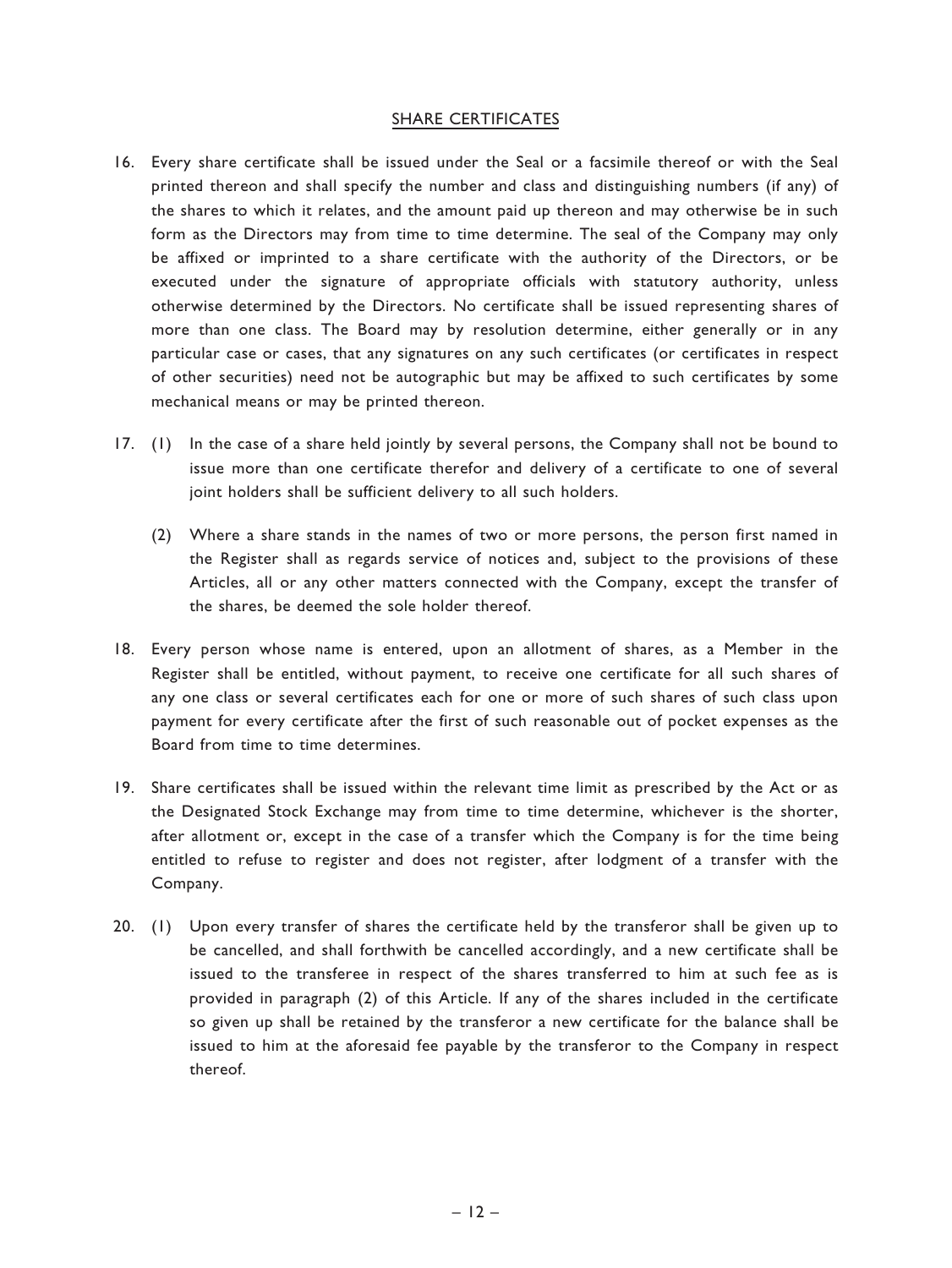- (2) The fee referred to in paragraph (1) above shall be an amount not exceeding the relevant maximum amount as the Designated Stock Exchange may from time to time determine provided that the Board may at any time determine a lower amount for such fee.
- 21. If a share certificate shall be damaged or defaced or alleged to have been lost, stolen or destroyed a new certificate representing the same shares may be issued to the relevant Member upon request and on payment of such fee as the Designated Stock Exchange may determine to be the maximum fee payable or such lesser sum as the Board may determine and, subject to compliance with such terms (if any) as to evidence and indemnity and to payment of the costs and reasonable out of pocket expenses of the Company in investigating such evidence and preparing such indemnity as the Board may think fit and, in case of damage or defacement, on delivery of the old certificate to the Company provided always that where share warrants have been issued, no new share warrant shall be issued to replace one that has been lost unless the Directors are satisfied beyond reasonable doubt that the original has been destroyed.

### LIEN

- 22. The Company shall have a first and paramount lien on every share (not being a fully paid share) for all moneys (whether presently payable or not) called or payable at a fixed time in respect of that share. The Company shall also have a first and paramount lien on every share (not being a fully paid share) registered in the name of a Member (whether or not jointly with other Members) for all amounts of money presently payable by such Member or his estate to the Company whether the same shall have been incurred before or after notice to the Company of any equitable or other interest of any person other than such member, and whether the period for the payment or discharge of the same shall have actually arrived or not, and notwithstanding that the same are joint debts or liabilities of such Member or his estate and any other person, whether a Member or not. The Company's lien on a share shall extend to all dividends or other moneys payable thereon or in respect thereof. The Board may at any time, generally or in any particular case, waive any lien that has arisen or declare any share exempt in whole or in part, from the provisions of this Article.
- 23. Subject to these Articles, the Company may sell in such manner as the Board determines any share on which the Company has a lien, but no sale shall be made unless some sum in respect of which the lien exists is presently payable, or the liability or engagement in respect of which such lien exists is liable to be presently fulfilled or discharged nor until the expiration of fourteen (14) clear days after a notice in writing, stating and demanding payment of the sum presently payable, or specifying the liability or engagement and demanding fulfilment or discharge thereof and giving notice of the intention to sell in default, has been served on the registered holder for the time being of the share or the person entitled thereto by reason of his death or bankruptcy.
- 24. The net proceeds of the sale shall be received by the Company and applied in or towards payment or discharge of the debt or liability in respect of which the lien exists, so far as the same is presently payable, and any residue shall (subject to a like lien for debts or liabilities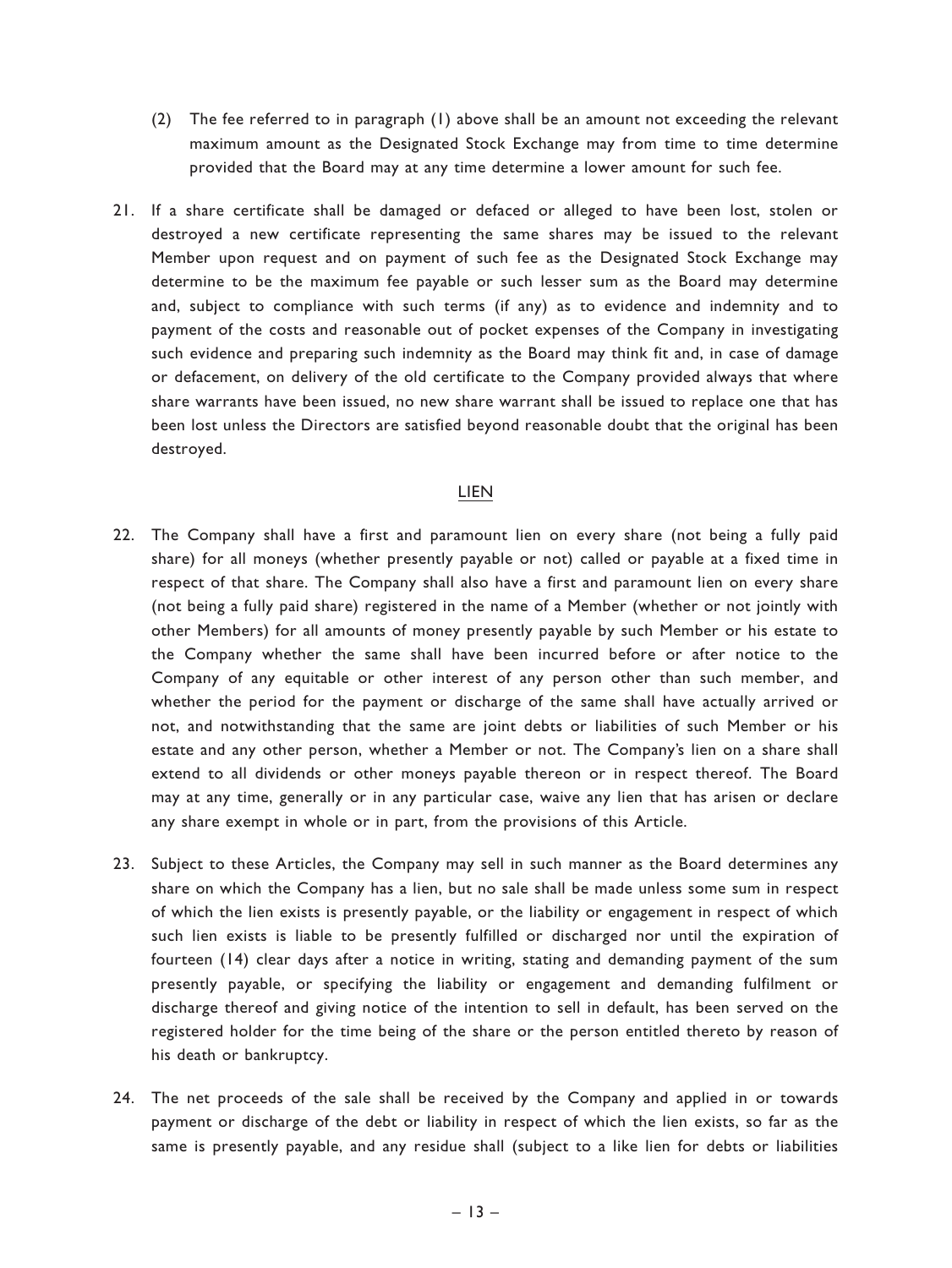not presently payable as existed upon the share prior to the sale) be paid to the person entitled to the share at the time of the sale. To give effect to any such sale the Board may authorise some person to transfer the shares sold to the purchaser thereof. The purchaser shall be registered as the holder of the shares so transferred and he shall not be bound to see to the application of the purchase money, nor shall his title to the shares be affected by any irregularity or invalidity in the proceedings relating to the sale.

## CALLS ON SHARES

- 25. Subject to these Articles and to the terms of allotment, the Board may from time to time make calls upon the Members in respect of any moneys unpaid on their shares (whether on account of the nominal value of the shares or by way of premium), and each Member shall (subject to being given at least fourteen (14) clear days' Notice specifying the time and place of payment) pay to the Company as required by such notice the amount called on his shares. A call may be extended, postponed or revoked in whole or in part as the Board determines but no Member shall be entitled to any such extension, postponement or revocation except as a matter of grace and favour.
- 26. A call shall be deemed to have been made at the time when the resolution of the Board authorising the call was passed and may be made payable either in one lump sum or by instalments.
- 27. A person upon whom a call is made shall remain liable for calls made upon him notwithstanding the subsequent transfer of the shares in respect of which the call was made. The joint holders of a share shall be jointly and severally liable to pay all calls and instalments due in respect thereof or other moneys due in respect thereof.
- 28. If a sum called in respect of a share is not paid before or on the day appointed for payment thereof, the person from whom the sum is due shall pay interest on the amount unpaid from the day appointed for payment thereof to the time of actual payment at such rate (not exceeding twenty per cent. (20%) per annum) as the Board may determine, but the Board may in its absolute discretion waive payment of such interest wholly or in part.
- 29. No Member shall be entitled to receive any dividend or bonus or to be present and vote (save as proxy for another Member) at any general meeting either personally or by proxy, or be reckoned in a quorum, or exercise any other privilege as a Member until all calls or instalments due by him to the Company, whether alone or jointly with any other person, together with interest and expenses (if any) shall have been paid.
- 30. On the trial or hearing of any action or other proceedings for the recovery of any money due for any call, it shall be sufficient to prove that the name of the Member sued is entered in the Register as the holder, or one of the holders, of the shares in respect of which such debt accrued, that the resolution making the call is duly recorded in the minute book, and that notice of such call was duly given to the Member sued, in pursuance of these Articles; and it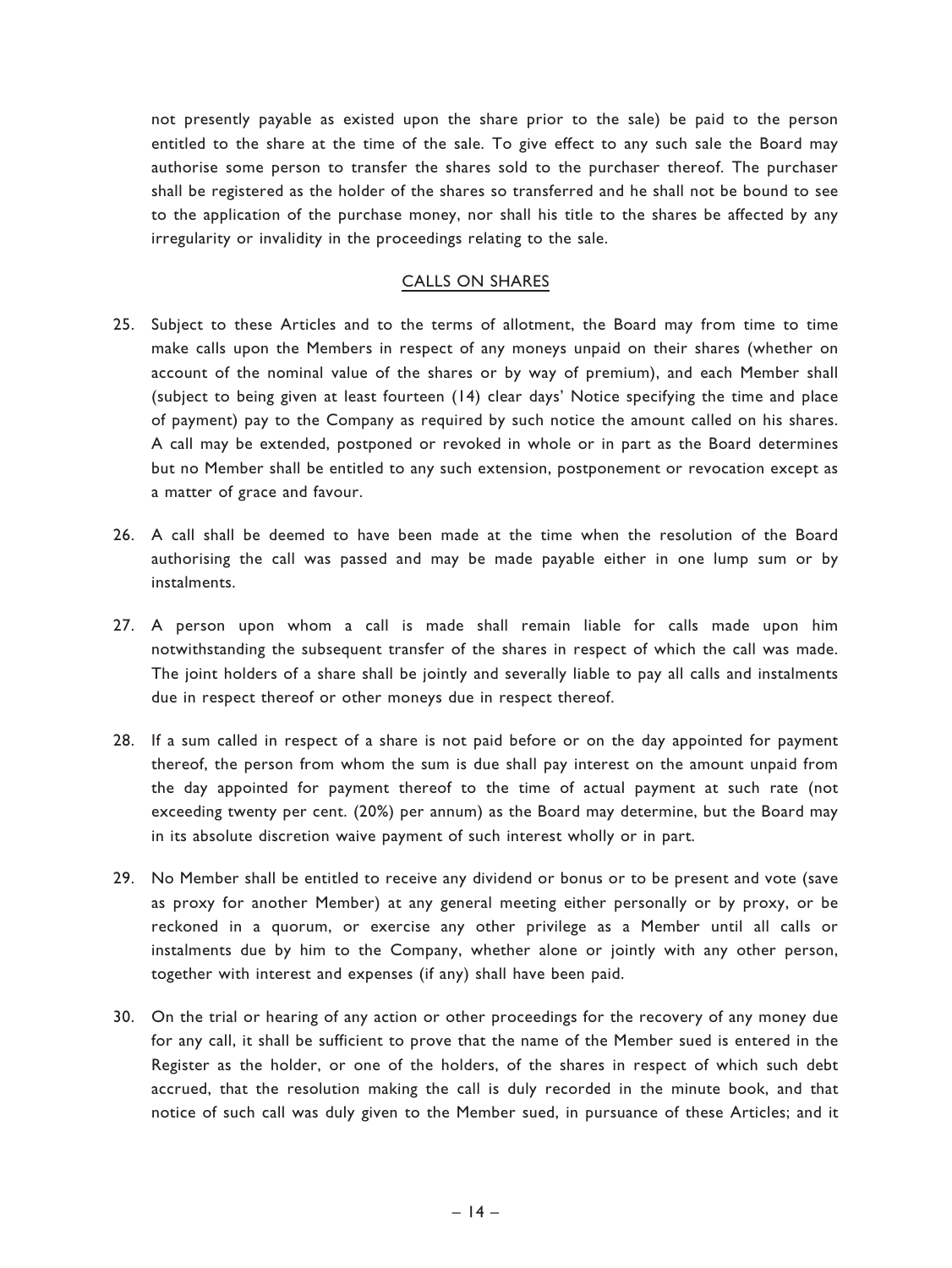shall not be necessary to prove the appointment of the Directors who made such call, nor any other matters whatsoever, but the proof of the matters aforesaid shall be conclusive evidence of the debt.

- 31. Any amount payable in respect of a share upon allotment or at any fixed date, whether in respect of nominal value or premium or as an instalment of a call, shall be deemed to be a call duly made and payable on the date fixed for payment and if it is not paid the provisions of these Articles shall apply as if that amount had become due and payable by virtue of a call duly made and notified.
- 32. On the issue of shares the Board may differentiate between the allottees or holders as to the amount of calls to be paid and the times of payment.
- 33. The Board may, if it thinks fit, receive from any Member willing to advance the same, and either in money or money's worth, all or any part of the moneys uncalled and unpaid or instalments payable upon any shares held by him and upon all or any of the moneys so advanced (until the same would, but for such advance, become presently payable) pay interest at such rate (if any) as the Board may decide. The Board may at any time repay the amount so advanced upon giving to such Member not less than one (1) month's Notice of its intention in that behalf, unless before the expiration of such notice the amount so advanced shall have been called up on the shares in respect of which it was advanced. Such payment in advance shall not entitle the holder of such share or shares to participate in respect thereof in a dividend subsequently declared.

## FORFEITURE OF SHARES

- 34. (1) If a call remains unpaid after it has become due and payable the Board may give to the person from whom it is due not less than fourteen (14) clear days' Notice:
	- (a) requiring payment of the amount unpaid together with any interest which may have accrued and which may still accrue up to the date of actual payment; and
	- (b) stating that if the Notice is not complied with the shares on which the call was made will be liable to be forfeited.
	- (2) If the requirements of any such Notice are not complied with, any share in respect of which such Notice has been given may at any time thereafter, before payment of all calls and interest due in respect thereof has been made, be forfeited by a resolution of the Board to that effect, and such forfeiture shall include all dividends and bonuses declared in respect of the forfeited share but not actually paid before the forfeiture.
- 35. When any share has been forfeited, notice of the forfeiture shall be served upon the person who was before forfeiture the holder of the share. No forfeiture shall be invalidated by any omission or neglect to give such Notice.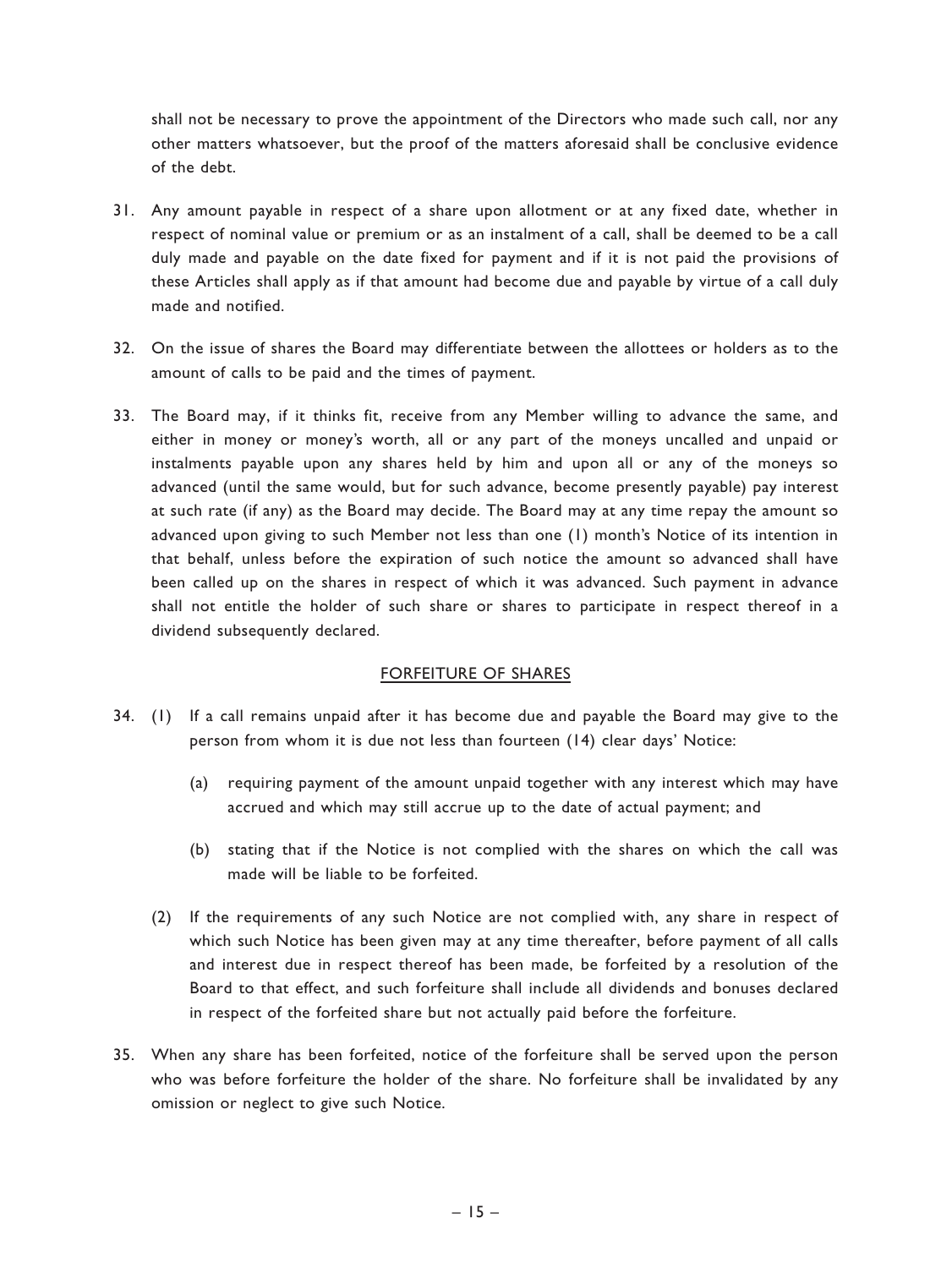- 36. The Board may accept the surrender of any share liable to be forfeited hereunder and, in such case, references in these Articles to forfeiture will include surrender.
- 37. Any share so forfeited shall be deemed the property of the Company and may be sold, re allotted or otherwise disposed of to such person, upon such terms and in such manner as the Board determines, and at any time before a sale, re allotment or disposition the forfeiture may be annulled by the Board on such terms as the Board determines.
- 38. A person whose shares have been forfeited shall cease to be a Member in respect of the forfeited shares but nevertheless shall remain liable to pay the Company all moneys which at the date of forfeiture were presently payable by him to the Company in respect of the shares, with (if the Directors shall in their discretion so require) interest thereon from the date of forfeiture until payment at such rate (not exceeding twenty per cent. (20%) per annum) as the Board determines. The Board may enforce payment thereof if it thinks fit, and without any deduction or allowance for the value of the forfeited shares, at the date of forfeiture, but his liability shall cease if and when the Company shall have received payment in full of all such moneys in respect of the shares. For the purposes of this Article any sum which, by the terms of issue of a share, is payable thereon at a fixed time which is subsequent to the date of forfeiture, whether on account of the nominal value of the share or by way of premium, shall notwithstanding that time has not yet arrived be deemed to be payable at the date of forfeiture, and the same shall become due and payable immediately upon the forfeiture, but interest thereon shall only be payable in respect of any period between the said fixed time and the date of actual payment.
- 39. A declaration by a Director or the Secretary that a share has been forfeited on a specified date shall be conclusive evidence of the facts therein stated as against all persons claiming to be entitled to the share, and such declaration shall (subject to the execution of an instrument of transfer by the Company if necessary) constitute a good title to the share, and the person to whom the share is disposed of shall be registered as the holder of the share and shall not be bound to see to the application of the consideration (if any), nor shall his title to the share be affected by any irregularity in or invalidity of the proceedings in reference to the forfeiture, sale or disposal of the share. When any share shall have been forfeited, notice of the declaration shall be given to the Member in whose name it stood immediately prior to the forfeiture, and an entry of the forfeiture, with the date thereof, shall forthwith be made in the register, but no forfeiture shall be in any manner invalidated by any omission or neglect to give such notice or make any such entry.
- 40. Notwithstanding any such forfeiture as aforesaid the Board may at any time, before any shares so forfeited shall have been sold, re allotted or otherwise disposed of, permit the shares forfeited to be bought back upon the terms of payment of all calls and interest due upon and expenses incurred in respect of the share, and upon such further terms (if any) as it thinks fit.
- 41. The forfeiture of a share shall not prejudice the right of the Company to any call already made or instalment payable thereon.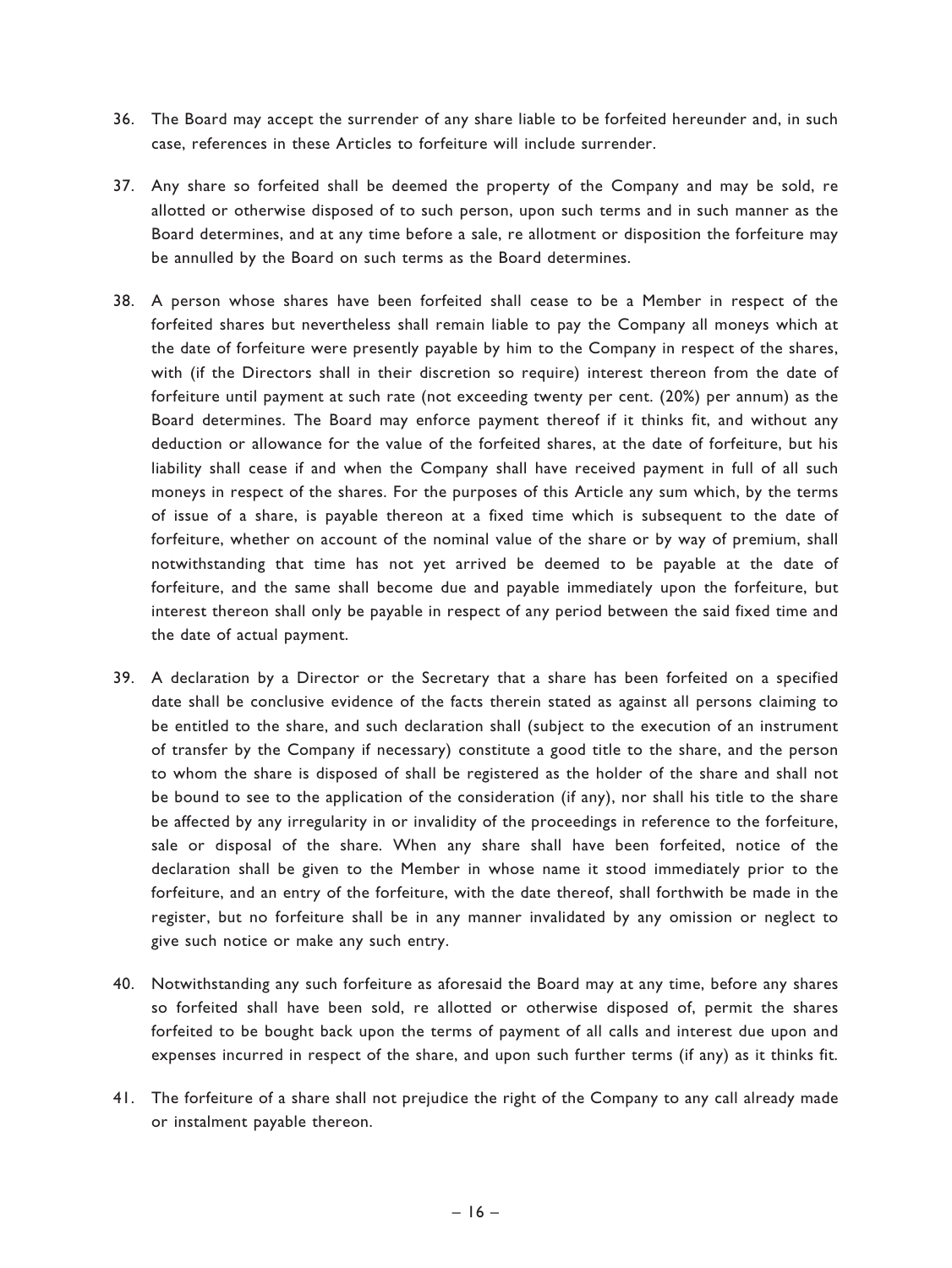42. The provisions of these Articles as to forfeiture shall apply in the case of non payment of any sum which, by the terms of issue of a share, becomes payable at a fixed time, whether on account of the nominal value of the share or by way of premium, as if the same had been payable by virtue of a call duly made and notified.

## REGISTER OF MEMBERS

- 43. (1) The Company shall keep in one or more books a Register of its Members and shall enter therein the following particulars, that is to say:
	- (a) the name and address of each Member, the number and class of shares held by him and the amount paid or agreed to be considered as paid on such shares;
	- (b) the date on which each person was entered in the Register; and
	- (c) the date on which any person ceased to be a Member.
	- (2) The Company may keep an overseas or local or other branch register of Members resident in any place, and the Board may make and vary such regulations as it determines in respect of the keeping of any such register and maintaining a Registration Office in connection therewith.
- 44. The Register and branch register of Members, as the case may be, shall be open to inspection  $\,$   $_{\sf app.}$  3  $_{\sf 20}$ for at least two (2) hours during business hours by Members without charge or by any other person, upon a maximum payment of Hong Kong dollars 2.50 or such lesser sum specified by the Board, at the Office or such other place at which the Register is kept in accordance with the Act or, if appropriate, upon a maximum payment of Hong Kong dollar 1.00 or such lesser sum specified by the Board at the Registration Office. The Register including any overseas or local or other branch register of Members may, after notice has been given by advertisement in an appointed newspaper or any other newspapers in accordance with the requirements of any Designated Stock Exchange or by any electronic means in such manner as may be accepted by the Designated Stock Exchange to that effect, be closed at such times or for such periods not exceeding in the whole thirty (30) days in each year as the Board may determine and either generally or in respect of any class of shares.

### RECORD DATES

- 45. Subject to the rules of any Designated Stock Exchange, notwithstanding any other provision of these Articles the Company or the Directors may fix any date as the record date for:
	- (a) determining the Members entitled to receive any dividend, distribution, allotment or issue;
	- (b) determining the Members entitled to receive notice of and to vote at any general meeting of the Company.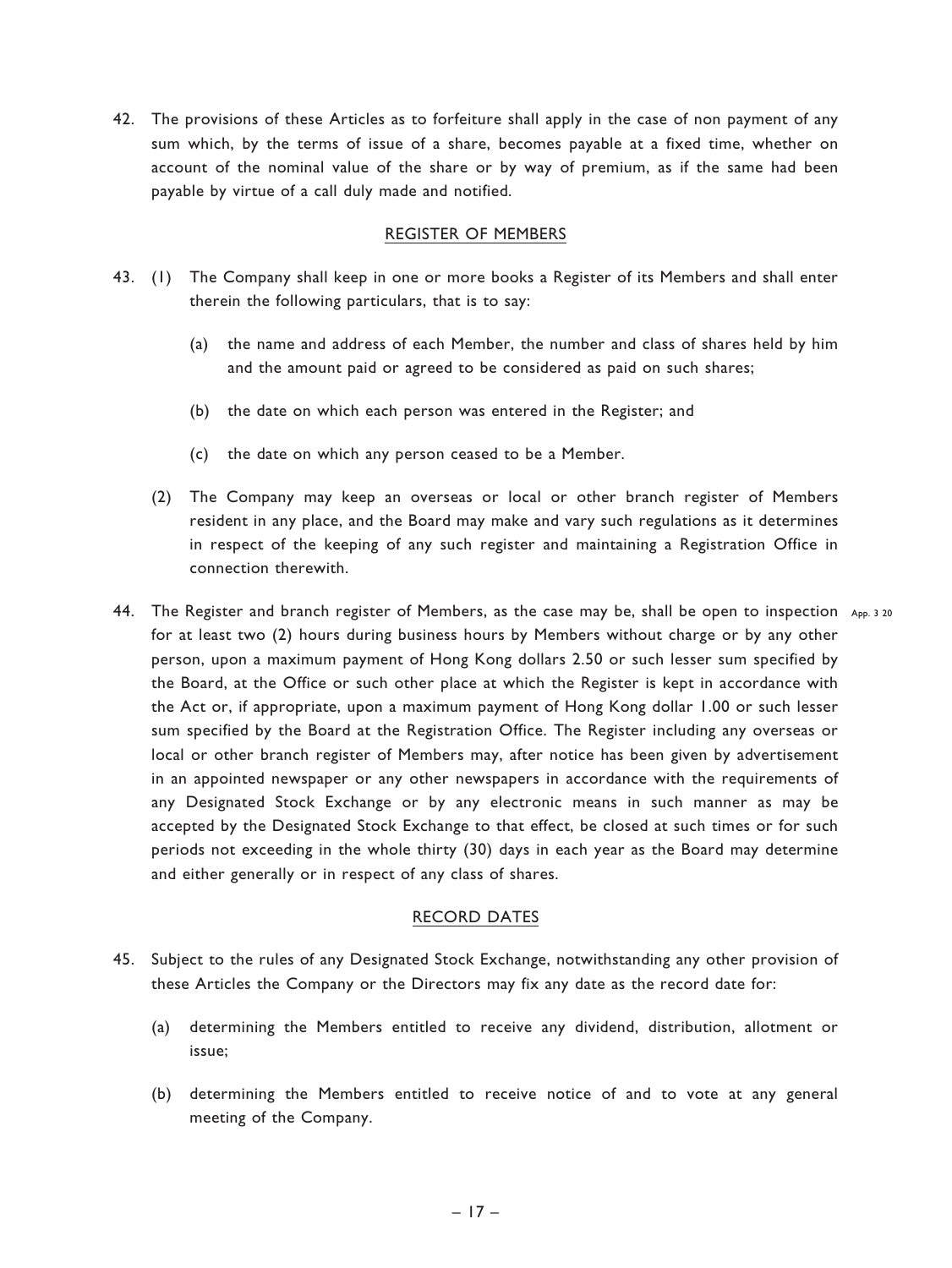#### TRANSFER OF SHARES

- 46. (1) Subject to these Articles, any Member may transfer all or any of his shares by an instrument of transfer in the usual or common form or in a form prescribed by the Designated Stock Exchange or in any other form approved by the Board and may be under hand or, if the transferor or transferee is a clearing house or its nominee(s), by hand or by machine imprinted signature or by such other manner of execution as the Board may approve from time to time.
	- (2) Notwithstanding the provisions of subparagraph (1) above, for so long as any shares are listed on the Designated Stock Exchange, titles to such listed shares may be evidenced and transferred in accordance with the laws applicable to and the rules and regulations of the Designated Stock Exchange that are or shall be applicable to such listed shares. The register of members of the Company in respect of its listed shares (whether the Register or a branch register) may be kept by recording the particulars required by Section 40 of the Act in a form otherwise than legible if such recording otherwise complies with the laws applicable to and the rules and regulations of the Designated Stock Exchange that are or shall be applicable to such listed shares.
- 47. The instrument of transfer shall be executed by or on behalf of the transferor and the transferee provided that the Board may dispense with the execution of the instrument of transfer by the transferee in any case which it thinks fit in its discretion to do so. Without prejudice to the last preceding Article, the Board may also resolve, either generally or in any particular case, upon request by either the transferor or transferee, to accept mechanically executed transfers. The transferor shall be deemed to remain the holder of the share until the name of the transferee is entered in the Register in respect thereof. Nothing in these Articles shall preclude the Board from recognising a renunciation of the allotment or provisional allotment of any share by the allottee in favour of some other person.
- 48. (1) The Board may, in its absolute discretion, and without giving any reason therefor, refuse to register a transfer of any share (not being a fully paid up share) to a person of whom it does not approve, or any share issued under any share incentive scheme for employees upon which a restriction on transfer imposed thereby still subsists, and it may also, without prejudice to the foregoing generality, refuse to register a transfer of any share to more than four (4) joint holders or a transfer of any share (not being a fully paid up share) on which the Company has a lien.
	- (2) No transfer shall be made to an infant or to a person of unsound mind or under other legal disability.
	- (3) The Board in so far as permitted by any applicable law may, in its absolute discretion, at any time and from time to time transfer any share upon the Register to any branch register or any share on any branch register to the Register or any other branch register. In the event of any such transfer, the shareholder requesting such transfer shall bear the cost of effecting the transfer unless the Board otherwise determines.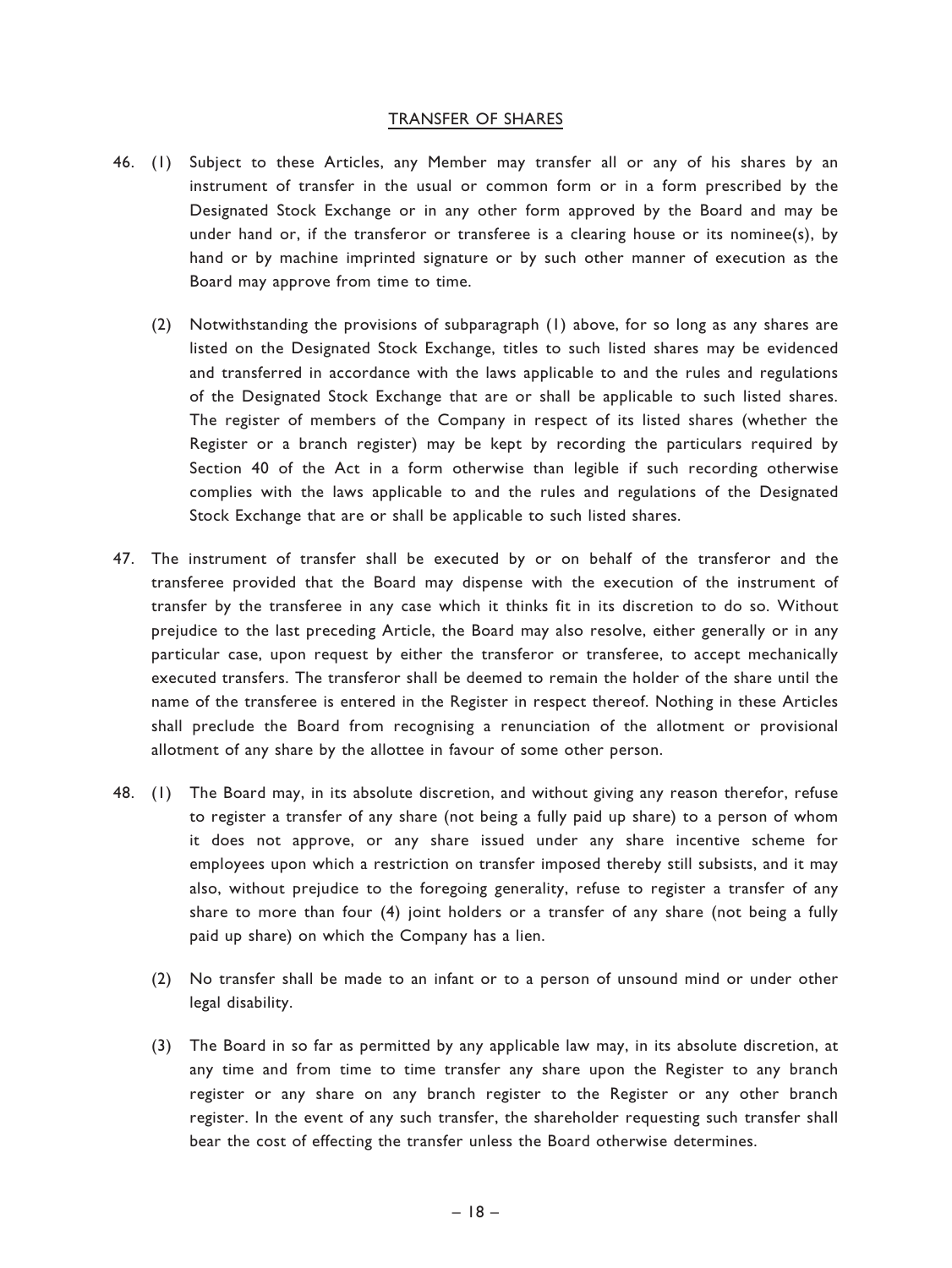- (4) Unless the Board otherwise agrees (which agreement may be on such terms and subject to such conditions as the Board in its absolute discretion may from time to time determine, and which agreement the Board shall, without giving any reason therefor, be entitled in its absolute discretion to give or withhold), no shares upon the Register shall be transferred to any branch register nor shall shares on any branch register be transferred to the Register or any other branch register and all transfers and other documents of title shall be lodged for registration, and registered, in the case of any shares on a branch register, at the relevant Registration Office, and, in the case of any shares on the Register, at the Office or such other place at which the Register is kept in accordance with the Act.
- 49. Without limiting the generality of the last preceding Article, the Board may decline to recognise any instrument of transfer unless:
	- (a) a fee of such maximum sum as the Designated Stock Exchange may determine to be payable or such lesser sum as the Board may from time to time require is paid to the Company in respect thereof;
	- (b) the instrument of transfer is in respect of only one class of share;
	- (c) the instrument of transfer is lodged at the Office or such other place at which the Register is kept in accordance with the Act or the Registration Office (as the case may be) accompanied by the relevant share certificate(s) and such other evidence as the Board may reasonably require to show the right of the transferor to make the transfer (and, if the instrument of transfer is executed by some other person on his behalf, the authority of that person so to do); and
	- (d) if applicable, the instrument of transfer is duly and properly stamped.
- 50. If the Board refuses to register a transfer of any share, it shall, within two (2) months after the date on which the transfer was lodged with the Company, send to each of the transferor and transferee notice of the refusal.
- 51. The registration of transfers of shares or of any class of shares may, after notice has been given by advertisement in any newspapers or by any other means in accordance with the requirements of any Designated Stock Exchange or by electronic means or other means in such manner as may be accepted by the Designated Stock Exchange to that effect be suspended at such times and for such periods (not exceeding in the whole thirty (30) days in any year) as the Board may determine.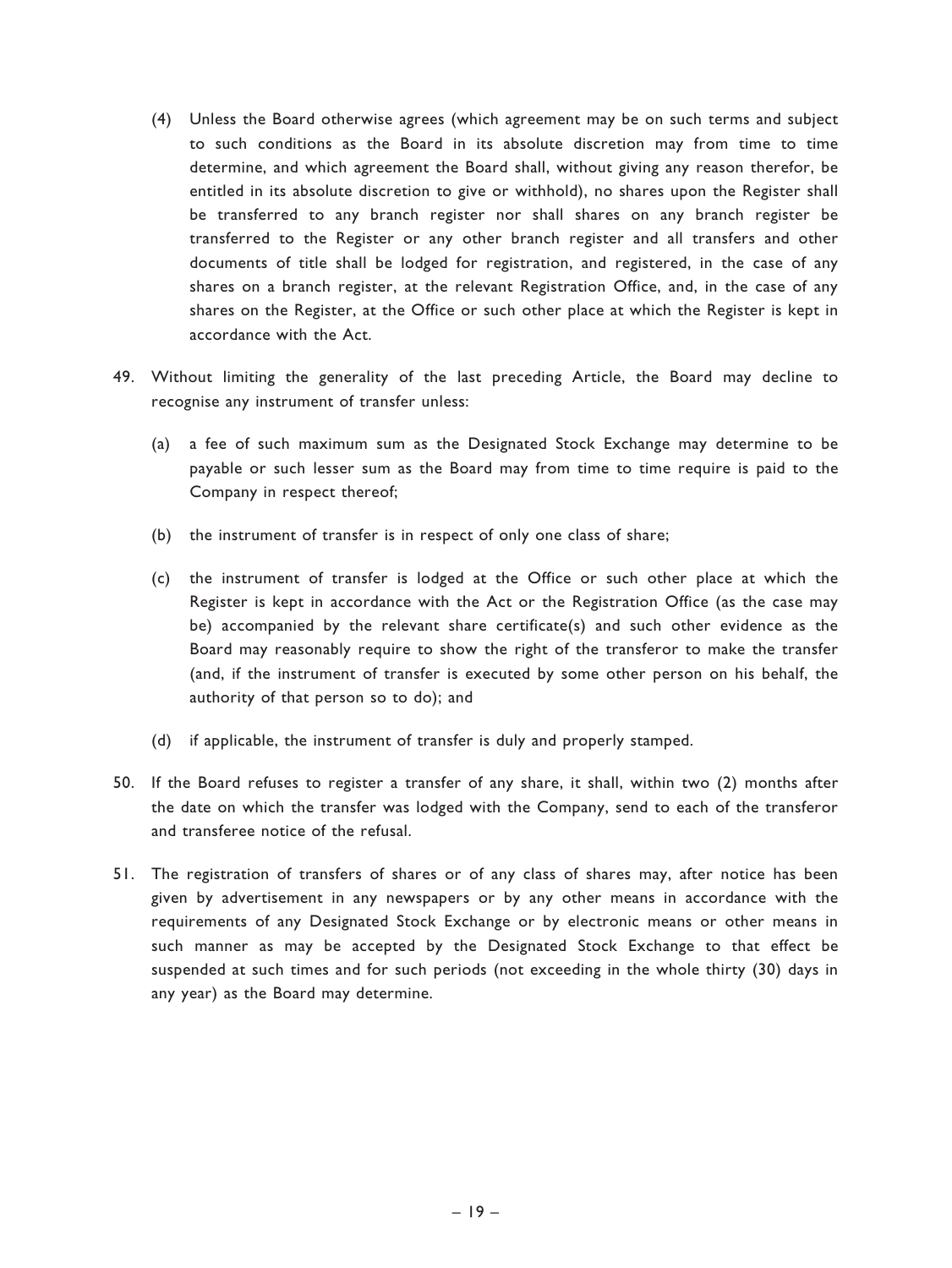## TRANSMISSION OF SHARES

- 52. If a Member dies, the survivor or survivors where the deceased was a joint holder, and his legal personal representatives where he was a sole or only surviving holder, will be the only persons recognised by the Company as having any title to his interest in the shares; but nothing in this Article will release the estate of a deceased Member (whether sole or joint) from any liability in respect of any share which had been solely or jointly held by him.
- 53. Any person becoming entitled to a share in consequence of the death or bankruptcy or winding up of a Member may, upon such evidence as to his title being produced as may be required by the Board, elect either to become the holder of the share or to have some person nominated by him registered as the transferee thereof. If he elects to become the holder he shall notify the Company in writing either at the Registration Office or Office, as the case may be, to that effect. If he elects to have another person registered he shall execute a transfer of the share in favour of that person. The provisions of these Articles relating to the transfer and registration of transfers of shares shall apply to such notice or transfer as aforesaid as if the death or bankruptcy of the Member had not occurred and the notice or transfer were a transfer signed by such Member.
- 54. A person becoming entitled to a share by reason of the death or bankruptcy or winding up of a Member shall be entitled to the same dividends and other advantages to which he would be entitled if he were the registered holder of the share. However, the Board may, if it thinks fit, withhold the payment of any dividend payable or other advantages in respect of such share until such person shall become the registered holder of the share or shall have effectually transferred such share, but, subject to the requirements of Article 72(2) being met, such a person may vote at meetings.

## UNTRACEABLE MEMBERS

- 55. (1) Without prejudice to the rights of the Company under paragraph (2) of this Article, the Company may cease sending cheques for dividend entitlements or dividend warrants by post if such cheques or warrants have been left uncashed on two consecutive occasions. However, the Company may exercise the power to cease sending cheques for dividend entitlements or dividend warrants after the first occasion on which such a cheque or warrant is returned undelivered.
	- (2) The Company shall have the power to sell, in such manner as the Board thinks fit, any shares of a Member who is untraceable, but no such sale shall be made unless:
		- (a) all cheques or warrants in respect of dividends of the shares in question, being not less than three in total number, for any sum payable in cash to the holder of such shares in respect of them sent during the relevant period in the manner authorised by the Articles have remained uncashed;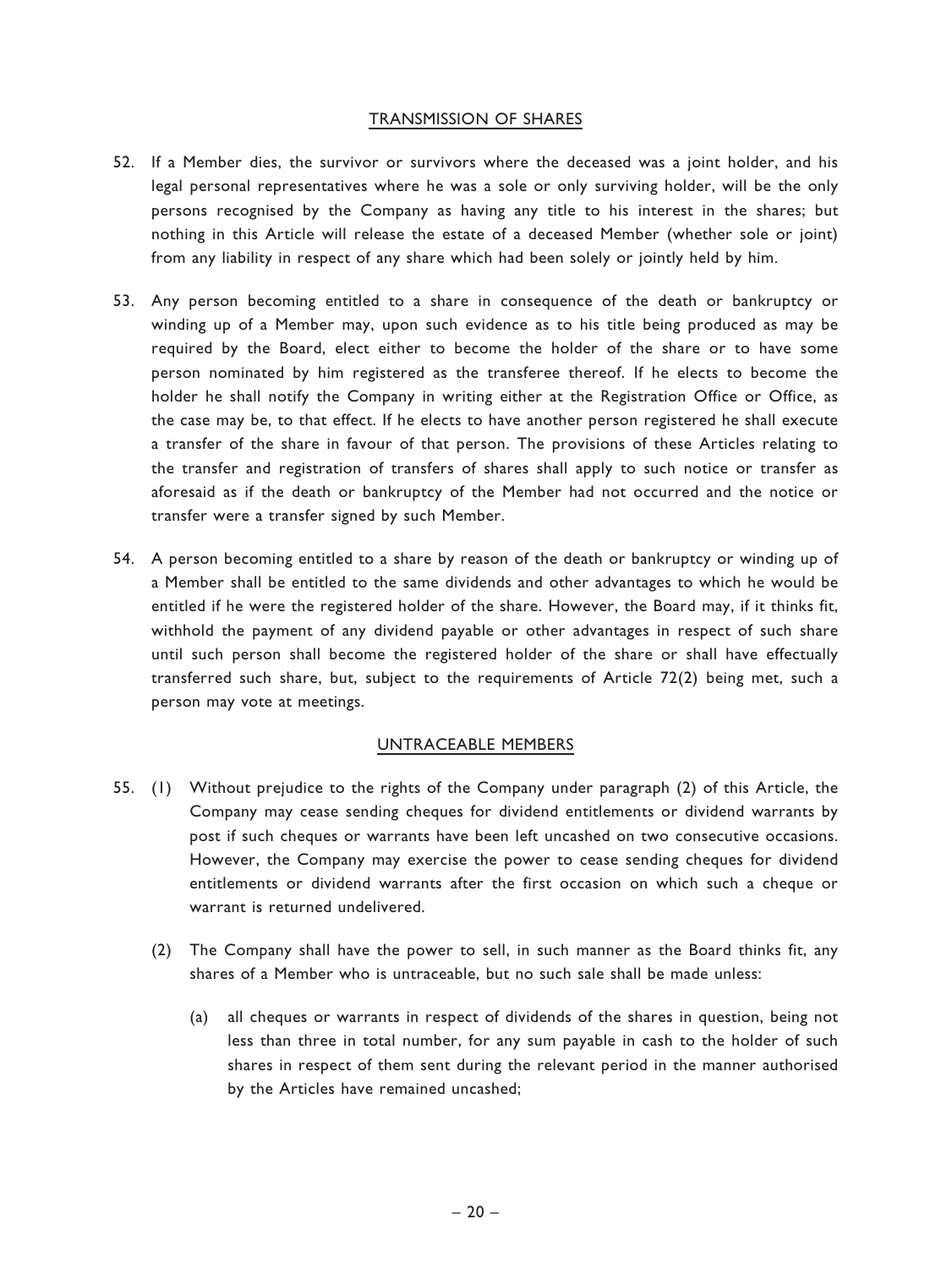- (b) so far as it is aware at the end of the relevant period, the Company has not at any time during the relevant period received any indication of the existence of the Member who is the holder of such shares or of a person entitled to such shares by death, bankruptcy or operation of law; and
- (c) the Company, if so required by the rules governing the listing of shares on the Designated Stock Exchange, has given notice to, and caused advertisement in newspapers in accordance with the requirements of, the Designated Stock Exchange to be made of its intention to sell such shares in the manner required by the Designated Stock Exchange, and a period of three (3) months or such shorter period as may be allowed by the Designated Stock Exchange has elapsed since the date of such advertisement.

For the purpose of the foregoing, the ''relevant period'' means the period commencing twelve (12) years before the date of publication of the advertisement referred to in paragraph (c) of this Article and ending at the expiry of the period referred to in that paragraph.

(3) To give effect to any such sale the Board may authorise some person to transfer the said shares and an instrument of transfer signed or otherwise executed by or on behalf of such person shall be as effective as if it had been executed by the registered holder or the person entitled by transmission to such shares, and the purchaser shall not be bound to see to the application of the purchase money nor shall his title to the shares be affected by any irregularity or invalidity in the proceedings relating to the sale. The net proceeds of the sale will belong to the Company and upon receipt by the Company of such net proceeds it shall become indebted to the former Member for an amount equal to such net proceeds. No trust shall be created in respect of such debt and no interest shall be payable in respect of it and the Company shall not be required to account for any money earned from the net proceeds which may be employed in the business of the Company or as it thinks fit. Any sale under this Article shall be valid and effective notwithstanding that the Member holding the shares sold is dead, bankrupt or otherwise under any legal disability or incapacity.

### GENERAL MEETINGS

56. An annual general meeting of the Company shall be held in each financial year other than the  $\lim_{14(1)}$ financial year of the Company's adoption of these Articles and such annual general meeting must be held within six (6) months after the end of the Company's financial year (unless a longer period would not infringe the rules of the Designated Stock Exchange, if any) at such time and place as may be determined by the Board. A meeting of Members or any class thereof may be held by means of such telephone, electronic or other communication facilities as to permit all persons participating in the meeting to communicate with each other simultaneously and instantaneously, and participation in such a meeting shall constitute presence at such meeting.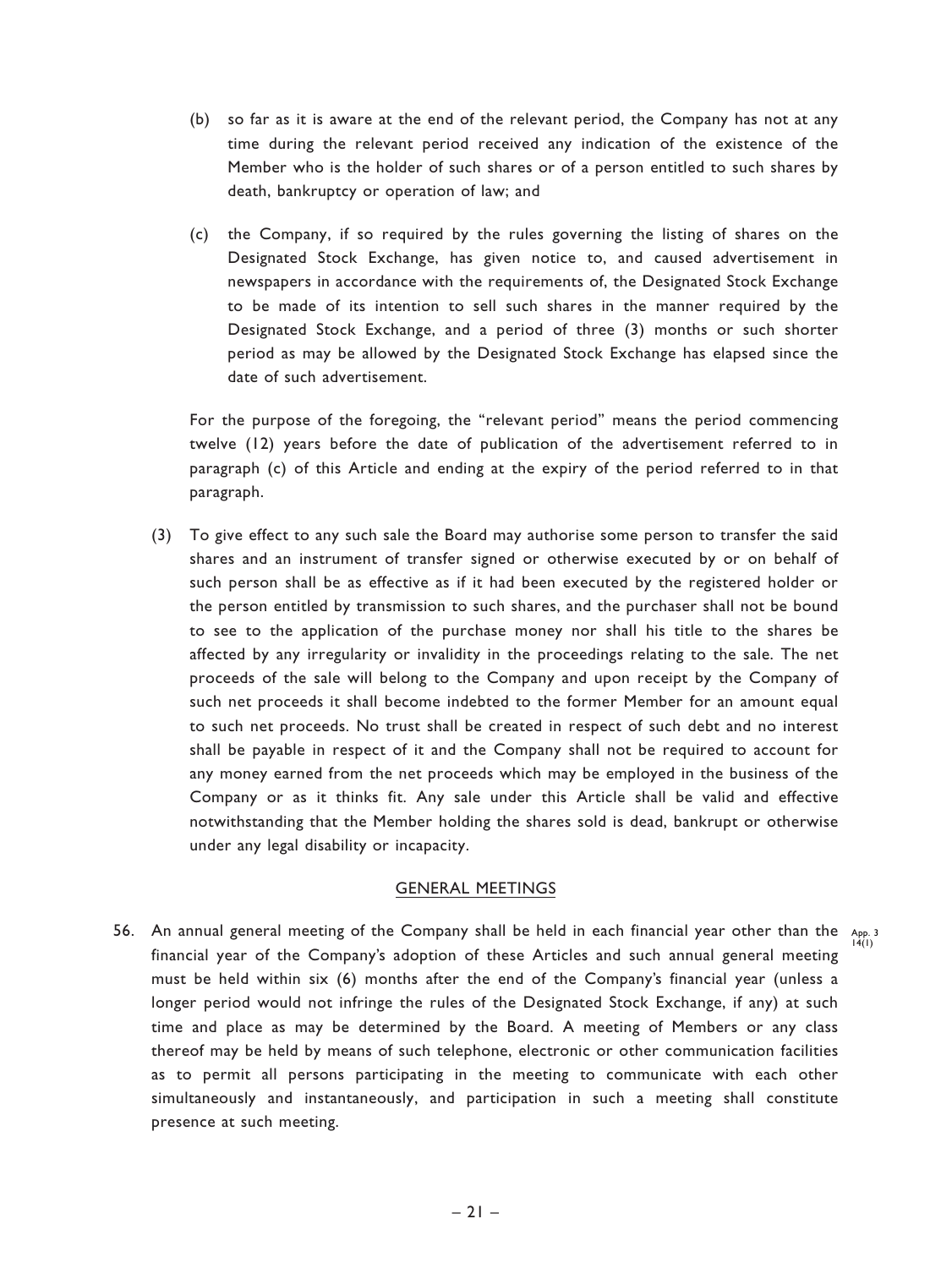- 57. Each general meeting, other than an annual general meeting, shall be called an extraordinary general meeting. General meetings may be held in any part of the world as may be determined by the Board.
- 58. The Board may whenever it thinks fit call extraordinary general meetings. Any one or more  $A_{\sf pp, 3}$ Member(s) holding at the date of deposit of the requisition not less than one-tenth of the paid up capital of the Company carrying the right of voting at general meetings of the Company shall at all times have the right, by written requisition to the Board or the Secretary of the Company, to require an extraordinary general meeting to be called by the Board for the transaction of any business or resolution specified in such requisition; and add resolutions to the meeting agenda to such meeting; and such meeting shall be held within two (2) months after the deposit of such requisition. If within twenty one (21) days of such deposit the Board fails to proceed to convene such meeting the requisitionist(s) himself (themselves) may do so in the same manner, and all reasonable expenses incurred by the requisitionist(s) as a result of the failure of the Board shall be reimbursed to the requisitionist(s) by the Company.

### NOTICE OF GENERAL MEETINGS

- 59. (1) An annual general meeting must be called by Notice of not less than twenty-one (21)  $\lim_{14(2)}$ clear days. All other general meetings (including an extraordinary general meeting) must be called by Notice of not less than fourteen (14) clear days but if permitted by the rules of the Designated Stock Exchange, a general meeting may be called by shorter notice, subject to the Act, if it is so agreed:
	- (a) in the case of a meeting called as an annual general meeting, by all the Members entitled to attend and vote thereat; and
	- (b) in the case of any other meeting, by a majority in number of the Members having the right to attend and vote at the meeting, being a majority together representing not less than ninety five per cent. (95%) of the total voting rights at the meeting of all the Members.
	- (2) The notice shall specify the time and place of the meeting and particulars of resolutions to be considered at the meeting and, in case of special business, the general nature of the business. The notice convening an annual general meeting shall specify the meeting as such. Notice of every general meeting shall be given to all Members other than to such Members as, under the provisions of these Articles or the terms of issue of the shares they hold, are not entitled to receive such notices from the Company, to all persons entitled to a share in consequence of the death or bankruptcy or winding up of a Member and to each of the Directors and the Auditors.
- 60. The accidental omission to give Notice of a meeting or (in cases where instruments of proxy are sent out with the Notice) to send such instrument of proxy to, or the non receipt of such Notice or such instrument of proxy by, any person entitled to receive such Notice shall not invalidate any resolution passed or the proceedings at that meeting.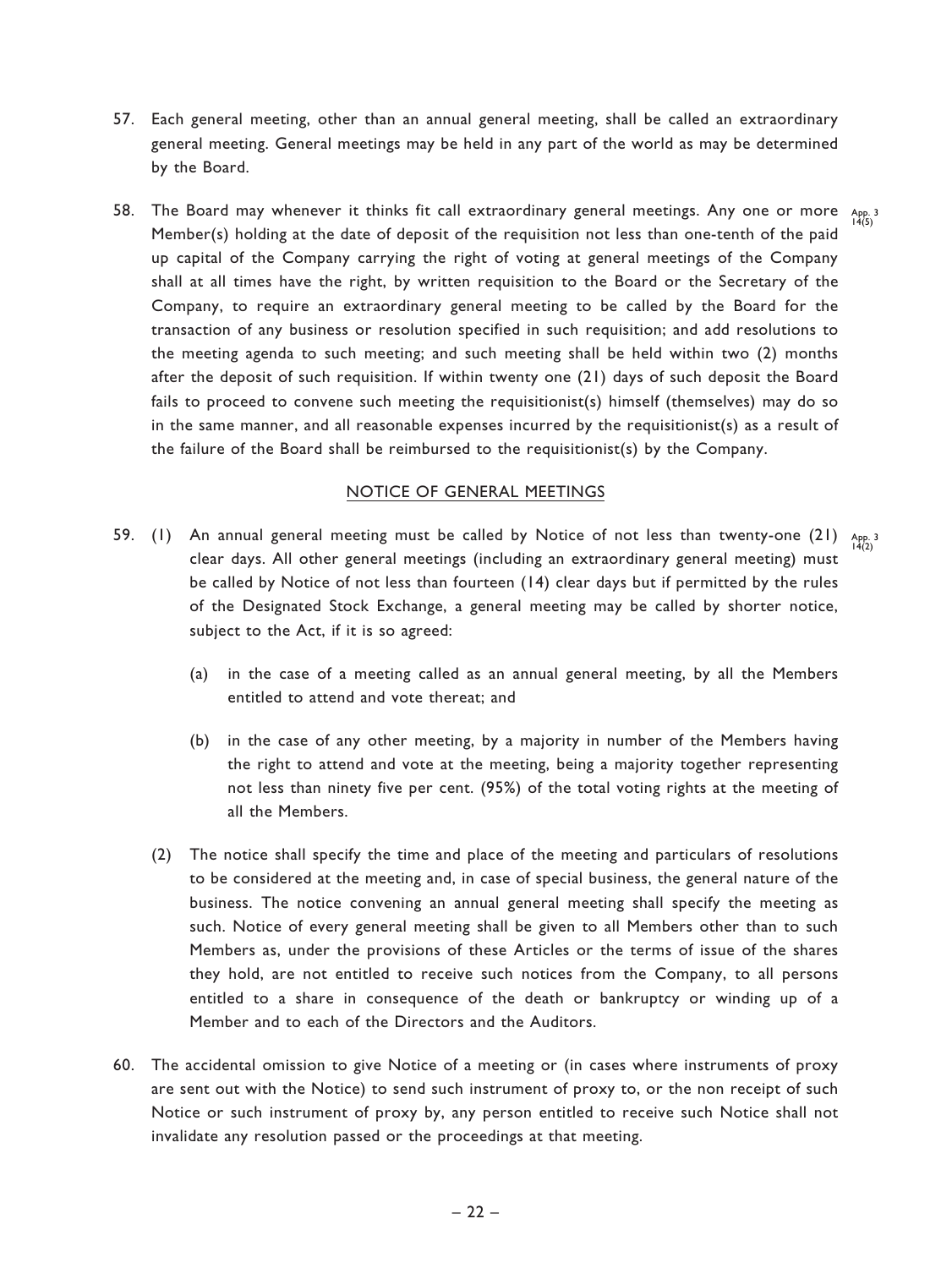## PROCEEDINGS AT GENERAL MEETINGS

- 61. (1) All business shall be deemed special that is transacted at an extraordinary general meeting, and also all business that is transacted at an annual general meeting, with the exception of:
	- (a) the declaration and sanctioning of dividends;
	- (b) consideration and adoption of the accounts and balance sheet and the reports of the Directors and Auditors and other documents required to be annexed to the balance sheet;
	- (c) the election of Directors whether by rotation or otherwise in the place of those retiring;
	- (d) appointment of Auditors (where special notice of the intention for such appointment is not required by the Act) and other officers; and
	- (e) the fixing of the remuneration of the Auditors, and the voting of remuneration or extra remuneration to the Directors.
	- (2) No business other than the appointment of a chairman of a meeting shall be transacted at any general meeting unless a quorum is present at the commencement of the business. Two (2) Members entitled to vote and present in person (in the case of a Member being a corporation) by its duly authorised representative or by proxy or, for quorum purposes only, two persons appointed by the clearing house as authorised representative or proxy shall form a quorum for all purposes.
- 62. If within thirty (30) minutes (or such longer time not exceeding one hour as the chairman of the meeting may determine to wait) after the time appointed for the meeting a quorum is not present, the meeting, if convened on the requisition of Members, shall be dissolved. In any other case it shall stand adjourned to the same day in the next week at the same time and place or to such day, time and place as the Board may determine. If at such adjourned meeting a quorum is not present within half an hour from the time appointed for holding the meeting, the meeting shall be dissolved.
- 63. The chairman of the Company or if there is more than one chairman, any one of them as may be agreed amongst themselves or failing such agreement, any one of them elected by all the Directors present shall preside as chairman at a general meeting. If at any meeting no chairman, is present within fifteen (15) minutes after the time appointed for holding the meeting, or is willing to act as chairman, the deputy chairman of the Company or if there is more than one deputy chairman, any one of them as may be agreed amongst themselves or failing such agreement, any one of them elected by all the Directors present shall preside as chairman. If no chairman or deputy chairman is present or is willing to act as chairman of the meeting, the Directors present shall choose one of their number to act, or if one Director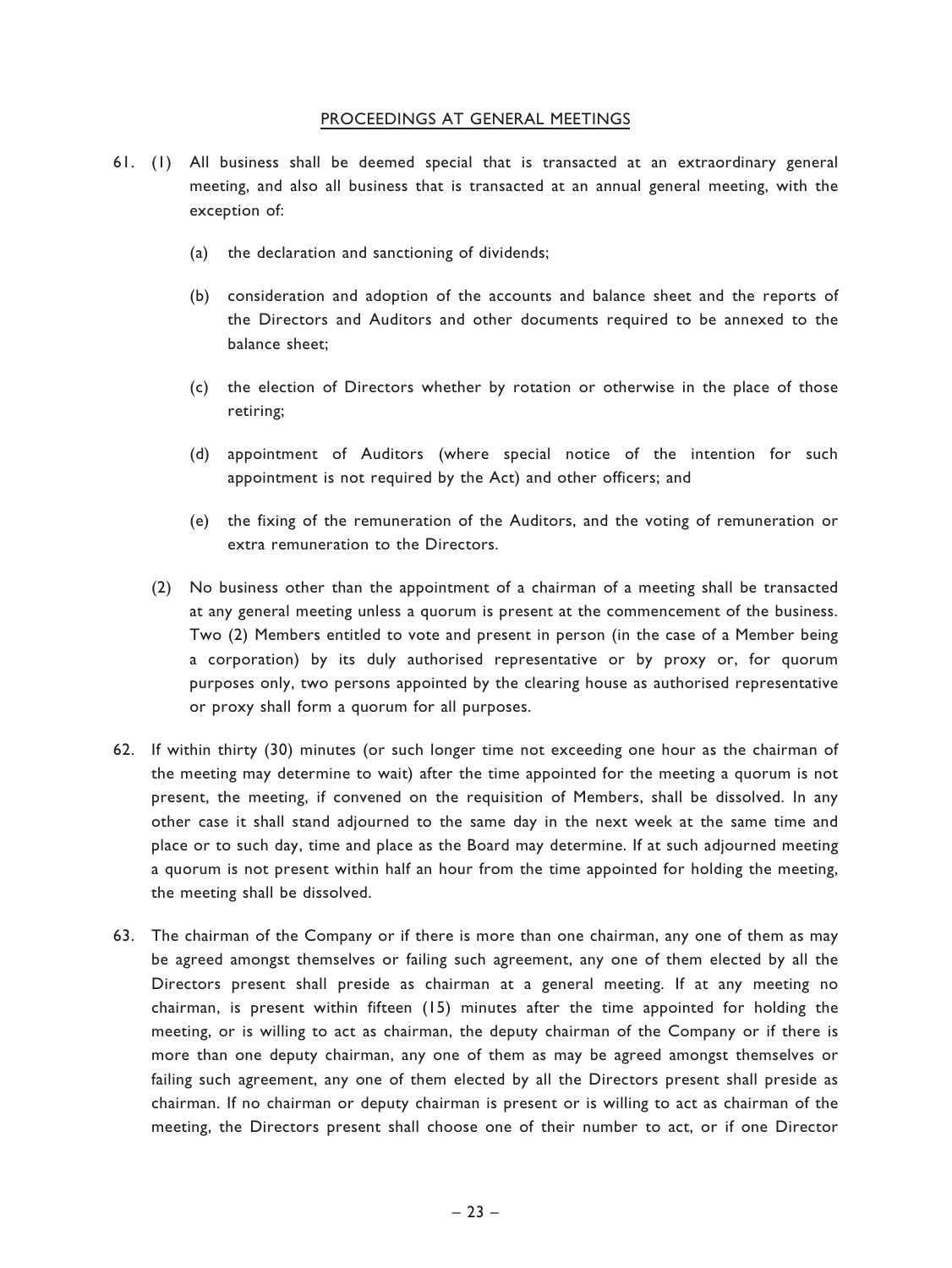only is present he shall preside as chairman if willing to act. If no Director is present, or if each of the Directors present declines to take the chair, or if the chairman chosen shall retire from the chair, the Members present in person or (in the case of a Member being a corporation) by its duly authorised representative or by proxy and entitled to vote shall elect one of their number to be chairman of the meeting.

- 64. The chairman may, with the consent of any meeting at which a quorum is present (and shall if so directed by the meeting), adjourn the meeting from time to time and from place to place as the meeting shall determine, but no business shall be transacted at any adjourned meeting other than the business which might lawfully have been transacted at the meeting had the adjournment not taken place. When a meeting is adjourned for fourteen (14) days or more, at least seven (7) clear days' notice of the adjourned meeting shall be given specifying the time and place of the adjourned meeting but it shall not be necessary to specify in such notice the nature of the business to be transacted at the adjourned meeting and the general nature of the business to be transacted. Save as aforesaid, it shall be unnecessary to give notice of an adjournment.
- 65. If an amendment is proposed to any resolution under consideration but is in good faith ruled out of order by the chairman of the meeting, the proceedings on the substantive resolution shall not be invalidated by any error in such ruling. In the case of a resolution duly proposed as a special resolution, no amendment thereto (other than a mere clerical amendment to correct a patent error) may in any event be considered or voted upon.

## VOTING

66. (1) Subject to any special rights or restrictions as to voting for the time being attached to any shares by or in accordance with these Articles, at any general meeting on a poll every Member present in person or by proxy or, in the case of a Member being a corporation, by its duly authorised representative shall have one vote for every fully paid share of which he is the holder but so that no amount paid up or credited as paid up on a share in advance of calls or instalments is treated for the foregoing purposes as paid up on the share. A resolution put to the vote of a meeting shall be decided by way of a poll  $\frac{Ch}{39(4)}$ save that the chairman of the meeting may in good faith, allow a resolution which relates purely to a procedural or administrative matter to be voted on by a show of hands in which case every Member present in person (or being a corporation, is present by a duly authorised representative), or by proxy(ies) shall have one vote provided that where  $_{\sf App.}$  3 more than one proxy is appointed by a Member which is a clearing house (or its nominee(s)), each such proxy shall have one vote on a show of hands. For purposes of this Article, procedural and administrative matters are those that (i) are not on the agenda of the general meeting or in any supplementary circular that may be issued by the Company to its Members; and (ii) relate to the chairman's duties to maintain the orderly conduct of the meeting and/or allow the business of the meeting to be properly and effectively dealt with, whilst allowing all Members a reasonable opportunity to express their views. 19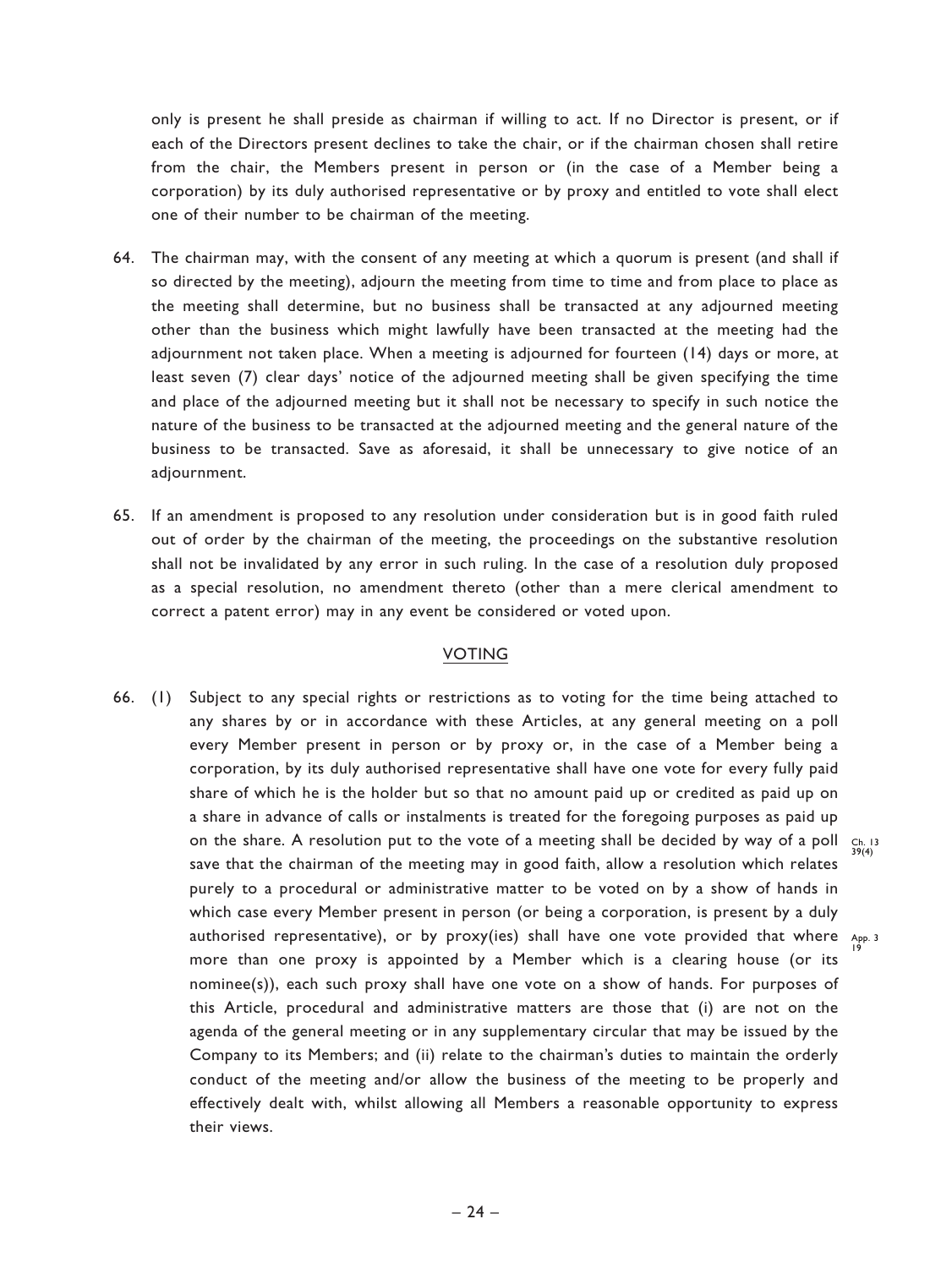- (2) Where a show of hands is allowed, before or on the declaration of the result of the show of hands, a poll may be demanded:
	- (a) by at least three Members present in person or in the case of a Member being a corporation by its duly authorised representative or by proxy for the time being entitled to vote at the meeting; or
	- (b) by a Member or Members present in person or in the case of a Member being a corporation by its duly authorised representative or by proxy and representing not less than one tenth of the total voting rights of all Members having the right to vote at the meeting; or
	- (c) by a Member or Members present in person or in the case of a Member being a corporation by its duly authorised representative or by proxy and holding shares in the Company conferring a right to vote at the meeting being shares on which an aggregate sum has been paid up equal to not less than one tenth of the total sum paid up on all shares conferring that right.

A demand by a person as proxy for a Member or in the case of a Member being a corporation by its duly authorised representative shall be deemed to be the same as a demand by the Member.

- 67. Where a resolution is voted on by a show of hands, a declaration by the chairman that a resolution has been carried, or carried unanimously, or by a particular majority, or not carried by a particular majority, or lost, and an entry to that effect made in the minute book of the Company, shall be conclusive evidence of the facts without proof of the number or proportion of the votes recorded for or against the resolution. The result of the poll shall be deemed to be the resolution of the meeting. The Company shall only be required to disclose the voting figures on a poll if such disclosure is required by the rules of the Designated Stock Exchange.
- 68. On a poll votes may be given either personally or by proxy.
- 69. A person entitled to more than one vote on a poll need not use all his votes or cast all the votes he uses in the same way.
- 70. All questions submitted to a meeting shall be decided by a simple majority of votes except where a greater majority is required by these Articles or by the Act. In the case of an equality of votes, the chairman of such meeting shall be entitled to a second or casting vote in addition to any other vote he may have.
- 71. Where there are joint holders of any share any one of such joint holders may vote, either in person or by proxy, in respect of such share as if he were solely entitled thereto, but if more than one of such joint holders be present at any meeting the vote of the senior holder who tenders a vote, whether in person or by proxy, shall be accepted to the exclusion of the votes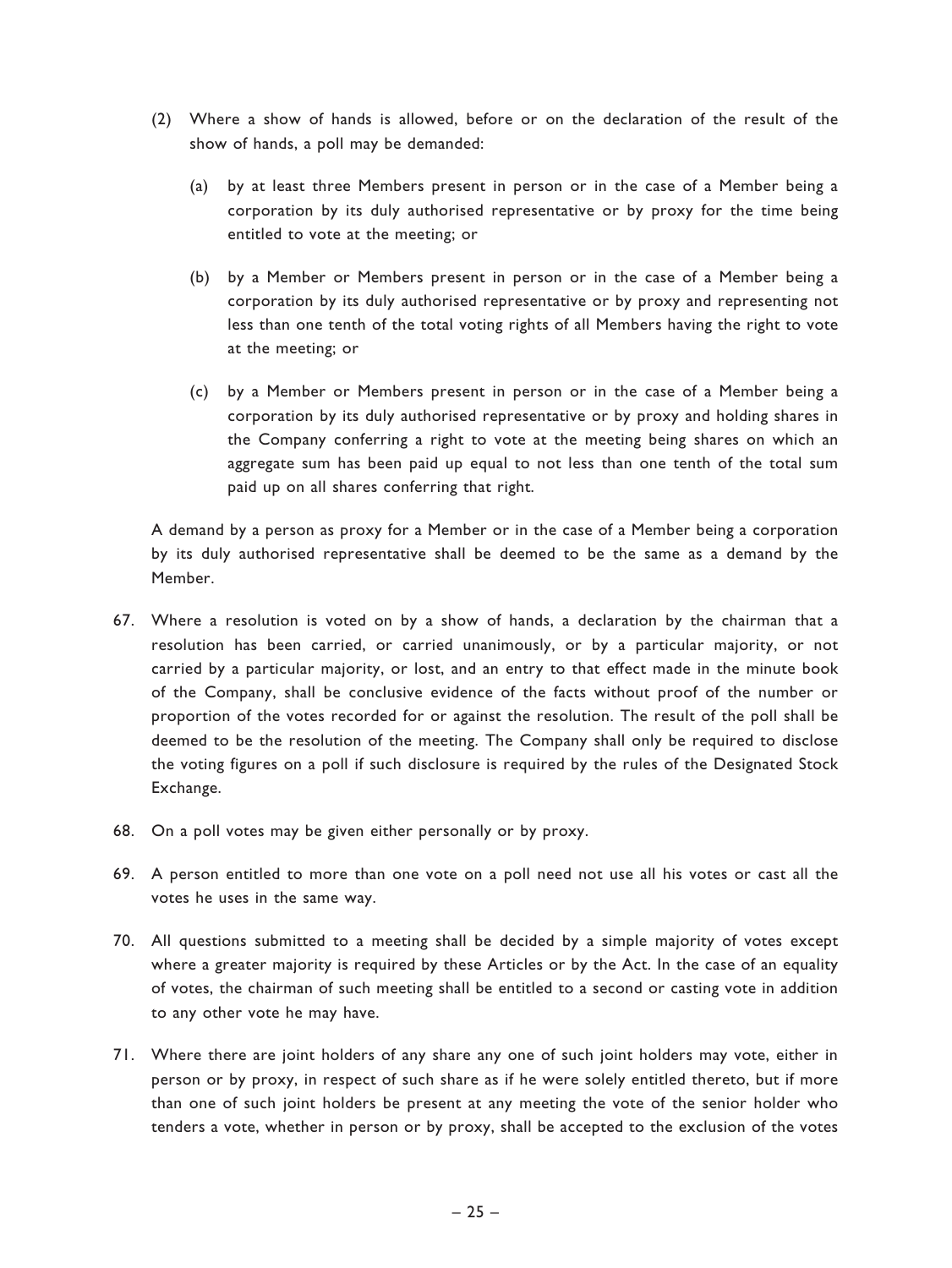of the other joint holders, and for this purpose seniority shall be determined by the order in which the names stand in the Register in respect of the joint holding. Several executors or administrators of a deceased Member in whose name any share stands shall for the purposes of this Article be deemed joint holders thereof.

- 72. (1) A Member who is a patient for any purpose relating to mental health or in respect of whom an order has been made by any court having jurisdiction for the protection or management of the affairs of persons incapable of managing their own affairs may vote, by his receiver, committee, curator bonis or other person in the nature of a receiver, committee or curator bonis appointed by such court, and such receiver, committee, curator bonis or other person may vote by proxy, and may otherwise act and be treated as if he were the registered holder of such shares for the purposes of general meetings, provided that such evidence as the Board may require of the authority of the person claiming to vote shall have been deposited at the Office, head office or Registration Office, as appropriate, not less than forty eight (48) hours before the time appointed for holding the meeting, or adjourned meeting, as the case may be.
	- (2) Any person entitled under Article 53 to be registered as the holder of any shares may vote at any general meeting in respect thereof in the same manner as if he were the registered holder of such shares, provided that forty eight (48) hours at least before the time of the holding of the meeting or adjourned meeting, as the case may be, at which he proposes to vote, he shall satisfy the Board of his entitlement to such shares, or the Board shall have previously admitted his right to vote at such meeting in respect thereof.
- 73. (1) No Member shall, unless the Board otherwise determines, be entitled to attend and vote and to be reckoned in a quorum at any general meeting unless he is duly registered and all calls or other sums presently payable by him in respect of shares in the Company have been paid.
	- (2) All Members have the right to (a) speak at a general meeting; and (b) vote at a general  $\lim_{\substack{A \mid 9 \n\mid 4(3)}}$ meeting except where a Member is required, by the rules of the Designated Stock Exchange, to abstain from voting to approve the matter under consideration.
	- (3) Where the Company has knowledge that any Member is, under the rules of the  $_{App,3}^{App}$ Designated Stock Exchange, required to abstain from voting on any particular resolution of the Company or restricted to voting only for or only against any particular resolution of the Company, any votes cast by or on behalf of such Member in contravention of such requirement or restriction shall not be counted.

## 74. If:

- (a) any objection shall be raised to the qualification of any voter; or
- (b) any votes have been counted which ought not to have been counted or which might have been rejected; or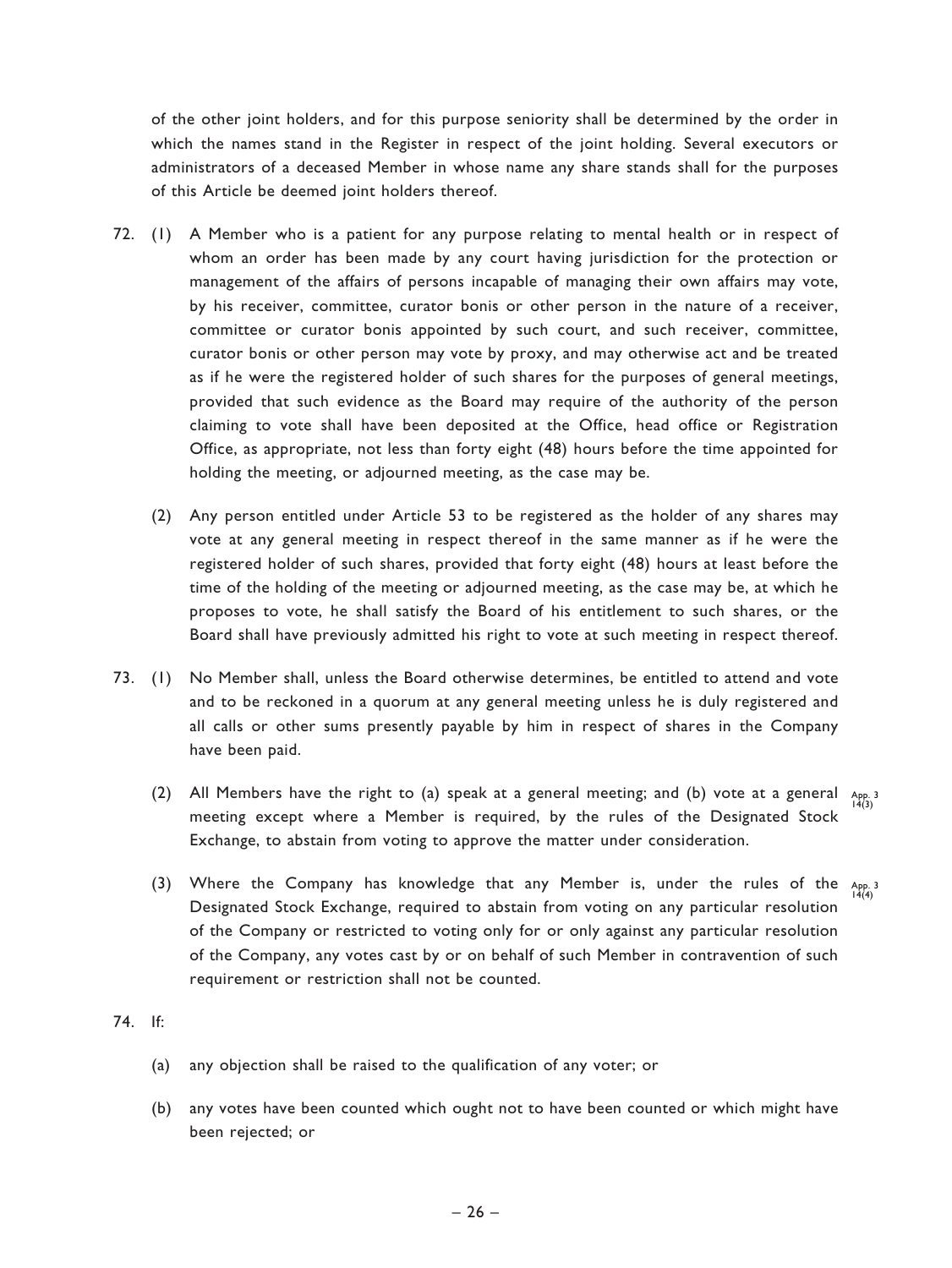(c) any votes are not counted which ought to have been counted;

the objection or error shall not vitiate the decision of the meeting or adjourned meeting on any resolution unless the same is raised or pointed out at the meeting or, as the case may be, the adjourned meeting at which the vote objected to is given or tendered or at which the error occurs. Any objection or error shall be referred to the chairman of the meeting and shall only vitiate the decision of the meeting on any resolution if the chairman decides that the same may have affected the decision of the meeting. The decision of the chairman on such matters shall be final and conclusive.

## PROXIES

- 75. Any Member entitled to attend and vote at a meeting of the Company shall be entitled to  $\Delta_\mathrm{pp.3}$ appoint another person as his proxy to attend and vote instead of him. A Member who is the  $\frac{18}{19}$ holder of two or more shares may appoint more than one proxy to represent him and vote on his behalf at a general meeting of the Company or at a class meeting. A proxy need not be a Member. In addition, a proxy or proxies representing either a Member who is an individual or a Member which is a corporation shall be entitled to exercise the same powers on behalf of the Member which he or they represent as such Member could exercise.
- 76. The instrument appointing a proxy shall be in writing under the hand of the appointor or of  $_{\rm{App. 3}}$ his attorney duly authorised in writing or, if the appointor is a corporation, either under its seal or under the hand of an officer, attorney or other person authorised to sign the same. In the case of an instrument of proxy purporting to be signed on behalf of a corporation by an officer thereof it shall be assumed, unless the contrary appears, that such officer was duly authorised to sign such instrument of proxy on behalf of the corporation without further evidence of the facts. 18
- 77. The instrument appointing a proxy and (if required by the Board) the power of attorney or other authority (if any) under which it is signed, or a certified copy of such power or authority, shall be delivered to such place or one of such places (if any) as may be specified for that purpose in or by way of note to or in any document accompanying the notice convening the meeting (or, if no place is so specified at the Registration Office or the Office, as may be appropriate) not less than forty eight (48) hours before the time appointed for holding the meeting or adjourned meeting at which the person named in the instrument proposes to vote. No instrument appointing a proxy shall be valid after the expiration of twelve (12) months from the date named in it as the date of its execution, except at an adjourned meeting in cases where the meeting was originally held within twelve (12) months from such date. Delivery of an instrument appointing a proxy shall not preclude a Member from attending and voting in person at the meeting convened and in such event, the instrument appointing a proxy shall be deemed to be revoked.
- 78. Instruments of proxy shall be in any common form or in such other form as the Board may approve (provided that this shall not preclude the use of the two way form) and the Board may, if it thinks fit, send out with the notice of any meeting forms of instrument of proxy for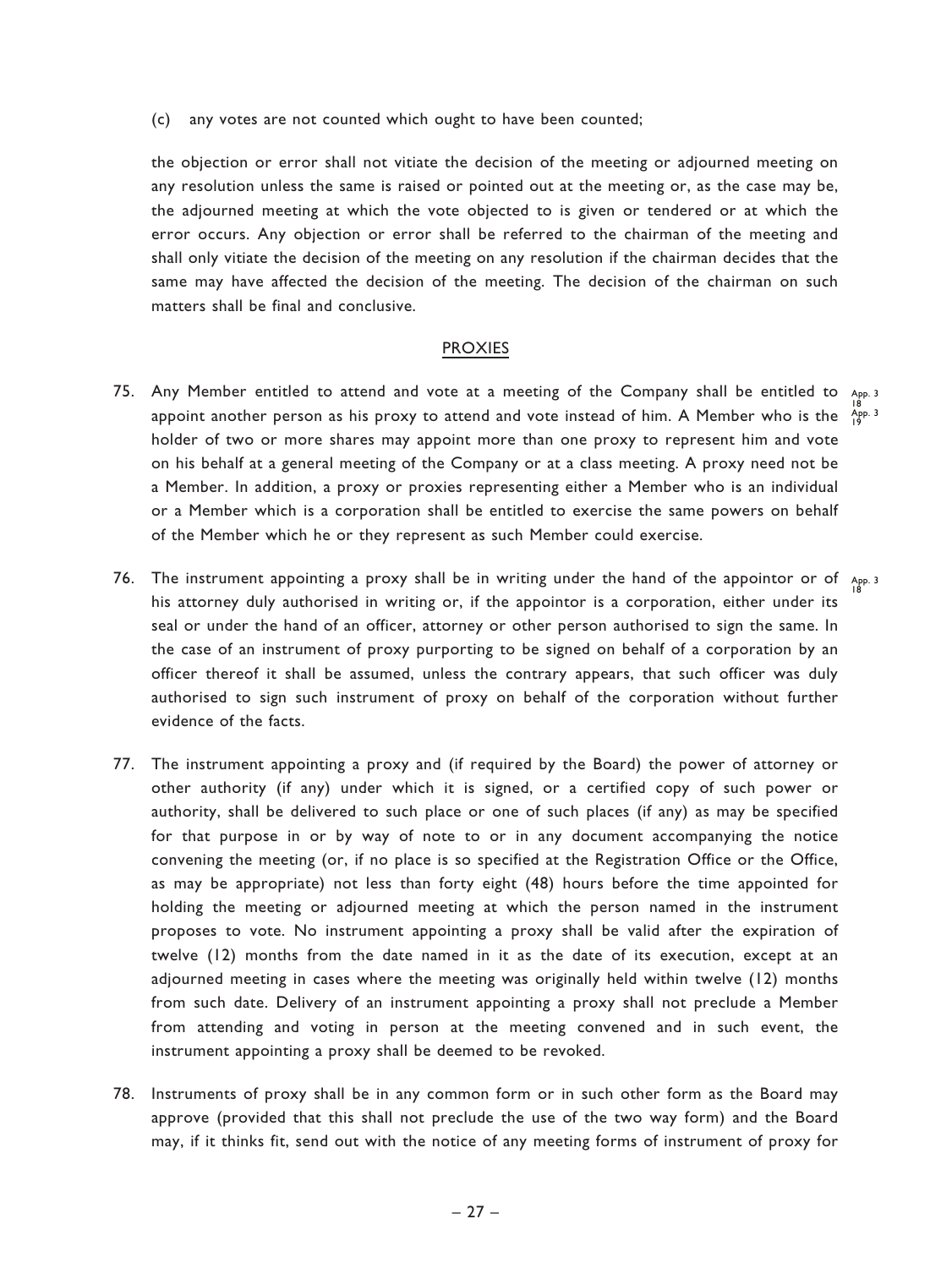use at the meeting. The instrument of proxy shall be deemed to confer authority to vote on any amendment of a resolution put to the meeting for which it is given as the proxy thinks fit. The instrument of proxy shall, unless the contrary is stated therein, be valid as well for any adjournment of the meeting as for the meeting to which it relates.

- 79. A vote given in accordance with the terms of an instrument of proxy shall be valid notwithstanding the previous death or insanity of the principal, or revocation of the instrument of proxy or of the authority under which it was executed, provided that no intimation in writing of such death, insanity or revocation shall have been received by the Company at the Office or the Registration Office (or such other place as may be specified for the delivery of instruments of proxy in the notice convening the meeting or other document sent therewith) two (2) hours at least before the commencement of the meeting or adjourned meeting, at which the instrument of proxy is used.
- 80. Anything which under these Articles a Member may do by proxy he may likewise do by his duly appointed attorney and the provisions of these Articles relating to proxies and instruments appointing proxies shall apply mutatis mutandis in relation to any such attorney and the instrument under which such attorney is appointed.

### CORPORATIONS ACTING BY REPRESENTATIVES

- 81. (1) Any corporation which is a Member may by resolution of its directors or other App. 3 governing body authorise such person as it thinks fit to act as its representative at any meeting of the Company or at any meeting of any class of Members. The person so authorised shall be entitled to exercise the same powers on behalf of such corporation as the corporation could exercise if it were an individual Member and such corporation shall for the purposes of these Articles be deemed to be present in person at any such meeting if a person so authorised is present thereat. 18
	- (2) If a clearing house (or its nominee(s)), being a corporation, is a Member, it may  $\lim_{\beta}$  is authorise such persons as it thinks fit to act as its representatives at any meeting of the Company or at any meeting of any class of Members provided that, if more than one person is so authorised, the authorisation shall specify the number and class of shares in respect of which each such representative is so authorised. Each person so authorised under the provisions of this Article shall be deemed to have been duly authorised without further evidence of the facts and be entitled to exercise the same rights and powers on behalf of the clearing house (or its nominee(s)) as if such person was the registered holder of the shares of the Company held by the clearing house (or its nominee(s)) including, where a show of hands is allowed, the right to vote individually on a show of hands.
	- (3) Any reference in these Articles to a duly authorised representative of a Member being a corporation shall mean a representative authorised under the provisions of this Article.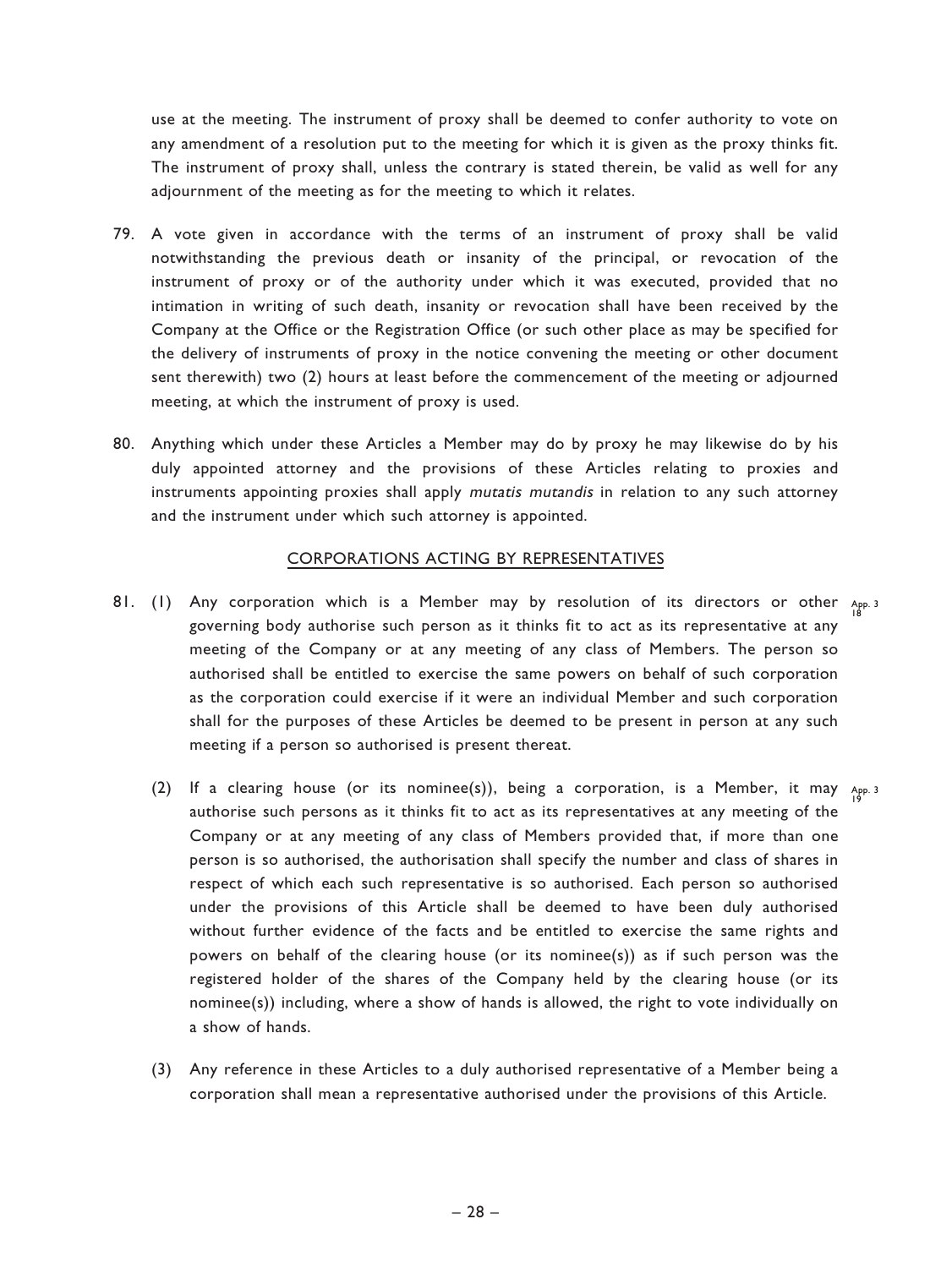#### WRITTEN RESOLUTIONS OF MEMBERS

82. A resolution in writing signed (in such manner as to indicate, expressly or impliedly, unconditional approval) by or on behalf of all persons for the time being entitled to receive notice of and to attend and vote at general meetings of the Company shall, for the purposes of these Articles, be treated as a resolution duly passed at a general meeting of the Company and, where relevant, as a special resolution so passed. Any such resolution shall be deemed to have been passed at a meeting held on the date on which it was signed by the last Member to sign, and where the resolution states a date as being the date of his signature thereof by any Member the statement shall be prima facie evidence that it was signed by him on that date. Such a resolution may consist of several documents in the like form, each signed by one or more relevant Members.

#### BOARD OF DIRECTORS

- 83. (1) Unless otherwise determined by the Company in general meeting, the number of Directors shall not be less than two (2). There shall be no maximum number of Directors unless otherwise determined from time to time by the Members in general meeting. The Directors shall be elected or appointed in the first place by the subscribers to the Memorandum of Association or by a majority of them and thereafter in accordance with Article 84 called for such purpose and who shall hold office for such term as the Members may determine or, in the absence of such determination, in accordance with Article 84 or until their successors are elected or appointed or their office is otherwise vacated.
	- (2) Subject to the Articles and the Act, the Company may by ordinary resolution elect any person to be a Director either to fill a casual vacancy on the Board, or as an addition to the existing Board.
	- (3) The Directors shall have the power from time to time and at any time to appoint any  $A_{\text{PP}}$ ,  $A_{\text{PD}}$ person as a Director either to fill a casual vacancy on the Board or as an addition to the existing Board. Any Director so appointed shall hold office until the first annual general meeting of the Company after his appointment and shall then be eligible for re-election.
	- (4) Neither a Director nor an alternate Director shall be required to hold any shares of the Company by way of qualification and a Director or alternate Director (as the case may be) who is not a Member shall be entitled to receive notice of and to attend and speak at any general meeting of the Company and of all classes of shares of the Company.
	- (5) The Members may, at any general meeting convened and held in accordance with these  $A_{\text{pp, 3}}$ Articles, by ordinary resolution remove a Director at any time before the expiration of his period of office notwithstanding anything to the contrary in these Articles or in any agreement between the Company and such Director (but without prejudice to any claim for damages under any such agreement).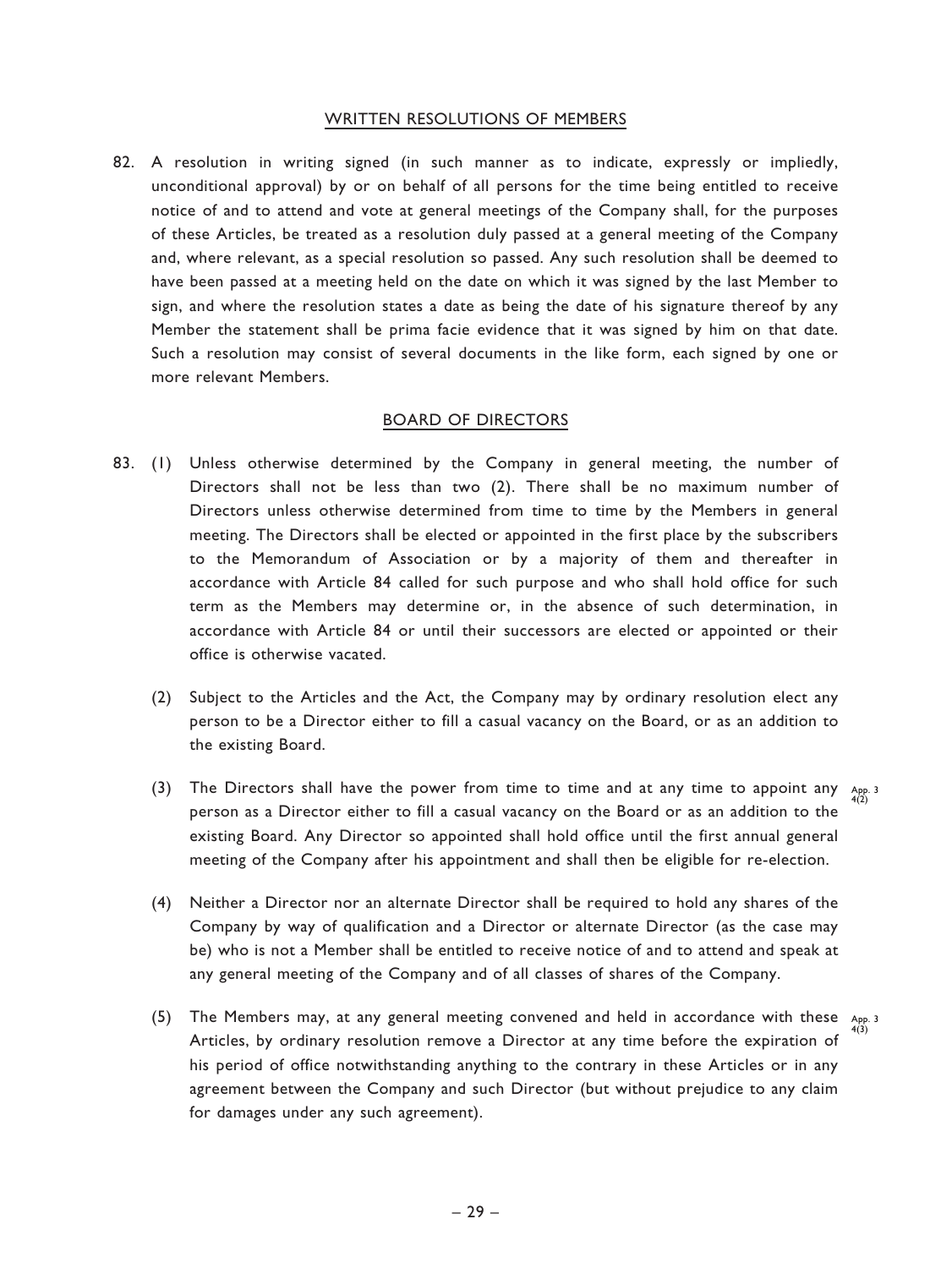- (6) A vacancy on the Board created by the removal of a Director under the provisions of subparagraph (5) above may be filled by the election or appointment by ordinary resolution of the Members at the meeting at which such Director is removed.
- (7) The Company may from time to time in general meeting by ordinary resolution increase or reduce the number of Directors but so that the number of Directors shall never be less than two (2).

## RETIREMENT OF DIRECTORS

- 84. (1) Notwithstanding any other provisions in the Articles, at each annual general meeting one  $\frac{A_{PD}}{A_{4.2}}$ third of the Directors for the time being (or, if their number is not a multiple of three (3), the number nearest to but not less than one third) shall retire from office by rotation provided that every Director shall be subject to retirement at an annual general meeting at least once every three years.
	- (2) A retiring Director shall be eligible for re election and shall continue to act as a Director throughout the meeting at which he retires. The Directors to retire by rotation shall include (so far as necessary to ascertain the number of directors to retire by rotation) any Director who wishes to retire and not to offer himself for re election. Any further Directors so to retire shall be those of the other Directors subject to retirement by rotation who have been longest in office since their last re election or appointment and so that as between persons who became or were last re elected Directors on the same day those to retire shall (unless they otherwise agree among themselves) be determined by lot. Any Director appointed by the Board pursuant to Article 83(3) shall not be taken into account in determining which particular Directors or the number of Directors who are to retire by rotation.
- 85. No person other than a Director retiring at the meeting shall, unless recommended by the ch. 13.70 Directors for election, be eligible for election as a Director at any general meeting unless a Notice signed by a Member (other than the person to be proposed) duly qualified to attend and vote at the meeting for which such notice is given of his intention to propose such person for election and also a Notice signed by the person to be proposed of his willingness to be elected shall have been lodged at the head office or at the Registration Office provided that the minimum length of the period, during which such Notice(s) are given, shall be at least seven (7) days and that (if the Notices are submitted after the despatch of the notice of the general meeting appointed for such election) the period for lodgment of such Notice(s) shall commence on the day after the despatch of the notice of the general meeting appointed for such election and end no later than seven (7) days prior to the date of such general meeting.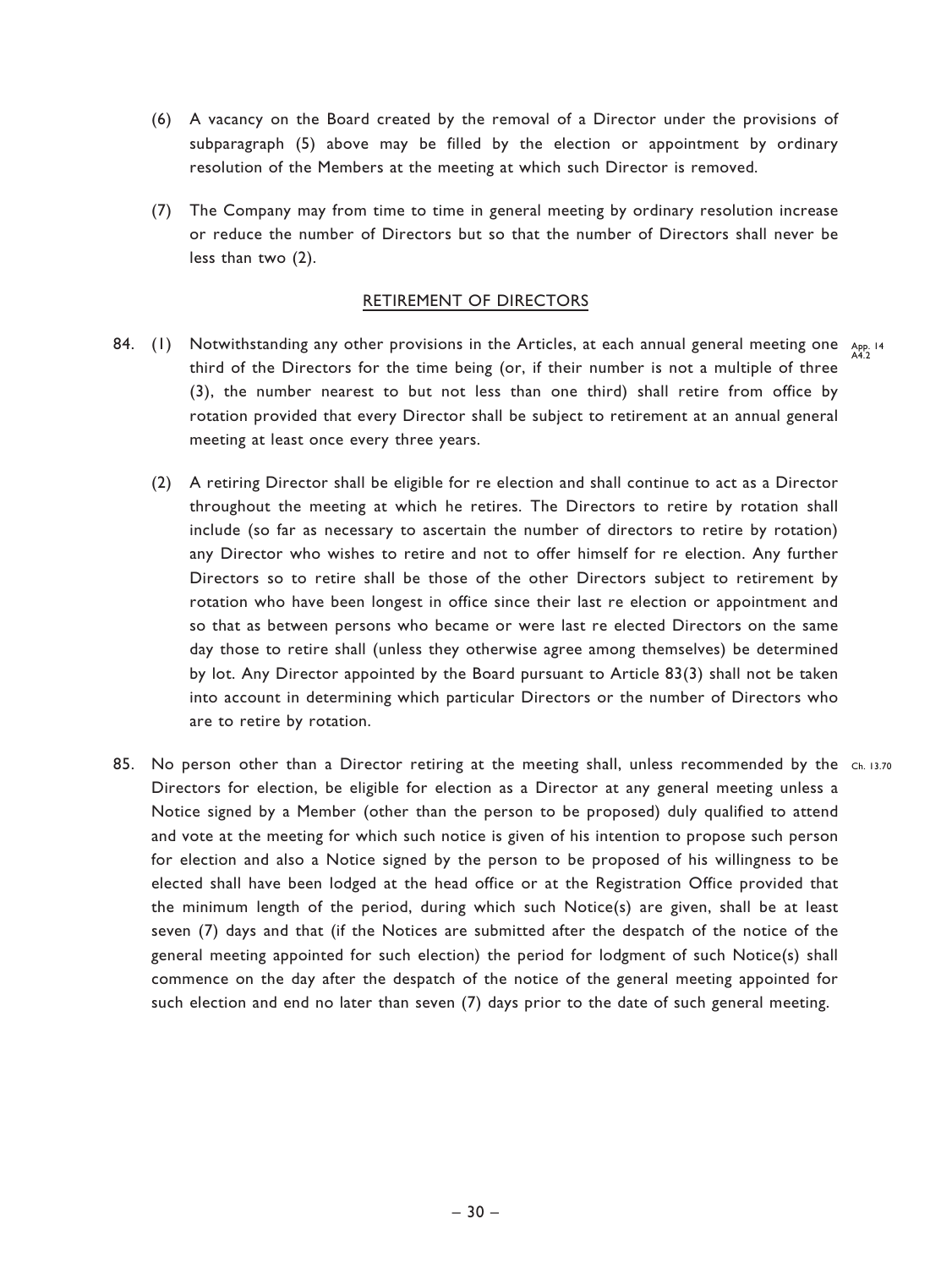## DISQUALIFICATION OF DIRECTORS

- 86. The office of a Director shall be vacated if the Director:
	- (1) resigns his office by notice in writing delivered to the Company at the Office or tendered at a meeting of the Board;
	- (2) becomes of unsound mind or dies;
	- (3) without special leave of absence from the Board, is absent from meetings of the Board for six consecutive months, and his alternate Director, if any, shall not during such period have attended in his stead and the Board resolves that his office be vacated;
	- (4) becomes bankrupt or has a receiving order made against him or suspends payment or compounds with his creditors;
	- (5) is prohibited by law from being a Director; or
	- (6) ceases to be a Director by virtue of any provision of the Statutes or is removed from office pursuant to these Articles.

## EXECUTIVE DIRECTORS

- 87. The Board may from time to time appoint any one or more of its body to be a managing director, joint managing director or deputy managing director or to hold any other employment or executive office with the Company for such period (subject to their continuance as Directors) and upon such terms as the Board may determine and the Board may revoke or terminate any of such appointments. Any such revocation or termination as aforesaid shall be without prejudice to any claim for damages that such Director may have against the Company or the Company may have against such Director. A Director appointed to an office under this Article shall be subject to the same provisions as to removal as the other Directors of the Company, and he shall (subject to the provisions of any contract between him and the Company) ipso facto and immediately cease to hold such office if he shall cease to hold the office of Director for any cause.
- 88. Notwithstanding Articles 93, 94, 95 and 96, an executive director appointed to an office under Article 87 hereof shall receive such remuneration (whether by way of salary, commission, participation in profits or otherwise or by all or any of those modes) and such other benefits (including pension and/or gratuity and/or other benefits on retirement) and allowances as the Board may from time to time determine, and either in addition to or in lieu of his remuneration as a Director.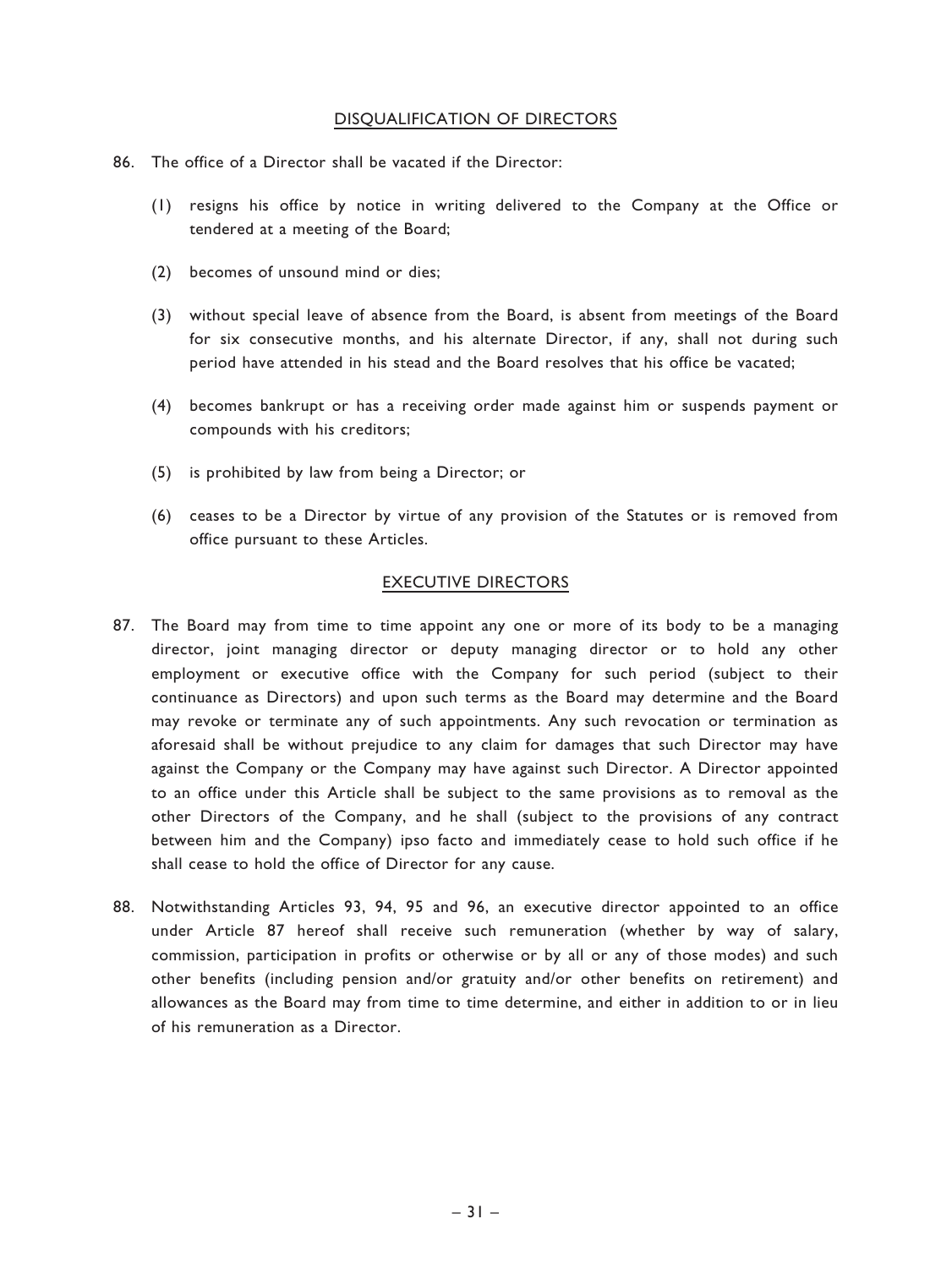#### ALTERNATE DIRECTORS

- 89. Any Director may at any time by Notice delivered to the Office or head office or at a meeting of the Directors appoint any person (including another Director) to be his alternate Director. Any person so appointed shall have all the rights and powers of the Director or Directors for whom such person is appointed in the alternative provided that such person shall not be counted more than once in determining whether or not a quorum is present. An alternate Director may be removed at any time by the body which appointed him and, subject thereto, the office of alternate Director shall continue until the happening of any event which, if he were a Director, would cause him to vacate such office or if his appointer ceases for any reason to be a Director. Any appointment or removal of an alternate Director shall be effected by Notice signed by the appointor and delivered to the Office or head office or tendered at a meeting of the Board. An alternate Director may also be a Director in his own right and may act as alternate to more than one Director. An alternate Director shall, if his appointor so requests, be entitled to receive notices of meetings of the Board or of committees of the Board to the same extent as, but in lieu of, the Director appointing him and shall be entitled to such extent to attend and vote as a Director at any such meeting at which the Director appointing him is not personally present and generally at such meeting to exercise and discharge all the functions, powers and duties of his appointor as a Director and for the purposes of the proceedings at such meeting the provisions of these Articles shall apply as if he were a Director save that as an alternate for more than one Director his voting rights shall be cumulative.
- 90. An alternate Director shall only be a Director for the purposes of the Act and shall only be subject to the provisions of the Act insofar as they relate to the duties and obligations of a Director when performing the functions of the Director for whom he is appointed in the alternative and shall alone be responsible to the Company for his acts and defaults and shall not be deemed to be the agent of or for the Director appointing him. An alternate Director shall be entitled to contract and be interested in and benefit from contracts or arrangements or transactions and to be repaid expenses and to be indemnified by the Company to the same extent mutatis mutandis as if he were a Director but he shall not be entitled to receive from the Company any fee in his capacity as an alternate Director except only such part, if any, of the remuneration otherwise payable to his appointor as such appointor may by Notice to the Company from time to time direct.
- 91. Every person acting as an alternate Director shall have one vote for each Director for whom he acts as alternate (in addition to his own vote if he is also a Director). If his appointor is for the time being absent from Hong Kong or otherwise not available or unable to act, the signature of an alternate Director to any resolution in writing of the Board or a committee of the Board of which his appointor is a member shall, unless the notice of his appointment provides to the contrary, be as effective as the signature of his appointor.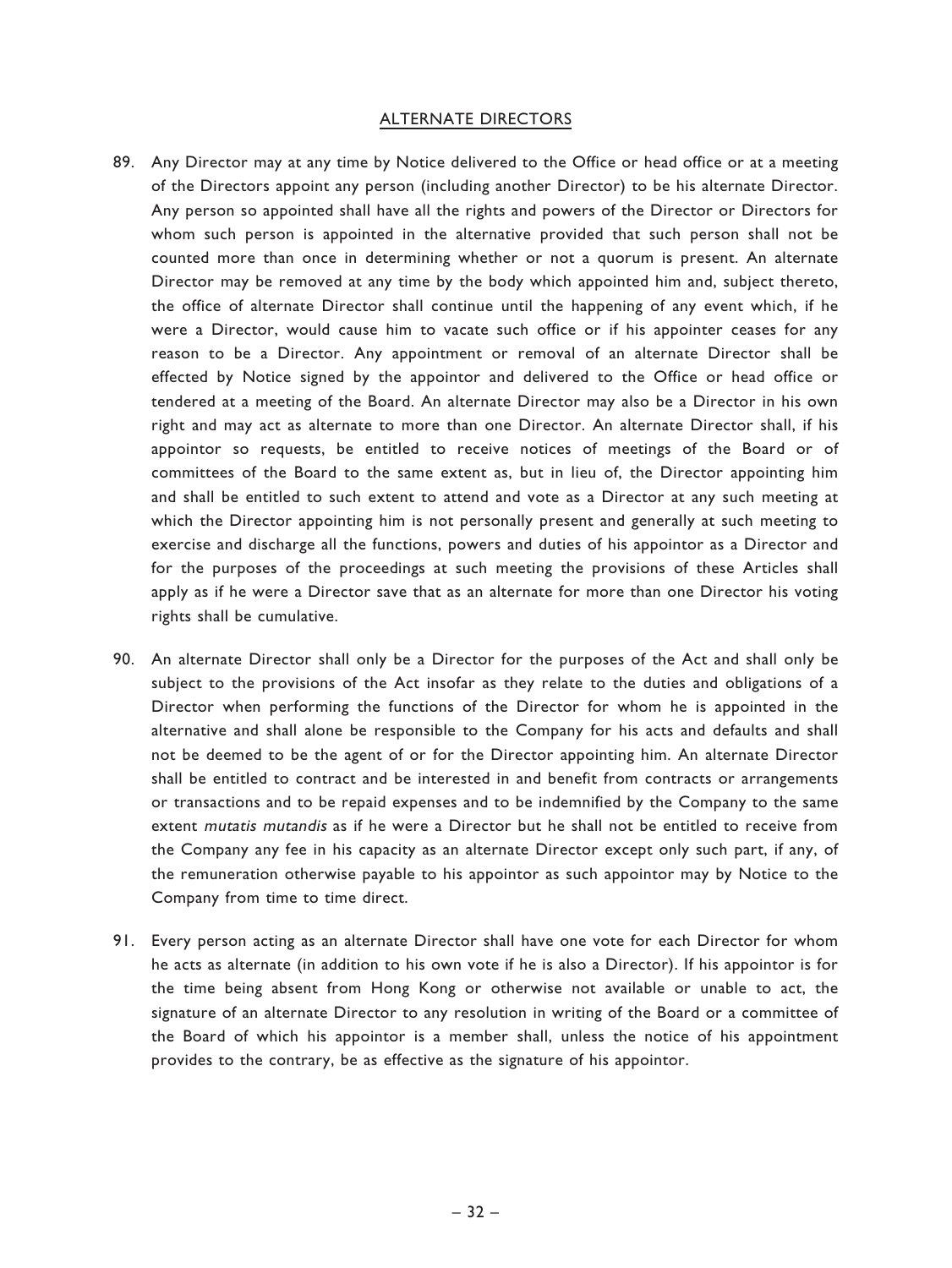92. An alternate Director shall ipso facto cease to be an alternate Director if his appointor ceases for any reason to be a Director, however, such alternate Director or any other person may be re appointed by the Directors to serve as an alternate Director PROVIDED always that, if at any meeting any Director retires but is re elected at the same meeting, any appointment of such alternate Director pursuant to these Articles which was in force immediately before his retirement shall remain in force as though he had not retired.

## DIRECTORS' FEES AND EXPENSES

- 93. The ordinary remuneration of the Directors shall from time to time be determined by the Company in general meeting and shall (unless otherwise directed by the resolution by which it is voted) be divided amongst the Board in such proportions and in such manner as the Board may agree or, failing agreement, equally, except that any Director who shall hold office for part only of the period in respect of which such remuneration is payable shall be entitled only to rank in such division for a proportion of remuneration related to the period during which he has held office. Such remuneration shall be deemed to accrue from day to day.
- 94. Each Director shall be entitled to be repaid or prepaid all travelling, hotel and incidental expenses reasonably incurred or expected to be incurred by him in attending meetings of the Board or committees of the Board or general meetings or separate meetings of any class of shares or of debentures of the Company or otherwise in connection with the discharge of his duties as a Director.
- 95. Any Director who, by request, goes or resides abroad for any purpose of the Company or who performs services which in the opinion of the Board go beyond the ordinary duties of a Director may be paid such extra remuneration (whether by way of salary, commission, participation in profits or otherwise) as the Board may determine and such extra remuneration shall be in addition to or in substitution for any ordinary remuneration provided for by or pursuant to any other Article.
- 96. The Board shall obtain the approval of the Company in general meeting before making any payment to any Director or past Director of the Company by way of compensation for loss of office, or as consideration for or in connection with his retirement from office (not being payment to which the Director is contractually entitled).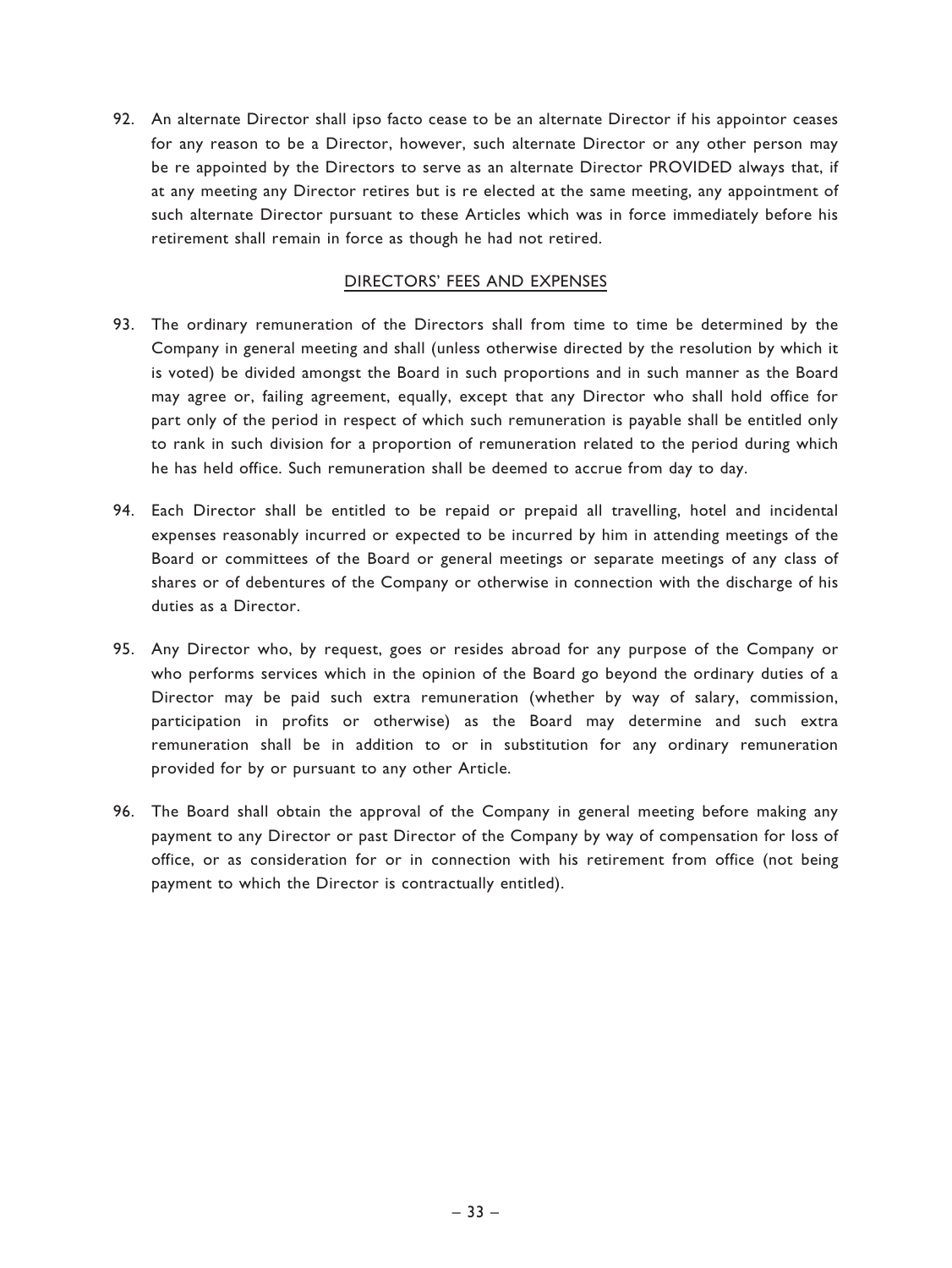### DIRECTORS' INTERESTS

## 97. A Director may:

- (a) hold any other office or place of profit with the Company (except that of Auditor) in conjunction with his office of Director for such period and upon such terms as the Board may determine. Any remuneration (whether by way of salary, commission, participation in profits or otherwise) paid to any Director in respect of any such other office or place of profit shall be in addition to any remuneration provided for by or pursuant to any other Article;
- (b) act by himself or his firm in a professional capacity for the Company (otherwise than as Auditor) and he or his firm may be remunerated for professional services as if he were not a Director;
- (c) continue to be or become a director, managing director, joint managing director, deputy managing director, executive director, manager or other officer or member of any other company promoted by the Company or in which the Company may be interested as a vendor, shareholder or otherwise and (unless otherwise agreed) no such Director shall be accountable for any remuneration, profits or other benefits received by him as a director, managing director, joint managing director, deputy managing director, executive director, manager or other officer or member of or from his interests in any such other company. Subject as otherwise provided by these Articles the Directors may exercise or cause to be exercised the voting powers conferred by the shares in any other company held or owned by the Company, or exercisable by them as Directors of such other company in such manner in all respects as they think fit (including the exercise thereof in favour of any resolution appointing themselves or any of them directors, managing directors, joint managing directors, deputy managing directors, executive directors, managers or other officers of such company) or voting or providing for the payment of remuneration to the director, managing director, joint managing director, deputy managing director, executive director, manager or other officers of such other company and any Director may vote in favour of the exercise of such voting rights in manner aforesaid notwithstanding that he may be, or about to be, appointed a director, managing director, joint managing director, deputy managing director, executive director, manager or other officer of such a company, and that as such he is or may become interested in the exercise of such voting rights in manner aforesaid.
- 98. Subject to the Act and to these Articles, no Director or proposed or intending Director shall be disqualified by his office from contracting with the Company, either with regard to his tenure of any office or place of profit or as vendor, purchaser or in any other manner whatsoever, nor shall any such contract or any other contract or arrangement in which any Director is in any way interested be liable to be avoided, nor shall any Director so contracting or being so interested be liable to account to the Company or the Members for any remuneration, profit or other benefits realised by any such contract or arrangement by reason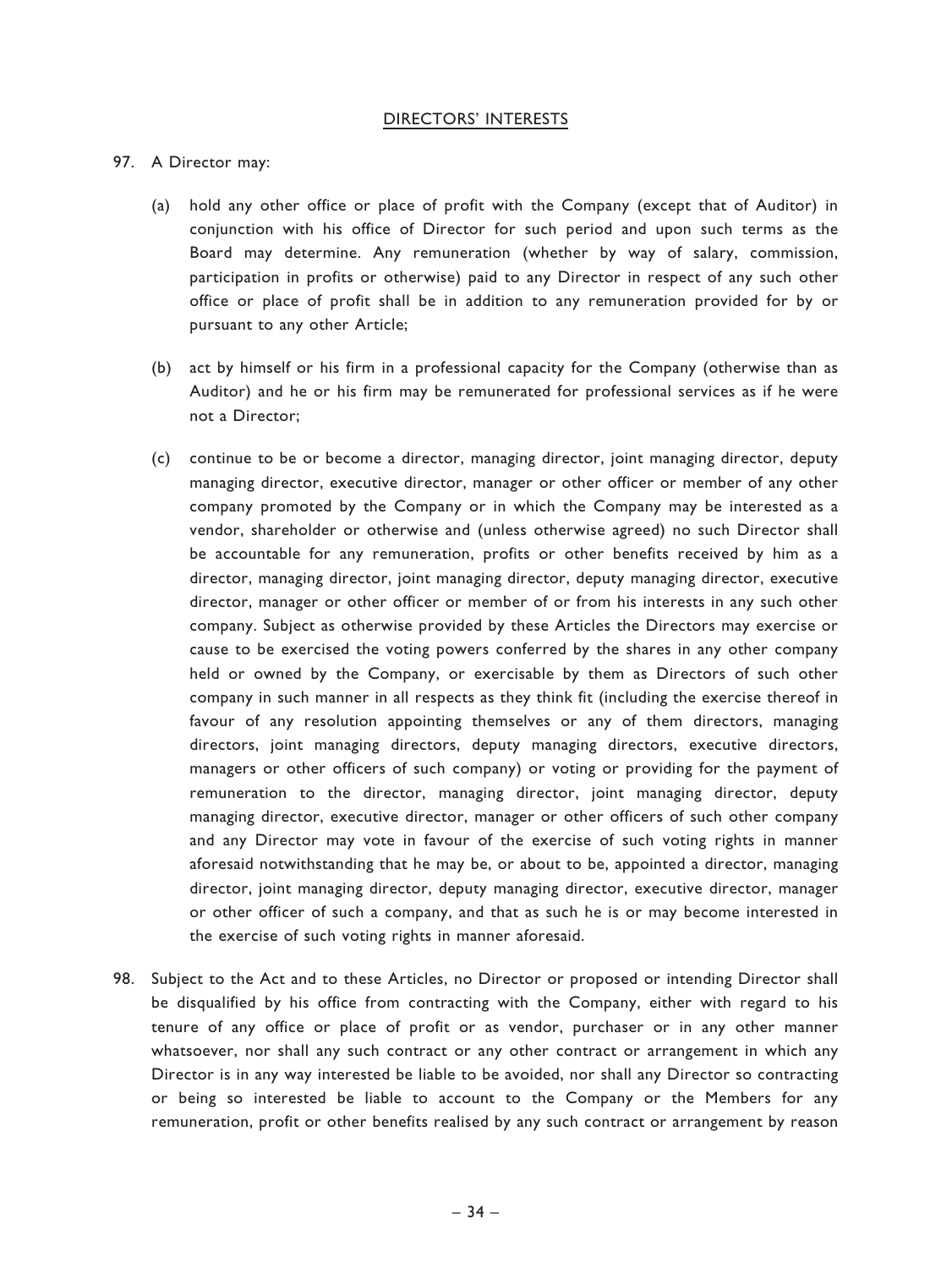of such Director holding that office or of the fiduciary relationship thereby established provided that such Director shall disclose the nature of his interest in any contract or arrangement in which he is interested in accordance with Article 99 herein.

- 99. A Director who to his knowledge is in any way, whether directly or indirectly, interested in a contract or arrangement or proposed contract or arrangement with the Company shall declare the nature of his interest at the meeting of the Board at which the question of entering into the contract or arrangement is first considered, if he knows his interest then exists, or in any other case at the first meeting of the Board after he knows that he is or has become so interested. For the purposes of this Article, a general Notice to the Board by a Director to the effect that:
	- (a) he is a member or officer of a specified company or firm and is to be regarded as interested in any contract or arrangement which may after the date of the Notice be made with that company or firm; or
	- (b) he is to be regarded as interested in any contract or arrangement which may after the date of the Notice be made with a specified person who is connected with him;

shall be deemed to be a sufficient declaration of interest under this Article in relation to any such contract or arrangement, provided that no such Notice shall be effective unless either it is given at a meeting of the Board or the Director takes reasonable steps to secure that it is brought up and read at the next Board meeting after it is given.

- 100. (1) A Director shall not vote (nor be counted in the quorum) on any resolution of the ch. 13.44 Board approving any contract or arrangement or any other proposal in which he or any of his close associates is materially interested, but this prohibition shall not apply to any of the following matters namely:
	- (i) the giving of any security or indemnity either:
		- (a) to the Director or his close associate(s) in respect of money lent or obligations incurred or undertaken by him or any of them at the request of or for the benefit of the Company or any of its subsidiaries; or
		- (b) to a third party in respect of a debt or obligation of the Company or any of its subsidiaries for which the Director or his close associate(s) has himself/ themselves assumed responsibility in whole or in part and whether alone or jointly under a guarantee or indemnity or by the giving of security;
	- (ii) any proposal concerning an offer of shares or debentures or other securities of or by the Company or any other company which the Company may promote or be interested in for subscription or purchase where the Director or his close associate(s) is/are or is/are to be interested as a participant in the underwriting or sub underwriting of the offer;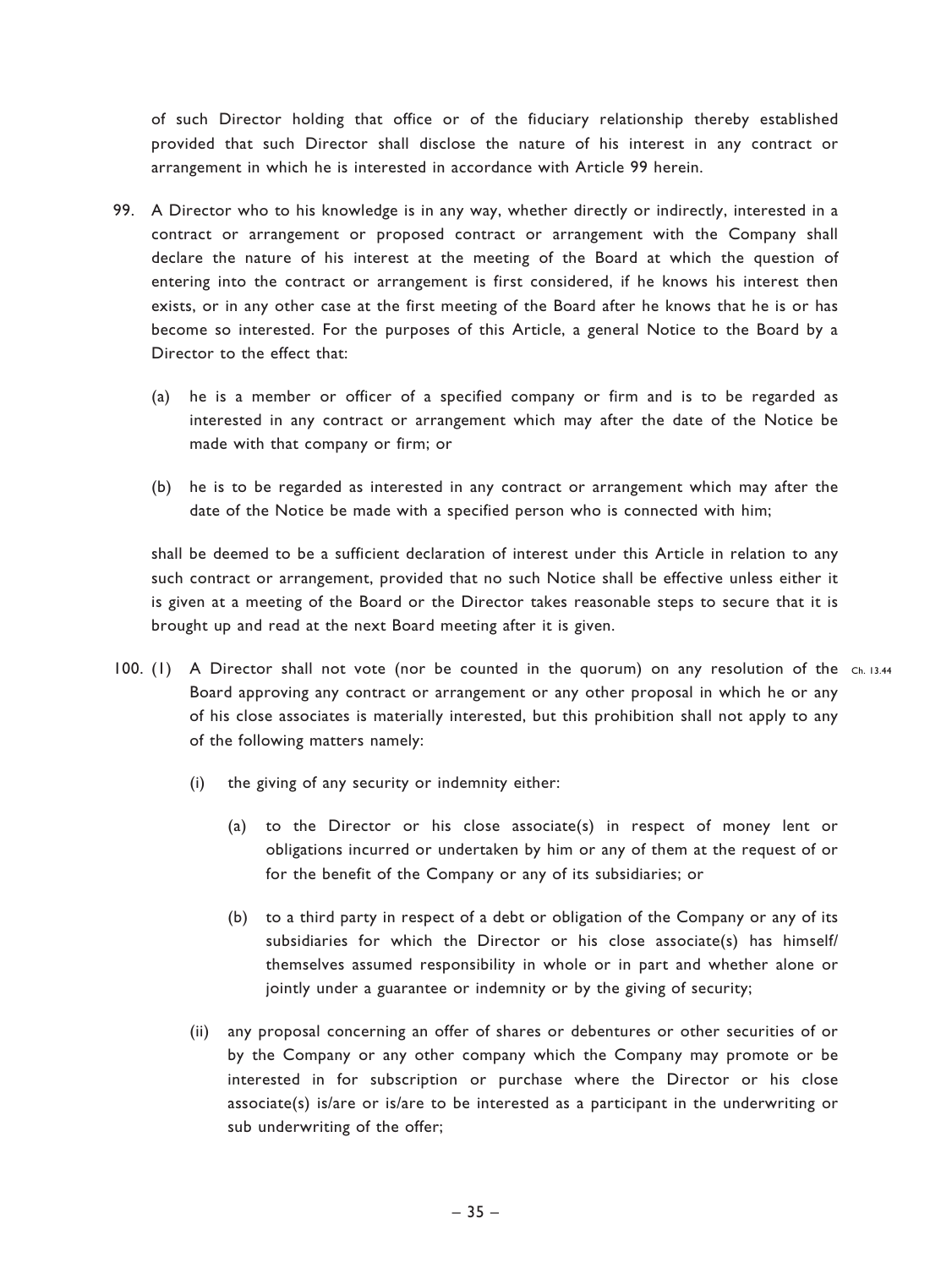- (iii) any proposal or arrangement concerning the benefit of employees of the Company or its subsidiaries including:
	- (a) the adoption, modification or operation of any employees' share scheme or any share incentive or share option scheme under which the Director or his close associate(s) may benefit; or
	- (b) the adoption, modification or operation of a pension fund or retirement, death or disability benefits scheme which relates to the Director, his close associate(s) and employee(s) of the Company or any of its subsidiaries and does not provide in respect of any Director, or his close associate(s), as such any privilege or advantage not generally accorded to the class of persons to which such scheme or fund relates;
- (iv) any contract or arrangement in which the Director or his close associate(s) is/are interested in the same manner as other holders of shares or debentures or other securities of the Company by virtue only of his/their interest in shares or debentures or other securities of the Company.
- (2) If any question shall arise at any meeting of the Board as to the materiality of the interest of a Director (other than the chairman of the meeting) or as to the entitlement of any Director (other than such chairman) to vote and such question is not resolved by his voluntarily agreeing to abstain from voting, such question shall be referred to the chairman of the meeting and his ruling in relation to such other Director shall be final and conclusive except in a case where the nature or extent of the interest of the Director concerned as known to such Director has not been fairly disclosed to the Board. If any question as aforesaid shall arise in respect of the chairman of the meeting such question shall be decided by a resolution of the Board (for which purpose such chairman shall not vote thereon) and such resolution shall be final and conclusive except in a case where the nature or extent of the interest of such chairman as known to such chairman has not been fairly disclosed to the Board.

## GENERAL POWERS OF THE DIRECTORS

101. (1) The business of the Company shall be managed and conducted by the Board, which may pay all expenses incurred in forming and registering the Company and may exercise all powers of the Company (whether relating to the management of the business of the Company or otherwise) which are not by the Statutes or by these Articles required to be exercised by the Company in general meeting, subject nevertheless to the provisions of the Statutes and of these Articles and to such regulations being not inconsistent with such provisions, as may be prescribed by the Company in general meeting, but no regulations made by the Company in general meeting shall invalidate any prior act of the Board which would have been valid if such regulations had not been made. The general powers given by this Article shall not be limited or restricted by any special authority or power given to the Board by any other Article.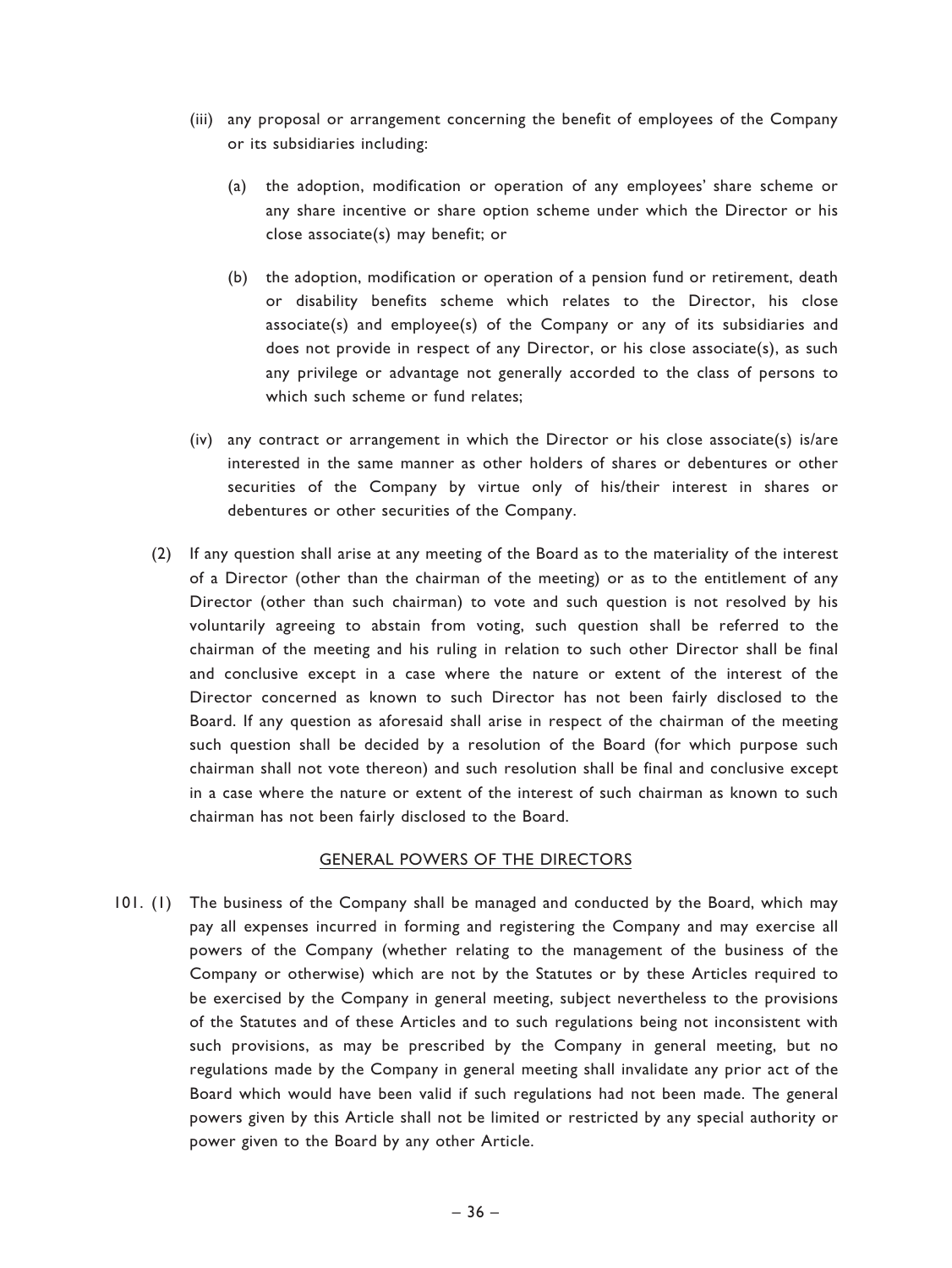- (2) Any person contracting or dealing with the Company in the ordinary course of business shall be entitled to rely on any written or oral contract or agreement or deed, document or instrument entered into or executed as the case may be by any two of the Directors acting jointly on behalf of the Company and the same shall be deemed to be validly entered into or executed by the Company as the case may be and shall, subject to any rule of law, be binding on the Company.
- (3) Without prejudice to the general powers conferred by these Articles it is hereby expressly declared that the Board shall have the following powers:
	- (a) to give to any person the right or option of requiring at a future date that an allotment shall be made to him of any share at par or at such premium as may be agreed;
	- (b) to give to any Directors, officers or servants of the Company an interest in any particular business or transaction or participation in the profits thereof or in the general profits of the Company either in addition to or in substitution for a salary or other remuneration; and
	- (c) to resolve that the Company be deregistered in the Cayman Islands and continued in a named jurisdiction outside the Cayman Islands subject to the provisions of the Act.
- (4) The Company shall not make any loan, directly or indirectly, to a Director or his close associate(s) if and to the extent it would be prohibited by the Companies Ordinance (Chapter 622 of the laws of Hong Kong) as if the Company were a company incorporated in Hong Kong.

Article 101(4) shall only have effect for so long as the shares of the Company are listed on The Stock Exchange of Hong Kong Limited.

102. The Board may establish any regional or local boards or agencies for managing any of the affairs of the Company in any place, and may appoint any persons to be members of such local boards, or any managers or agents, and may fix their remuneration (either by way of salary or by commission or by conferring the right to participation in the profits of the Company or by a combination of two or more of these modes) and pay the working expenses of any staff employed by them upon the business of the Company. The Board may delegate to any regional or local board, manager or agent any of the powers, authorities and discretions vested in or exercisable by the Board (other than its powers to make calls and forfeit shares), with power to sub delegate, and may authorise the members of any of them to fill any vacancies therein and to act notwithstanding vacancies. Any such appointment or delegation may be made upon such terms and subject to such conditions as the Board may think fit, and the Board may remove any person appointed as aforesaid, and may revoke or vary such delegation, but no person dealing in good faith and without notice of any such revocation or variation shall be affected thereby.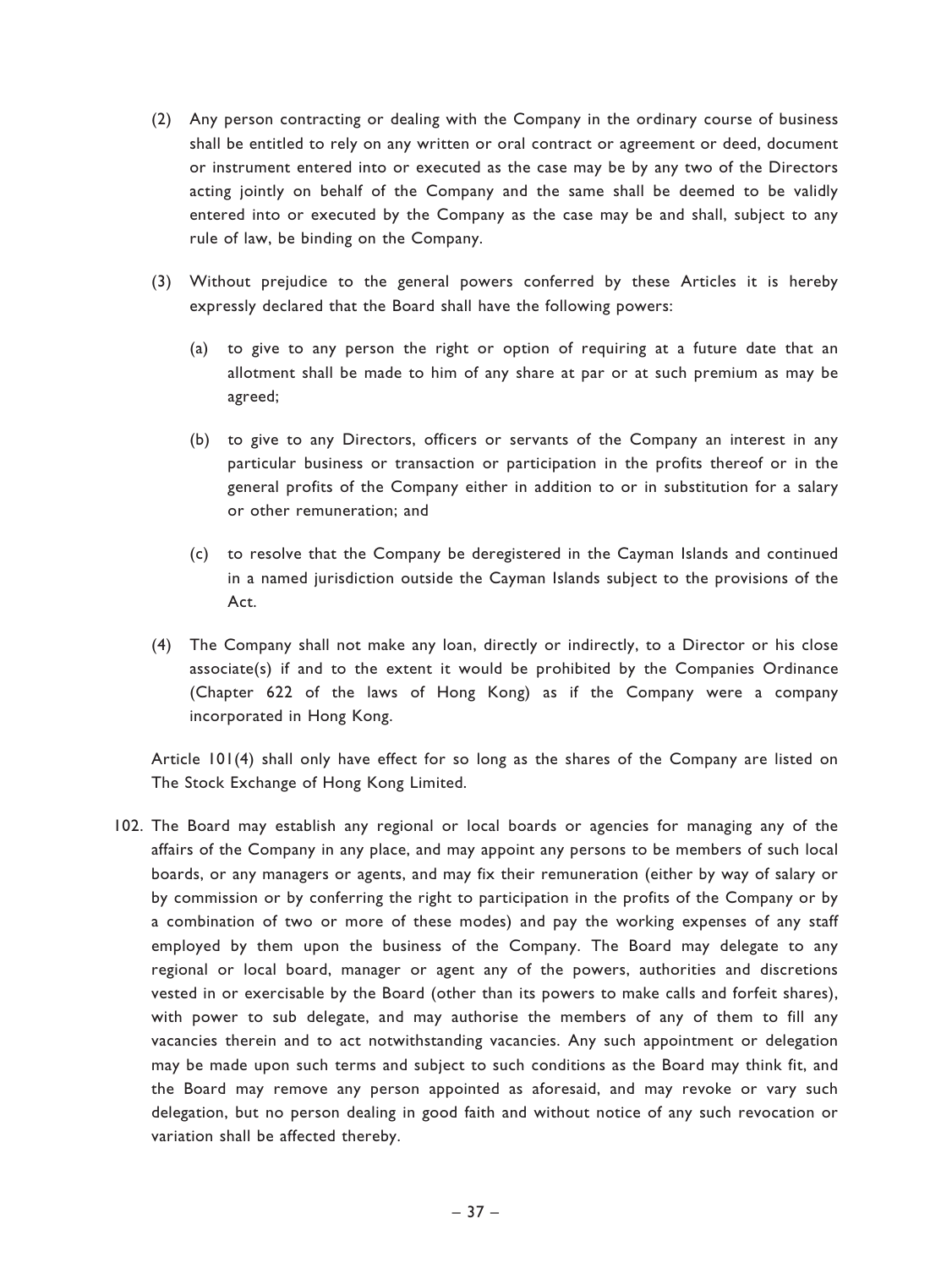- 103. The Board may by power of attorney appoint under the Seal any company, firm or person or any fluctuating body of persons, whether nominated directly or indirectly by the Board, to be the attorney or attorneys of the Company for such purposes and with such powers, authorities and discretions (not exceeding those vested in or exercisable by the Board under these Articles) and for such period and subject to such conditions as it may think fit, and any such power of attorney may contain such provisions for the protection and convenience of persons dealing with any such attorney as the Board may think fit, and may also authorise any such attorney to sub delegate all or any of the powers, authorities and discretions vested in him. Such attorney or attorneys may, if so authorised under the Seal of the Company, execute any deed or instrument under their personal seal with the same effect as the affixation of the Company's Seal.
- 104. The Board may entrust to and confer upon a managing director, joint managing director, deputy managing director, an executive director or any Director any of the powers exercisable by it upon such terms and conditions and with such restrictions as it thinks fit, and either collaterally with, or to the exclusion of, its own powers, and may from time to time revoke or vary all or any of such powers but no person dealing in good faith and without notice of such revocation or variation shall be affected thereby.
- 105. All cheques, promissory notes, drafts, bills of exchange and other instruments, whether negotiable or transferable or not, and all receipts for moneys paid to the Company shall be signed, drawn, accepted, endorsed or otherwise executed, as the case may be, in such manner as the Board shall from time to time by resolution determine. The Company's banking accounts shall be kept with such banker or bankers as the Board shall from time to time determine.
- 106. (1) The Board may establish or concur or join with other companies (being subsidiary companies of the Company or companies with which it is associated in business) in establishing and making contributions out of the Company's moneys to any schemes or funds for providing pensions, sickness or compassionate allowances, life assurance or other benefits for employees (which expression as used in this and the following paragraph shall include any Director or ex Director who may hold or have held any executive office or any office of profit under the Company or any of its subsidiary companies) and ex employees of the Company and their dependants or any class or classes of such person.
	- (2) The Board may pay, enter into agreements to pay or make grants of revocable or irrevocable, and either subject or not subject to any terms or conditions, pensions or other benefits to employees and ex employees and their dependants, or to any of such persons, including pensions or benefits additional to those, if any, to which such employees or ex employees or their dependants are or may become entitled under any such scheme or fund as mentioned in the last preceding paragraph. Any such pension or benefit may, as the Board considers desirable, be granted to an employee either before and in anticipation of or upon or at any time after his actual retirement.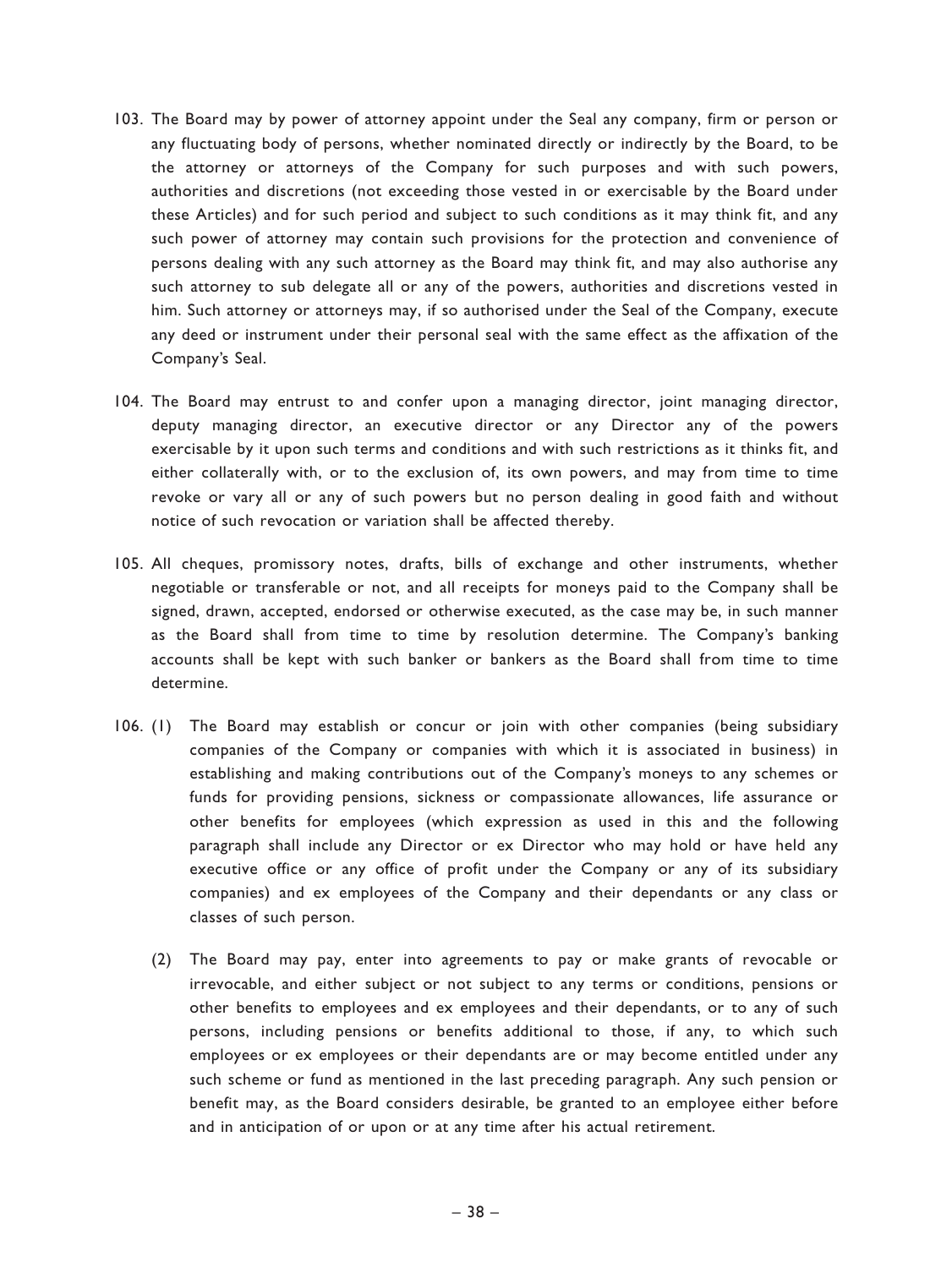## BORROWING POWERS

- 107. The Board may exercise all the powers of the Company to raise or borrow money and to mortgage or charge all or any part of the undertaking, property and assets (present and future) and uncalled capital of the Company and, subject to the Act, to issue debentures, bonds and other securities, whether outright or as collateral security for any debt, liability or obligation of the Company or of any third party.
- 108. Debentures, bonds and other securities may be made assignable free from any equities between the Company and the person to whom the same may be issued.
- 109. Any debentures, bonds or other securities may be issued at a discount (other than shares), premium or otherwise and with any special privileges as to redemption, surrender, drawings, allotment of shares, attending and voting at general meetings of the Company, appointment of Directors and otherwise.
- 110. (1) Where any uncalled capital of the Company is charged, all persons taking any subsequent charge thereon shall take the same subject to such prior charge, and shall not be entitled, by notice to the Members or otherwise, to obtain priority over such prior charge.
	- (2) The Board shall cause a proper register to be kept, in accordance with the provisions of the Act, of all charges specifically affecting the property of the Company and of any series of debentures issued by the Company and shall duly comply with the requirements of the Act in regard to the registration of charges and debentures therein specified and otherwise.

## PROCEEDINGS OF THE DIRECTORS

- 111. The Board may meet for the despatch of business, adjourn and otherwise regulate its meetings as it considers appropriate. Questions arising at any meeting shall be determined by a majority of votes. In the case of any equality of votes the chairman of the meeting shall have an additional or casting vote.
- 112. A meeting of the Board may be convened by the Secretary on request of a Director or by any Director. The Secretary shall convene a meeting of the Board whenever he shall be required so to do by any Director. Notice of a meeting of the Board shall be deemed to be duly given to a Director if it is given to such Director in writing or verbally (including in person or by telephone) or via electronic mail or by telephone or in such other manner as the Board may from time to time determine.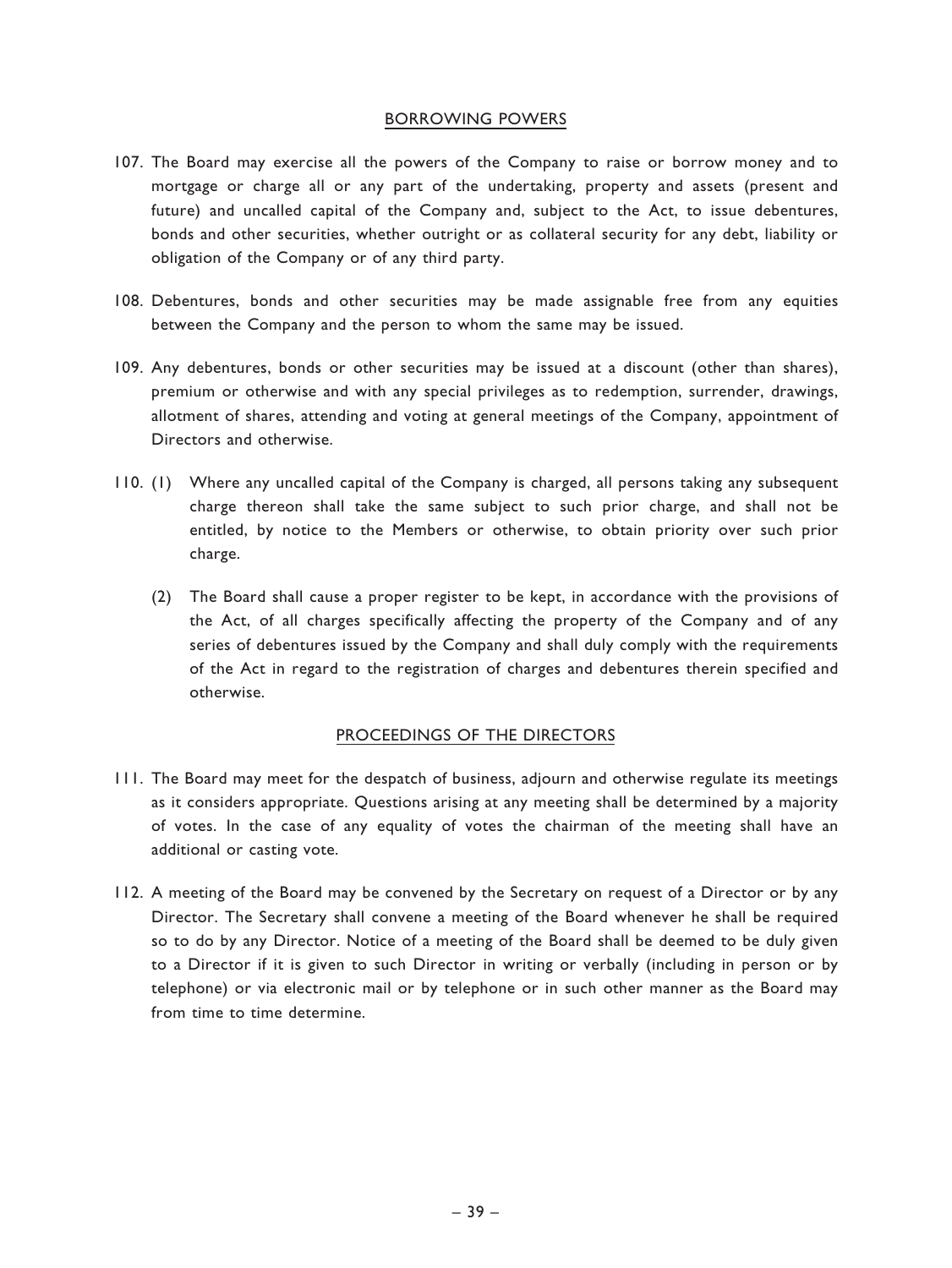- 113. (1) The quorum necessary for the transaction of the business of the Board may be fixed by the Board and, unless so fixed at any other number, shall be two (2). An alternate Director shall be counted in a quorum in the case of the absence of a Director for whom he is the alternate provided that he shall not be counted more than once for the purpose of determining whether or not a quorum is present.
	- (2) Directors may participate in any meeting of the Board by means of a conference telephone, electronic or other communications equipment through which all persons participating in the meeting can communicate with each other simultaneously and instantaneously and, for the purpose of counting a quorum, such participation shall constitute presence at a meeting as if those participating were present in person.
	- (3) Any Director who ceases to be a Director at a Board meeting may continue to be present and to act as a Director and be counted in the quorum until the termination of such Board meeting if no other Director objects and if otherwise a quorum of Directors would not be present.
- 114. The continuing Directors or a sole continuing Director may act notwithstanding any vacancy in the Board but, if and so long as the number of Directors is reduced below the minimum number fixed by or in accordance with these Articles, the continuing Directors or Director, notwithstanding that the number of Directors is below the number fixed by or in accordance with these Articles as the quorum or that there is only one continuing Director, may act for the purpose of filling vacancies in the Board or of summoning general meetings of the Company but not for any other purpose.
- 115. The Board may elect one or more chairman and one or more deputy chairman of its meetings and determine the period for which they are respectively to hold such office. If no chairman or deputy chairman is elected, or if at any meeting no chairman or deputy chairman is present within five (5) minutes after the time appointed for holding the same, the Directors present may choose one of their number to be chairman of the meeting.
- 116. A meeting of the Board at which a quorum is present shall be competent to exercise all the powers, authorities and discretions for the time being vested in or exercisable by the Board.
- 117. (1) The Board may delegate any of its powers, authorities and discretions to committees, consisting of such Director or Directors and other persons as it thinks fit, and they may, from time to time, revoke such delegation or revoke the appointment of and discharge any such committees either wholly or in part, and either as to persons or purposes. Any committee so formed shall, in the exercise of the powers, authorities and discretions so delegated, conform to any regulations which may be imposed on it by the Board.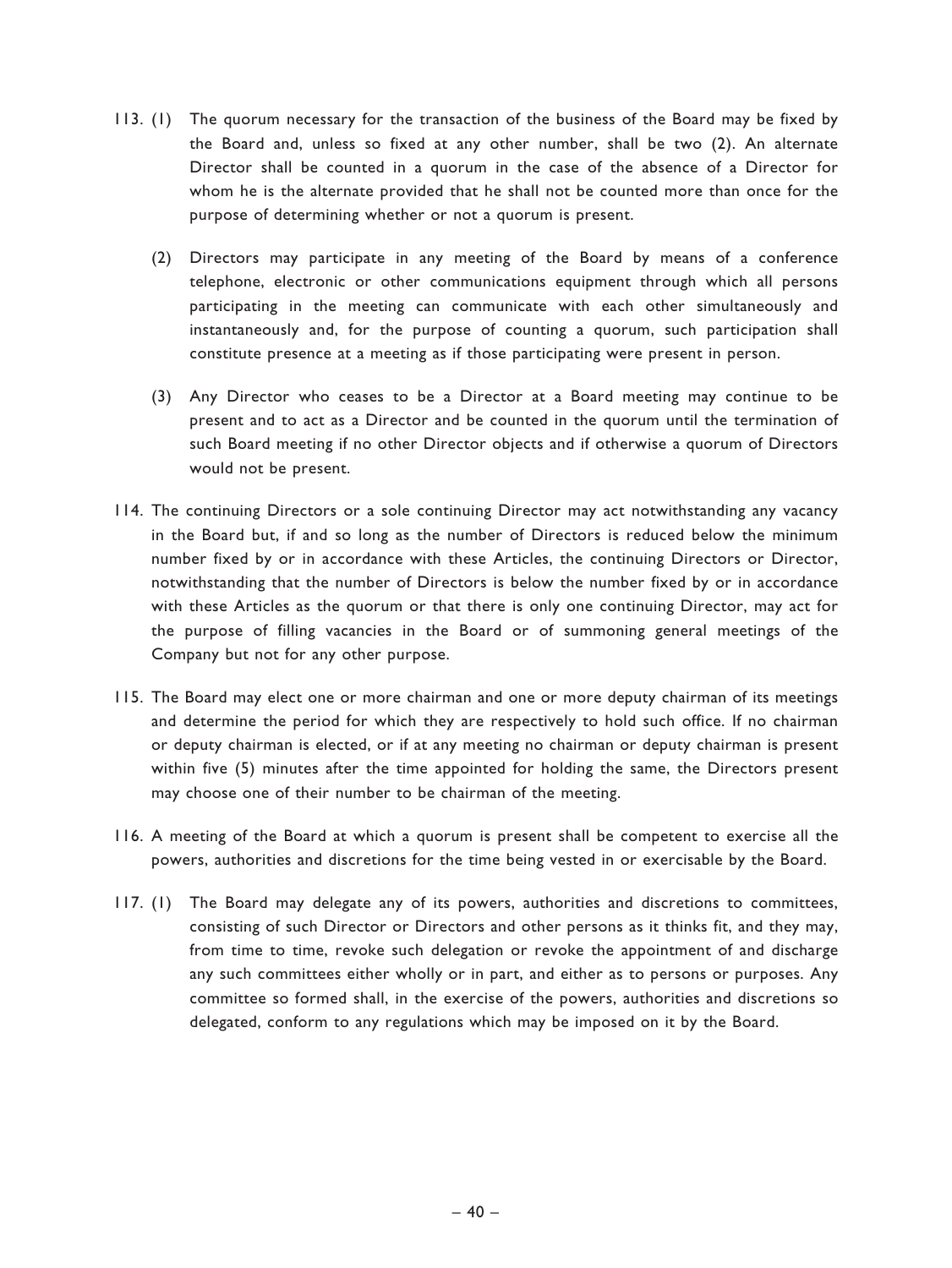- (2) All acts done by any such committee in conformity with such regulations, and in fulfilment of the purposes for which it was appointed, but not otherwise, shall have like force and effect as if done by the Board, and the Board shall have power, with the consent of the Company in general meeting, to remunerate the members of any such committee, and charge such remuneration to the current expenses of the Company.
- 118. The meetings and proceedings of any committee consisting of two or more members shall be governed by the provisions contained in these Articles for regulating the meetings and proceedings of the Board so far as the same are applicable and are not superseded by any regulations imposed by the Board under the last preceding Article.
- 119. A resolution in writing signed by all the Directors except such as are temporarily unable to act through ill health or disability, and all the alternate Directors, if appropriate, whose appointors are temporarily unable to act as aforesaid shall (provided that such number is sufficient to constitute a quorum and further provided that a copy of such resolution has been given or the contents thereof communicated to all the Directors for the time being entitled to receive notices of Board meetings in the same manner as notices of meetings are required to be given by these Articles) be as valid and effectual as if a resolution had been passed at a meeting of the Board duly convened and held. Such resolution may be contained in one document or in several documents in like form each signed by one or more of the Directors or alternate Directors and for this purpose a facsimile signature of a Director or an alternate Director shall be treated as valid. Notwithstanding the foregoing, a resolution in writing shall not be passed in lieu of a meeting of the Board for the purposes of considering any matter or business in which a substantial shareholder of the Company or a Director has a conflict of interest and the Board has determined that such conflict of interest to be material.
- 120. All acts bona fide done by the Board or by any committee or by any person acting as a Director or members of a committee, shall, notwithstanding that it is afterwards discovered that there was some defect in the appointment of any member of the Board or such committee or person acting as aforesaid or that they or any of them were disqualified or had vacated office, be as valid as if every such person had been duly appointed and was qualified and had continued to be a Director or member of such committee.

### MANAGERS

- 121. The Board may from time to time appoint a general manager, a manager or managers of the Company and may fix his or their remuneration either by way of salary or commission or by conferring the right to participation in the profits of the Company or by a combination of two or more of these modes and pay the working expenses of any of the staff of the general manager, manager or managers who may be employed by him or them upon the business of the Company.
- 122. The appointment of such general manager, manager or managers may be for such period as the Board may decide, and the Board may confer upon him or them all or any of the powers of the Board as they may think fit.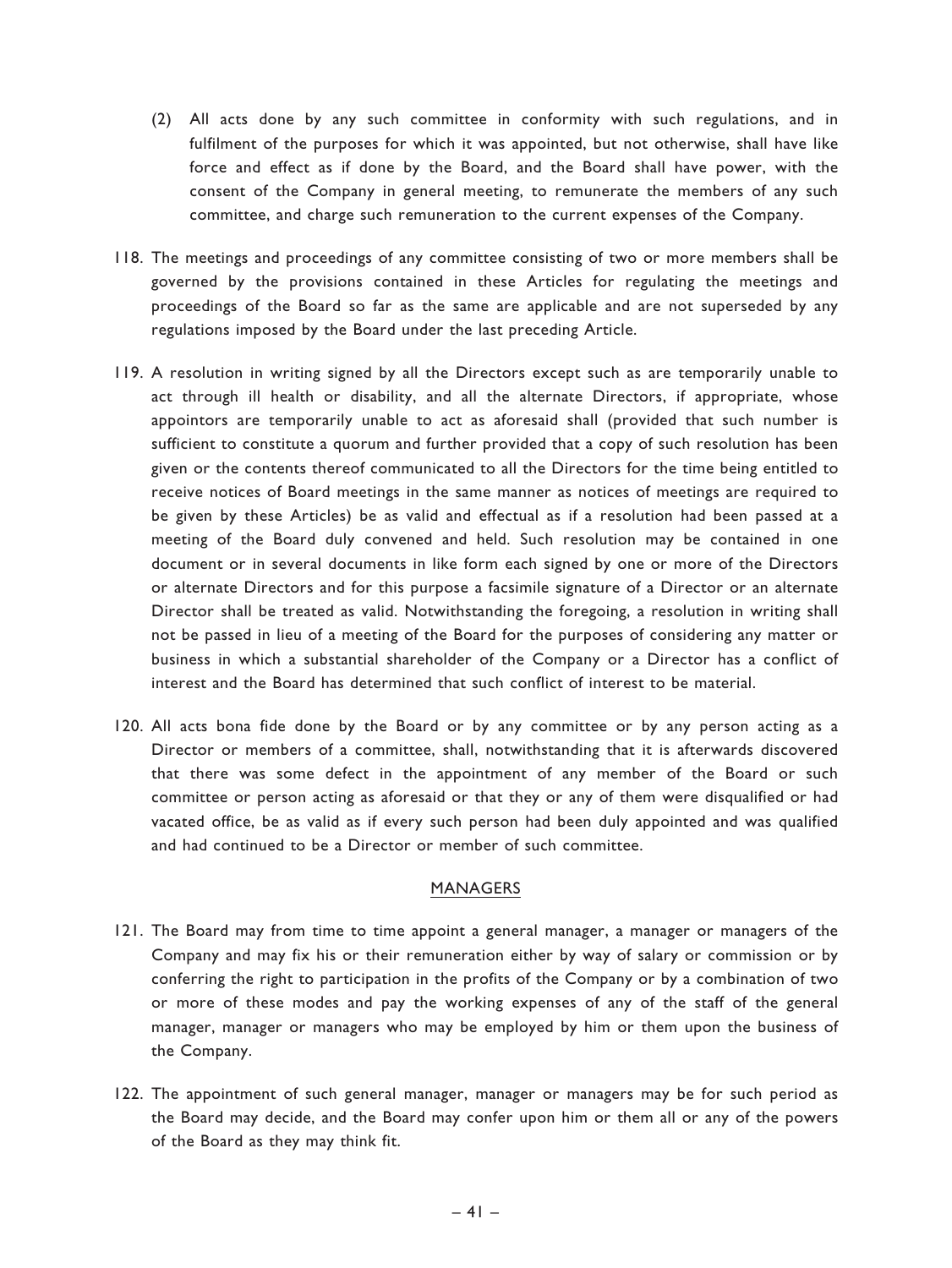123. The Board may enter into such agreement or agreements with any such general manager, manager or managers upon such terms and conditions in all respects as the Board may in their absolute discretion think fit, including a power for such general manager, manager or managers to appoint an assistant manager or managers or other employees whatsoever under them for the purpose of carrying on the business of the Company.

## **OFFICERS**

- 124. (1) The officers of the Company shall consist of at least one chairman, the Directors and Secretary and such additional officers (who may or may not be Directors) as the Board may from time to time determine, all of whom shall be deemed to be officers for the purposes of the Act and these Articles.
	- (2) The Directors shall, as soon as may be after each appointment or election of Directors, elect amongst the Directors a chairman and if more than one (1) Director is proposed for this office, the Directors may elect more than one chairman in such manner as the Directors may determine.
	- (3) The officers shall receive such remuneration as the Directors may from time to time determine.
- 125. (1) The Secretary and additional officers, if any, shall be appointed by the Board and shall hold office on such terms and for such period as the Board may determine. If thought fit, two (2) or more persons may be appointed as joint Secretaries. The Board may also appoint from time to time on such terms as it thinks fit one or more assistant or deputy Secretaries.
	- (2) The Secretary shall attend all meetings of the Members and shall keep correct minutes of such meetings and enter the same in the proper books provided for the purpose. He shall perform such other duties as are prescribed by the Act or these Articles or as may be prescribed by the Board.
- 126. The officers of the Company shall have such powers and perform such duties in the management, business and affairs of the Company as may be delegated to them by the Directors from time to time.
- 127. A provision of the Act or of these Articles requiring or authorising a thing to be done by or to a Director and the Secretary shall not be satisfied by its being done by or to the same person acting both as Director and as or in place of the Secretary.

### REGISTER OF DIRECTORS AND OFFICERS

128. The Company shall cause to be kept in one or more books at its Office a Register of Directors and Officers in which there shall be entered the full names and addresses of the Directors and Officers and such other particulars as required by the Act or as the Directors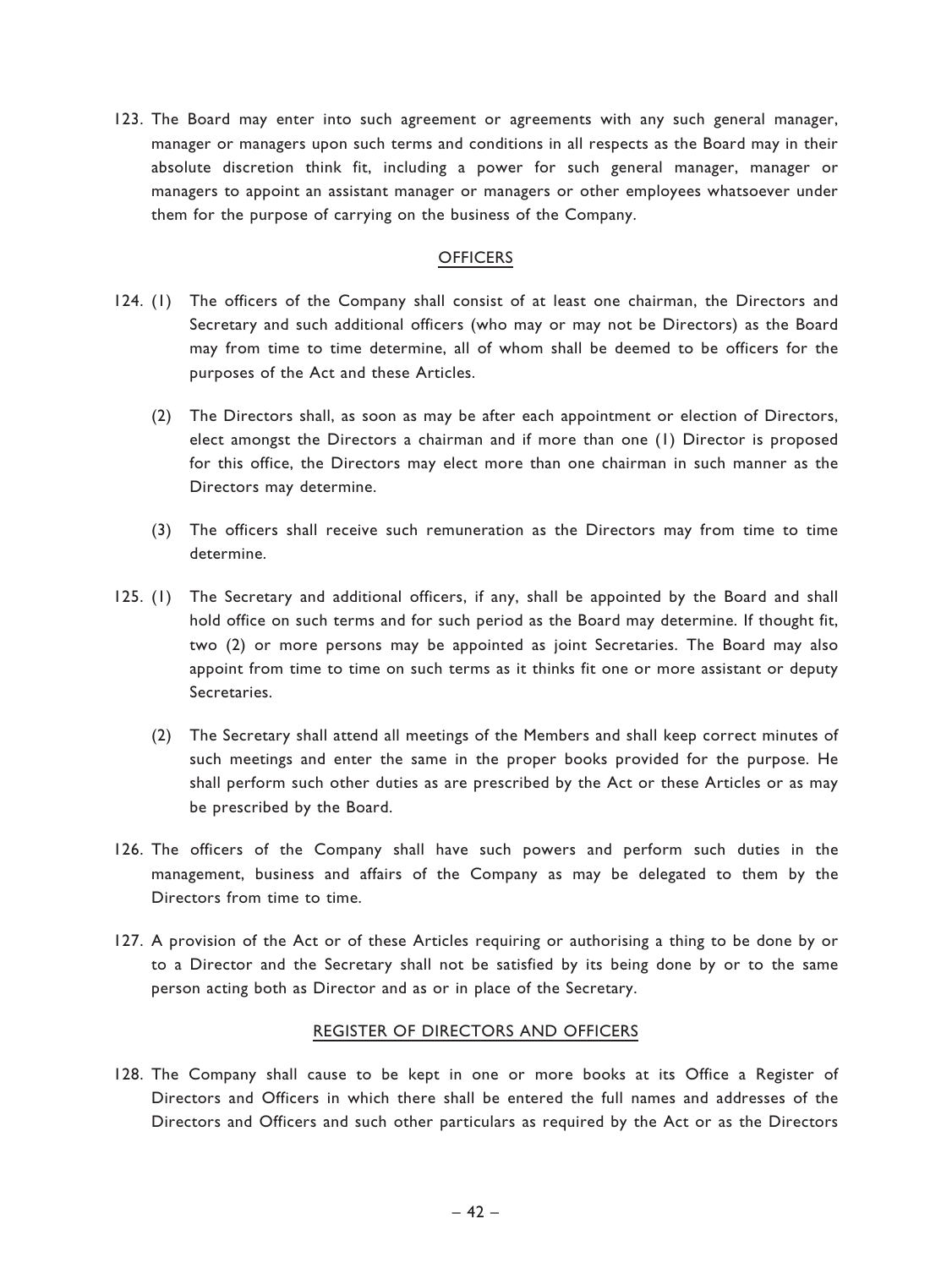may determine. The Company shall send to the Registrar of Companies in the Cayman Islands a copy of such register, and shall from time to time notify to the said Registrar of any change that takes place in relation to such Directors and Officers as required by the Act.

## MINUTES

- 129. (1) The Board shall cause minutes to be duly entered in books provided for the purpose:
	- (a) of all elections and appointments of officers;
	- (b) of the names of the Directors present at each meeting of the Directors and of any committee of the Directors;
	- (c) of all resolutions and proceedings of each general meeting of the Members, meetings of the Board and meetings of committees of the Board and where there are managers, of all proceedings of meetings of the managers.
	- (2) Minutes shall be kept by the Secretary at the head office.

## SEAL

- 130. (1) The Company shall have one or more Seals, as the Board may determine. For the purpose of sealing documents creating or evidencing securities issued by the Company, the Company may have a securities seal which is a facsimile of the Seal of the Company with the addition of the word ''Securities'' on its face or in such other form as the Board may approve. The Board shall provide for the custody of each Seal and no Seal shall be used without the authority of the Board or of a committee of the Board authorised by the Board in that behalf. Subject as otherwise provided in these Articles, any instrument to which a Seal is affixed shall be signed autographically by one Director and the Secretary or by two Directors or by such other person (including a Director) or persons as the Board may appoint, either generally or in any particular case, save that as regards any certificates for shares or debentures or other securities of the Company the Board may by resolution determine that such signatures or either of them shall be dispensed with or affixed by some method or system of mechanical signature. Every instrument executed in manner provided by this Article shall be deemed to be sealed and executed with the authority of the Board previously given.
	- (2) Where the Company has a Seal for use abroad, the Board may by writing under the Seal appoint any agent or committee abroad to be the duly authorised agent of the Company for the purpose of affixing and using such Seal and the Board may impose restrictions on the use thereof as may be thought fit. Wherever in these Articles reference is made to the Seal, the reference shall, when and so far as may be applicable, be deemed to include any such other Seal as aforesaid.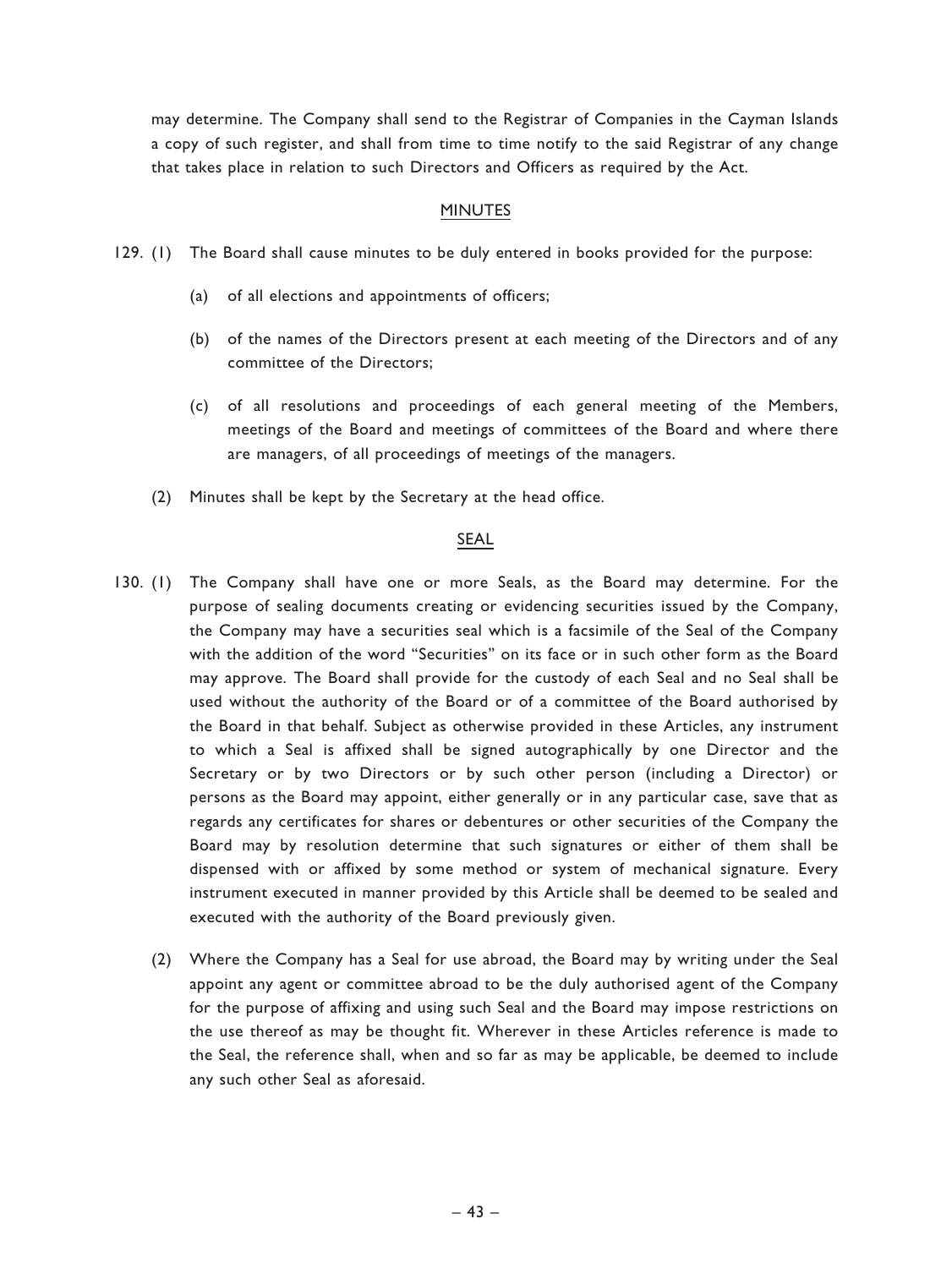### AUTHENTICATION OF DOCUMENTS

131. Any Director or the Secretary or any person appointed by the Board for the purpose may authenticate any documents affecting the constitution of the Company and any resolution passed by the Company or the Board or any committee, and any books, records, documents and accounts relating to the business of the Company, and to certify copies thereof or extracts therefrom as true copies or extracts, and if any books, records, documents or accounts are elsewhere than at the Office or the head office the local manager or other officer of the Company having the custody thereof shall be deemed to be a person so appointed by the Board. A document purporting to be a copy of a resolution, or an extract from the minutes of a meeting, of the Company or of the Board or any committee which is so certified shall be conclusive evidence in favour of all persons dealing with the Company upon the faith thereof that such resolution has been duly passed or, as the case may be, that such minutes or extract is a true and accurate record of proceedings at a duly constituted meeting.

### DESTRUCTION OF DOCUMENTS

- 132. (1) The Company shall be entitled to destroy the following documents at the following times:
	- (a) any share certificate which has been cancelled at any time after the expiry of one (1) year from the date of such cancellation;
	- (b) any dividend mandate or any variation or cancellation thereof or any notification of change of name or address at any time after the expiry of two (2) years from the date such mandate variation cancellation or notification was recorded by the Company;
	- (c) any instrument of transfer of shares which has been registered at any time after the expiry of seven (7) years from the date of registration;
	- (d) any allotment letters after the expiry of seven (7) years from the date of issue thereof; and
	- (e) copies of powers of attorney, grants of probate and letters of administration at any time after the expiry of seven (7) years after the account to which the relevant power of attorney, grant of probate or letters of administration related has been closed;

and it shall conclusively be presumed in favour of the Company that every entry in the Register purporting to be made on the basis of any such documents so destroyed was duly and properly made and every share certificate so destroyed was a valid certificate duly and properly cancelled and that every instrument of transfer so destroyed was a valid and effective instrument duly and properly registered and that every other document destroyed hereunder was a valid and effective document in accordance with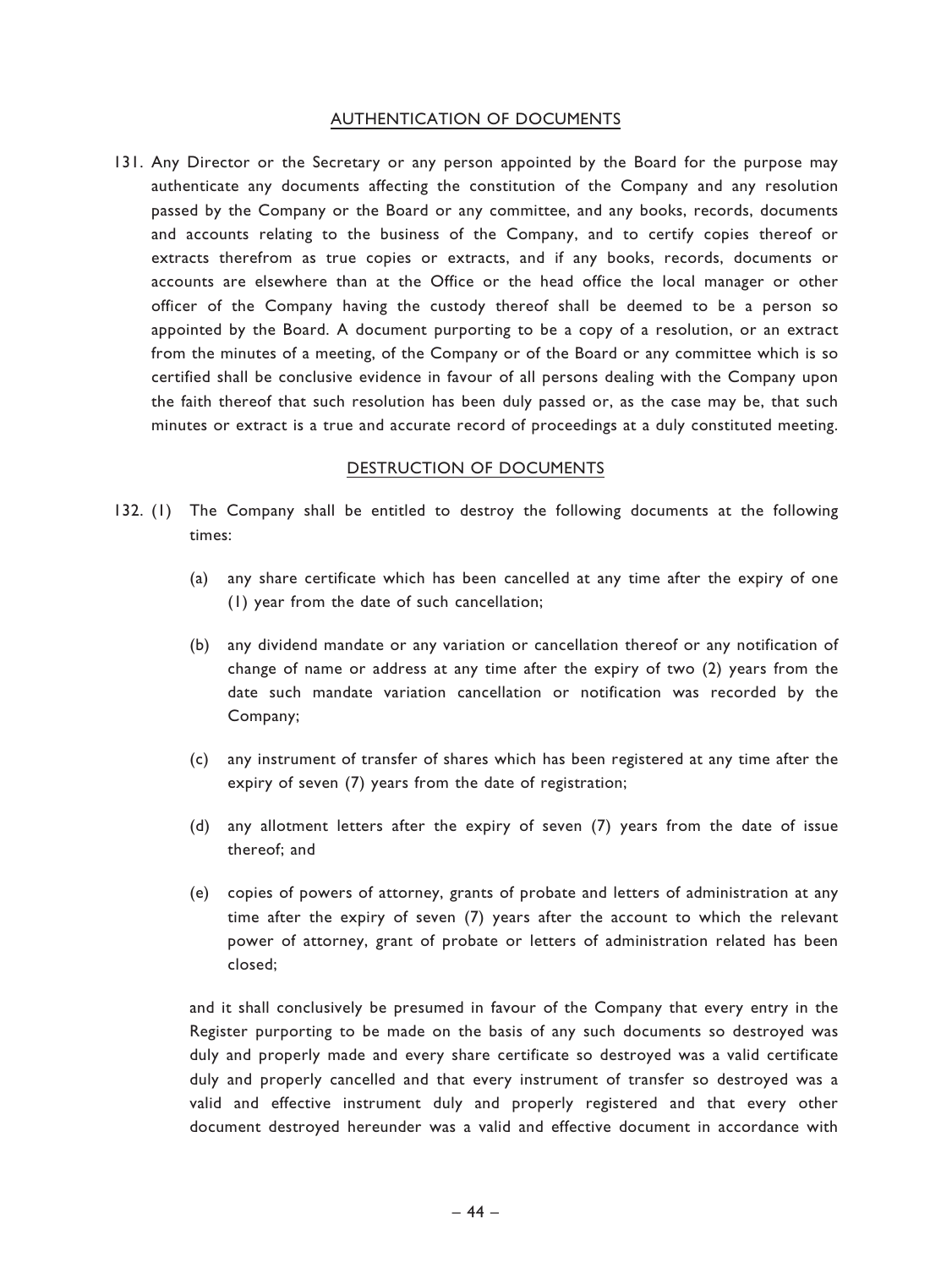the recorded particulars thereof in the books or records of the Company. Provided always that: (1) the foregoing provisions of this Article shall apply only to the destruction of a document in good faith and without express notice to the Company that the preservation of such document was relevant to a claim; (2) nothing contained in this Article shall be construed as imposing upon the Company any liability in respect of the destruction of any such document earlier than as aforesaid or in any case where the conditions of proviso (1) above are not fulfilled; and (3) references in this Article to the destruction of any document include references to its disposal in any manner.

(2) Notwithstanding any provision contained in these Articles, the Directors may, if permitted by applicable law, authorise the destruction of documents set out in subparagraphs (a) to (e) of paragraph (1) of this Article and any other documents in relation to share registration which have been microfilmed or electronically stored by the Company or by the share registrar on its behalf provided always that this Article shall apply only to the destruction of a document in good faith and without express notice to the Company and its share registrar that the preservation of such document was relevant to a claim.

## DIVIDENDS AND OTHER PAYMENTS

- 133. Subject to the Act, the Company in general meeting may from time to time declare dividends in any currency to be paid to the Members but no dividend shall be declared in excess of the amount recommended by the Board.
- 134. Dividends may be declared and paid out of the profits of the Company, realised or unrealised, or from any reserve set aside from profits which the Directors determine is no longer needed. With the sanction of an ordinary resolution dividends may also be declared and paid out of share premium account or any other fund or account which can be authorised for this purpose in accordance with the Act.
- 135. Except in so far as the rights attaching to, or the terms of issue of, any share otherwise provide:
	- (a) all dividends shall be declared and paid according to the amounts paid up on the shares in respect of which the dividend is paid, but no amount paid up on a share in advance of calls shall be treated for the purposes of this Article as paid up on the share; and
	- (b) all dividends shall be apportioned and paid pro rata according to the amounts paid up on the shares during any portion or portions of the period in respect of which the dividend is paid.
- 136. The Board may from time to time pay to the Members such interim dividends as appear to the Board to be justified by the profits of the Company and in particular (but without prejudice to the generality of the foregoing) if at any time the share capital of the Company is divided into different classes, the Board may pay such interim dividends in respect of those shares in the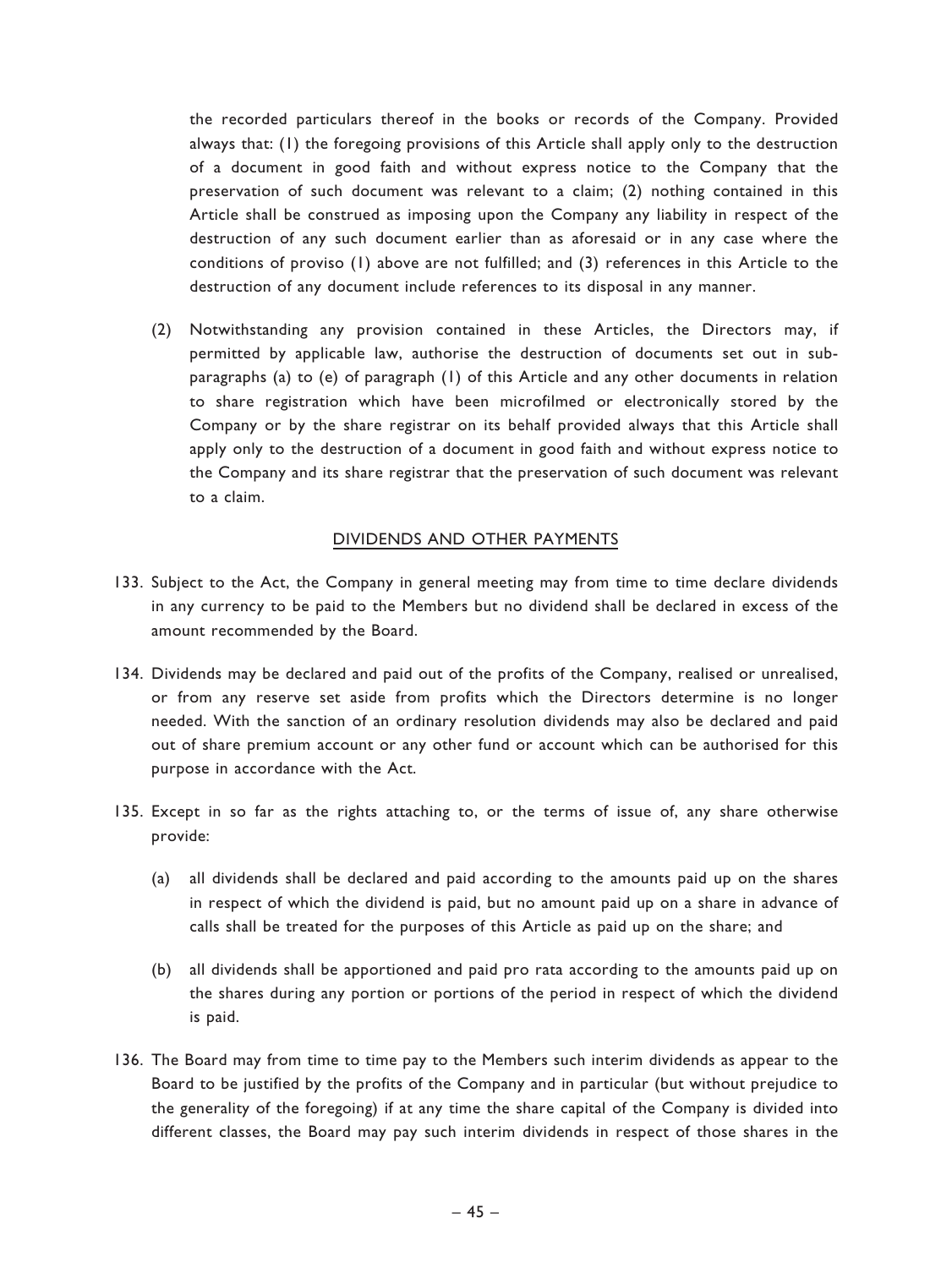capital of the Company which confer on the holders thereof deferred or non preferential rights as well as in respect of those shares which confer on the holders thereof preferential rights with regard to dividend and provided that the Board acts bona fide the Board shall not incur any responsibility to the holders of shares conferring any preference for any damage that they may suffer by reason of the payment of an interim dividend on any shares having deferred or non preferential rights and may also pay any fixed dividend which is payable on any shares of the Company half yearly or on any other dates, whenever such profits, in the opinion of the Board, justifies such payment.

- 137. The Board may deduct from any dividend or other moneys payable to a Member by the Company on or in respect of any shares all sums of money (if any) presently payable by him to the Company on account of calls or otherwise.
- 138. No dividend or other moneys payable by the Company on or in respect of any share shall bear interest against the Company.
- 139. Any dividend, interest or other sum payable in cash to the holder of shares may be paid by cheque or warrant sent through the post addressed to the holder at his registered address or, in the case of joint holders, addressed to the holder whose name stands first in the Register in respect of the shares at his address as appearing in the Register or addressed to such person and at such address as the holder or joint holders may in writing direct. Every such cheque or warrant shall, unless the holder or joint holders otherwise direct, be made payable to the order of the holder or, in the case of joint holders, to the order of the holder whose name stands first on the Register in respect of such shares, and shall be sent at his or their risk and payment of the cheque or warrant by the bank on which it is drawn shall constitute a good discharge to the Company notwithstanding that it may subsequently appear that the same has been stolen or that any endorsement thereon has been forged. Any one of two or more joint holders may give effectual receipts for any dividends or other moneys payable or property distributable in respect of the shares held by such joint holders.
- 140. All dividends or bonuses unclaimed for one (1) year after having been declared may be invested or otherwise made use of by the Board for the benefit of the Company until claimed. Any dividend or bonuses unclaimed after a period of six (6) years from the date of declaration shall be forfeited and shall revert to the Company. The payment by the Board of any unclaimed dividend or other sums payable on or in respect of a share into a separate account shall not constitute the Company a trustee in respect thereof.
- 141. Whenever the Board or the Company in general meeting has resolved that a dividend be paid or declared, the Board may further resolve that such dividend be satisfied wholly or in part by the distribution of specific assets of any kind and in particular of paid up shares, debentures or warrants to subscribe securities of the Company or any other company, or in any one or more of such ways, and where any difficulty arises in regard to the distribution the Board may settle the same as it thinks expedient, and in particular may issue certificates in respect of fractions of shares, disregard fractional entitlements or round the same up or down, and may fix the value for distribution of such specific assets, or any part thereof, and may determine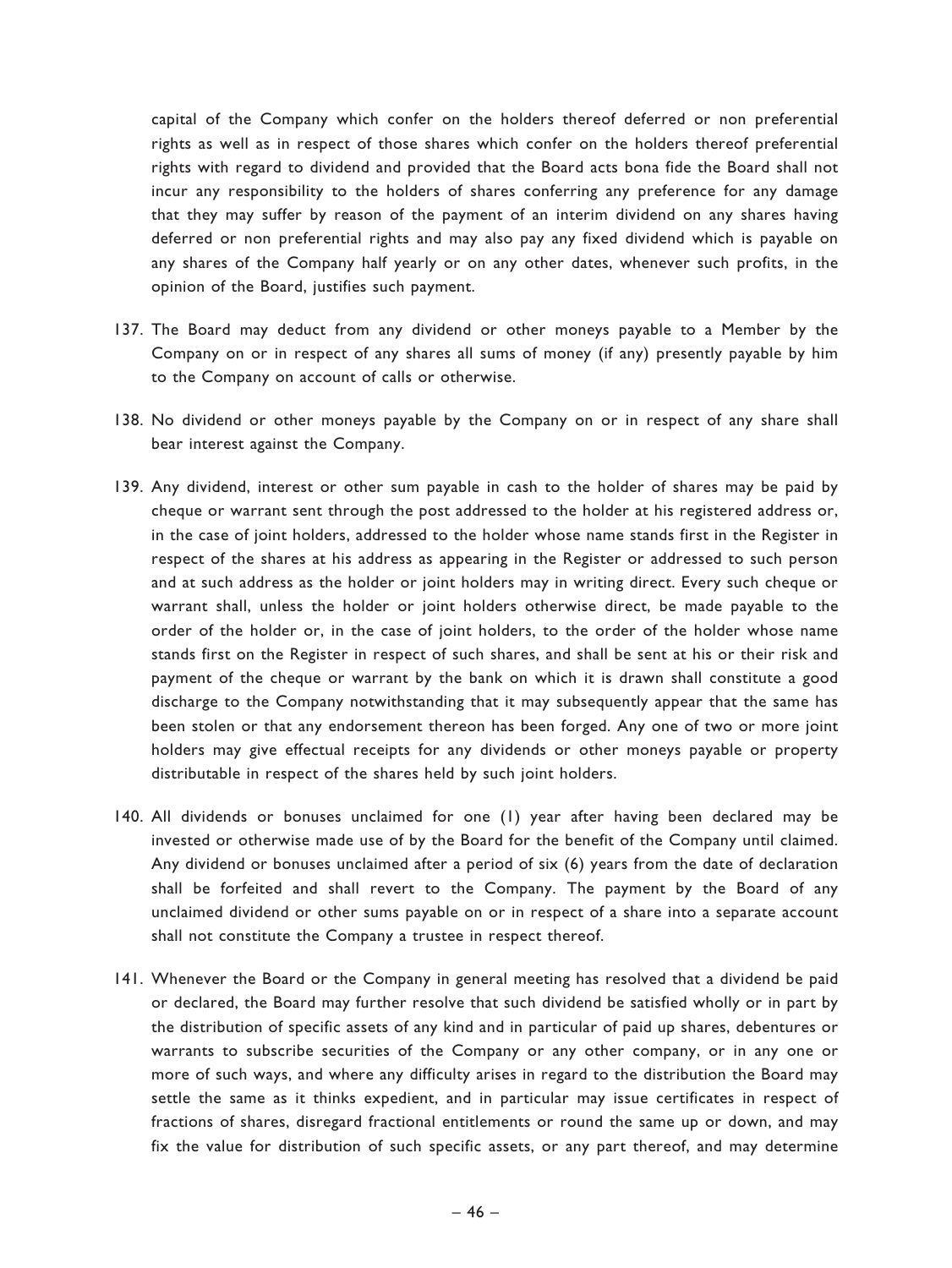that cash payments shall be made to any Members upon the footing of the value so fixed in order to adjust the rights of all parties, and may vest any such specific assets in trustees as may seem expedient to the Board and may appoint any person to sign any requisite instruments of transfer and other documents on behalf of the persons entitled to the dividend, and such appointment shall be effective and binding on the Members. The Board may resolve that no such assets shall be made available to Members with registered addresses in any particular territory or territories where, in the absence of a registration statement or other special formalities, such distribution of assets would or might, in the opinion of the Board, be unlawful or impracticable and in such event the only entitlement of the Members aforesaid shall be to receive cash payments as aforesaid. Members affected as a result of the foregoing sentence shall not be or be deemed to be a separate class of Members for any purpose whatsoever.

- 142. (1) Whenever the Board or the Company in general meeting has resolved that a dividend be paid or declared on any class of the share capital of the Company, the Board may further resolve either:
	- (a) that such dividend be satisfied wholly or in part in the form of an allotment of shares credited as fully paid up, provided that the Members entitled thereto will be entitled to elect to receive such dividend (or part thereof if the Board so determines) in cash in lieu of such allotment. In such case, the following provisions shall apply:
		- (i) the basis of any such allotment shall be determined by the Board;
		- (ii) the Board, after determining the basis of allotment, shall give not less than two (2) weeks' Notice to the holders of the relevant shares of the right of election accorded to them and shall send with such notice forms of election and specify the procedure to be followed and the place at which and the latest date and time by which duly completed forms of election must be lodged in order to be effective;
		- (iii) the right of election may be exercised in respect of the whole or part of that portion of the dividend in respect of which the right of election has been accorded; and
		- (iv) the dividend (or that part of the dividend to be satisfied by the allotment of shares as aforesaid) shall not be payable in cash on shares in respect whereof the cash election has not been duly exercised ("the non elected shares") and in satisfaction thereof shares of the relevant class shall be allotted credited as fully paid up to the holders of the non elected shares on the basis of allotment determined as aforesaid and for such purpose the Board shall capitalise and apply out of any part of the undivided profits of the Company (including profits carried and standing to the credit of any reserves or other special account, share premium account, capital redemption reserve other than the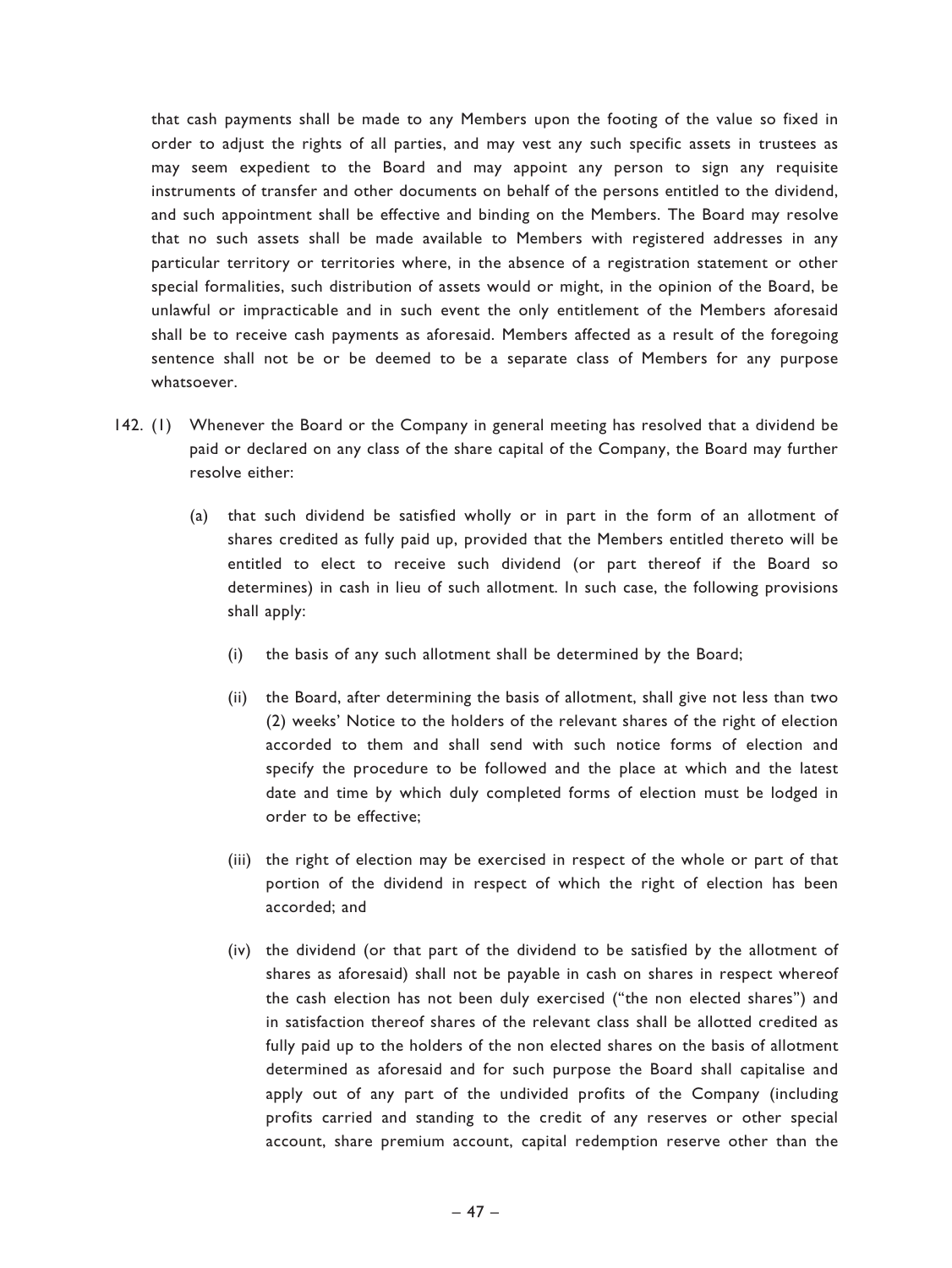Subscription Rights Reserve (as defined below)) as the Board may determine, such sum as may be required to pay up in full the appropriate number of shares of the relevant class for allotment and distribution to and amongst the holders of the non elected shares on such basis; or

- (b) that the Members entitled to such dividend shall be entitled to elect to receive an allotment of shares credited as fully paid up in lieu of the whole or such part of the dividend as the Board may think fit. In such case, the following provisions shall apply:
	- (i) the basis of any such allotment shall be determined by the Board;
	- (ii) the Board, after determining the basis of allotment, shall give not less than two (2) weeks' Notice to the holders of the relevant shares of the right of election accorded to them and shall send with such notice forms of election and specify the procedure to be followed and the place at which and the latest date and time by which duly completed forms of election must be lodged in order to be effective;
	- (iii) the right of election may be exercised in respect of the whole or part of that portion of the dividend in respect of which the right of election has been accorded; and
	- (iv) the dividend (or that part of the dividend in respect of which a right of election has been accorded) shall not be payable in cash on shares in respect whereof the share election has been duly exercised ("the elected shares") and in lieu thereof shares of the relevant class shall be allotted credited as fully paid up to the holders of the elected shares on the basis of allotment determined as aforesaid and for such purpose the Board shall capitalise and apply out of any part of the undivided profits of the Company (including profits carried and standing to the credit of any reserves or other special account, share premium account, capital redemption reserve other than the Subscription Rights Reserve (as defined below)) as the Board may determine, such sum as may be required to pay up in full the appropriate number of shares of the relevant class for allotment and distribution to and amongst the holders of the elected shares on such basis.
- (2) (a) The shares allotted pursuant to the provisions of paragraph (1) of this Article shall rank pari passu in all respects with shares of the same class (if any) then in issue save only as regards participation in the relevant dividend or in any other distributions, bonuses or rights paid, made, declared or announced prior to or contemporaneously with the payment or declaration of the relevant dividend unless, contemporaneously with the announcement by the Board of their proposal to apply the provisions of sub paragraph (a) or (b) of paragraph (1) of this Article in relation to the relevant dividend or contemporaneously with their announcement of the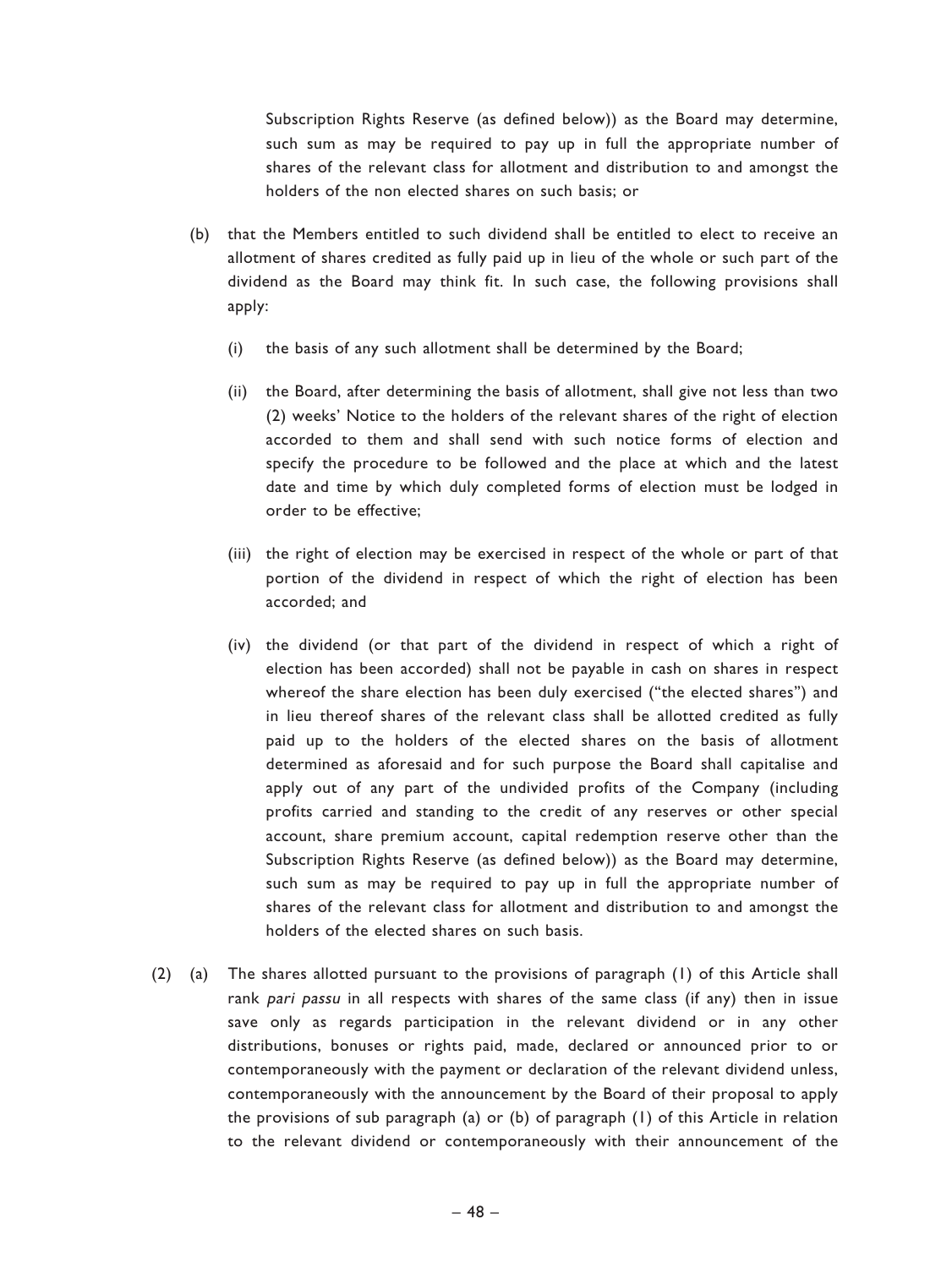distribution, bonus or rights in question, the Board shall specify that the shares to be allotted pursuant to the provisions of paragraph (1) of this Article shall rank for participation in such distribution, bonus or rights.

- (b) The Board may do all acts and things considered necessary or expedient to give effect to any capitalisation pursuant to the provisions of paragraph (1) of this Article, with full power to the Board to make such provisions as it thinks fit in the case of shares becoming distributable in fractions (including provisions whereby, in whole or in part, fractional entitlements are aggregated and sold and the net proceeds distributed to those entitled, or are disregarded or rounded up or down or whereby the benefit of fractional entitlements accrues to the Company rather than to the Members concerned). The Board may authorise any person to enter into on behalf of all Members interested, an agreement with the Company providing for such capitalisation and matters incidental thereto and any agreement made pursuant to such authority shall be effective and binding on all concerned.
- (3) The Company may upon the recommendation of the Board by ordinary resolution resolve in respect of any one particular dividend of the Company that notwithstanding the provisions of paragraph (1) of this Article a dividend may be satisfied wholly in the form of an allotment of shares credited as fully paid up without offering any right to shareholders to elect to receive such dividend in cash in lieu of such allotment.
- (4) The Board may on any occasion determine that rights of election and the allotment of shares under paragraph (1) of this Article shall not be made available or made to any shareholders with registered addresses in any territory where, in the absence of a registration statement or other special formalities, the circulation of an offer of such rights of election or the allotment of shares would or might, in the opinion of the Board, be unlawful or impracticable, and in such event the provisions aforesaid shall be read and construed subject to such determination. Members affected as a result of the foregoing sentence shall not be or be deemed to be a separate class of Members for any purpose whatsoever.
- (5) Any resolution declaring a dividend on shares of any class, whether a resolution of the Company in general meeting or a resolution of the Board, may specify that the same shall be payable or distributable to the persons registered as the holders of such shares at the close of business on a particular date, notwithstanding that it may be a date prior to that on which the resolution is passed, and thereupon the dividend shall be payable or distributable to them in accordance with their respective holdings so registered, but without prejudice to the rights inter se in respect of such dividend of transferors and transferees of any such shares. The provisions of this Article shall mutatis mutandis apply to bonuses, capitalisation issues, distributions of realised capital profits or offers or grants made by the Company to the Members.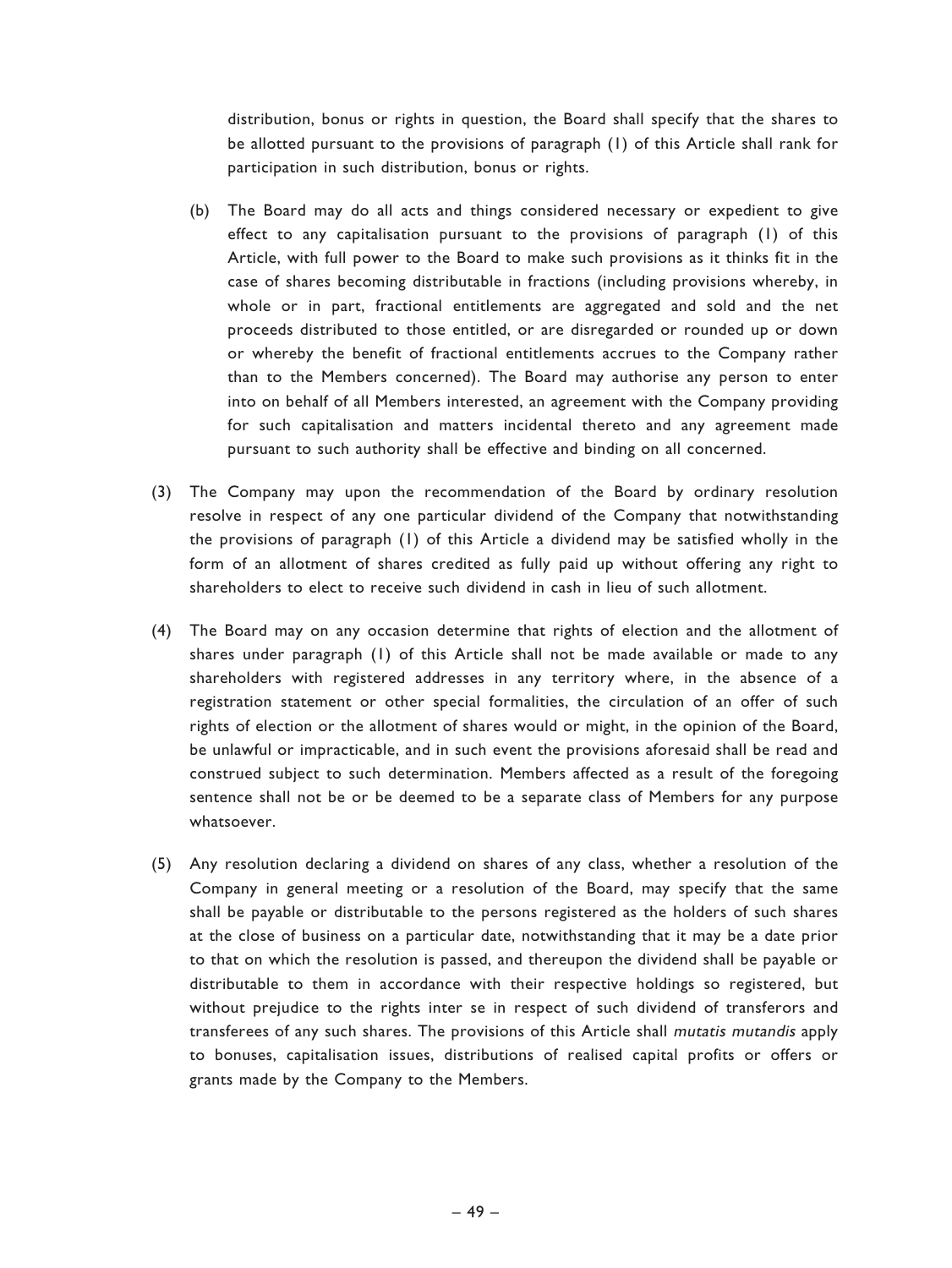#### RESERVES

- 143. (1) The Board shall establish an account to be called the share premium account and shall carry to the credit of such account from time to time a sum equal to the amount or value of the premium paid on the issue of any share in the Company. Unless otherwise provided by the provisions of these Articles, the Board may apply the share premium account in any manner permitted by the Act. The Company shall at all times comply with the provisions of the Act in relation to the share premium account.
	- (2) Before recommending any dividend, the Board may set aside out of the profits of the Company such sums as it determines as reserves which shall, at the discretion of the Board, be applicable for any purpose to which the profits of the Company may be properly applied and pending such application may, also at such discretion, either be employed in the business of the Company or be invested in such investments as the Board may from time to time think fit and so that it shall not be necessary to keep any investments constituting the reserve or reserves separate or distinct from any other investments of the Company. The Board may also without placing the same to reserve carry forward any profits which it may think prudent not to distribute.

## CAPITALISATION

- 144. (1) The Company may, upon the recommendation of the Board, at any time and from time to time pass an ordinary resolution to the effect that it is desirable to capitalise all or any part of any amount for the time being standing to the credit of any reserve or fund (including a share premium account and capital redemption reserve and the profit and loss account) whether or not the same is available for distribution and accordingly that such amount be set free for distribution among the Members or any class of Members who would be entitled thereto if it were distributed by way of dividend and in the same proportions, on the footing that the same is not paid in cash but is applied either in or towards paying up the amounts for the time being unpaid on any shares in the Company held by such Members respectively or in paying up in full unissued shares, debentures or other obligations of the Company, to be allotted and distributed credited as fully paid up among such Members, or partly in one way and partly in the other, and the Board shall give effect to such resolution provided that, for the purposes of this Article, a share premium account and any capital redemption reserve or fund representing unrealised profits, may be applied only in paying up in full unissued shares of the Company to be allotted to such Members credited as fully paid.
	- (2) Notwithstanding any provisions in these Articles, the Board may resolve to capitalise all or any part of any amount for the time being standing to the credit of any reserve or fund (including a share premium account and the profit and loss account) whether or not the same is available for distribution by applying such sum in paying up unissued shares to be allotted to (i) employees (including directors) of the Company and/or its affiliates (meaning any individual, corporation, partnership, association, joint-stock company, trust, unincorporated association or other entity (other than the Company) that directly, or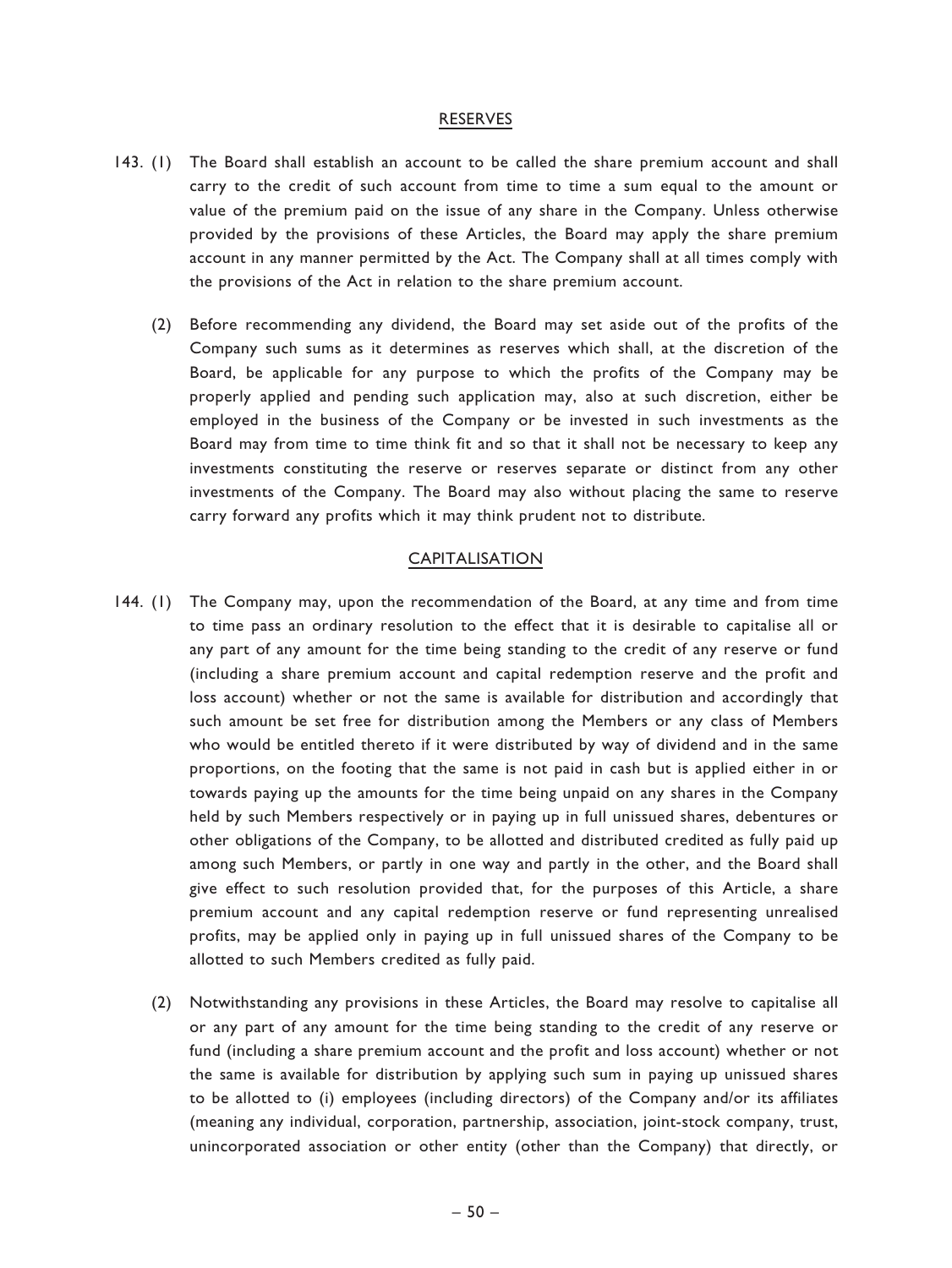indirectly through one or more intermediaries, controls, is controlled by or is under common control with, the Company) upon exercise or vesting of any options or awards granted under any share incentive scheme or employee benefit scheme or other arrangement which relates to such persons that has been adopted or approved by the Members at a general meeting, or (ii) any trustee of any trust to whom shares are to be allotted and issued by the Company in connection with the operation of any share incentive scheme or employee benefit scheme or other arrangement which relates to such persons that has been adopted or approved by the Members at a general meeting.

145. The Board may settle, as it considers appropriate, any difficulty arising in regard to any distribution under the last preceding Article and in particular may issue certificates in respect of fractions of shares or authorise any person to sell and transfer any fractions or may resolve that the distribution should be as nearly as may be practicable in the correct proportion but not exactly so or may ignore fractions altogether, and may determine that cash payments shall be made to any Members in order to adjust the rights of all parties, as may seem expedient to the Board. The Board may appoint any person to sign on behalf of the persons entitled to participate in the distribution any contract necessary or desirable for giving effect thereto and such appointment shall be effective and binding upon the Members.

## SUBSCRIPTION RIGHTS RESERVE

- 146. The following provisions shall have effect to the extent that they are not prohibited by and are in compliance with the Act:
	- (1) If, so long as any of the rights attached to any warrants issued by the Company to subscribe for shares of the Company shall remain exercisable, the Company does any act or engages in any transaction which, as a result of any adjustments to the subscription price in accordance with the provisions of the conditions of the warrants, would reduce the subscription price to below the par value of a share, then the following provisions shall apply:
		- (a) as from the date of such act or transaction the Company shall establish and thereafter (subject as provided in this Article) maintain in accordance with the provisions of this Article a reserve (the ''Subscription Rights Reserve'') the amount of which shall at no time be less than the sum which for the time being would be required to be capitalised and applied in paying up in full the nominal amount of the additional shares required to be issued and allotted credited as fully paid pursuant to sub paragraph (c) below on the exercise in full of all the subscription rights outstanding and shall apply the Subscription Rights Reserve in paying up such additional shares in full as and when the same are allotted;
		- (b) the Subscription Rights Reserve shall not be used for any purpose other than that specified above unless all other reserves of the Company (other than share premium account) have been extinguished and will then only be used to make good losses of the Company if and so far as is required by law;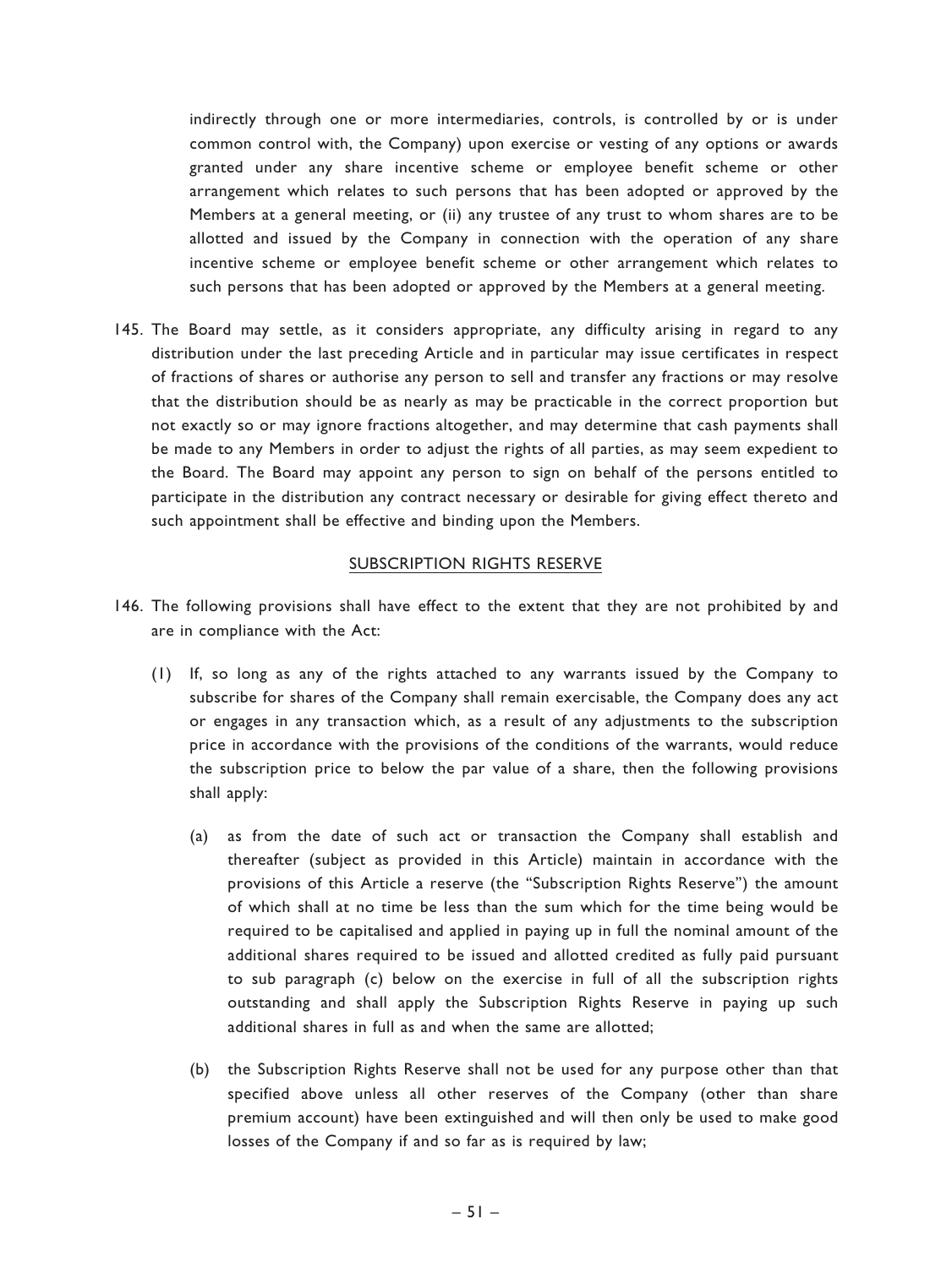- (c) upon the exercise of all or any of the subscription rights represented by any warrant, the relevant subscription rights shall be exercisable in respect of a nominal amount of shares equal to the amount in cash which the holder of such warrant is required to pay on exercise of the subscription rights represented thereby (or, as the case may be the relevant portion thereof in the event of a partial exercise of the subscription rights) and, in addition, there shall be allotted in respect of such subscription rights to the exercising warrantholder, credited as fully paid, such additional nominal amount of shares as is equal to the difference between:
	- (i) the said amount in cash which the holder of such warrant is required to pay on exercise of the subscription rights represented thereby (or, as the case may be, the relevant portion thereof in the event of a partial exercise of the subscription rights); and
	- (ii) the nominal amount of shares in respect of which such subscription rights would have been exercisable having regard to the provisions of the conditions of the warrants, had it been possible for such subscription rights to represent the right to subscribe for shares at less than par and immediately upon such exercise so much of the sum standing to the credit of the Subscription Rights Reserve as is required to pay up in full such additional nominal amount of shares shall be capitalised and applied in paying up in full such additional nominal amount of shares which shall forthwith be allotted credited as fully paid to the exercising warrantholders; and
- (d) if, upon the exercise of the subscription rights represented by any warrant, the amount standing to the credit of the Subscription Rights Reserve is not sufficient to pay up in full such additional nominal amount of shares equal to such difference as aforesaid to which the exercising warrantholder is entitled, the Board shall apply any profits or reserves then or thereafter becoming available (including, to the extent permitted by law, share premium account) for such purpose until such additional nominal amount of shares is paid up and allotted as aforesaid and until then no dividend or other distribution shall be paid or made on the fully paid shares of the Company then in issue. Pending such payment and allotment, the exercising warrantholder shall be issued by the Company with a certificate evidencing his right to the allotment of such additional nominal amount of shares. The rights represented by any such certificate shall be in registered form and shall be transferable in whole or in part in units of one share in the like manner as the shares for the time being are transferable, and the Company shall make such arrangements in relation to the maintenance of a register therefor and other matters in relation thereto as the Board may think fit and adequate particulars thereof shall be made known to each relevant exercising warrantholder upon the issue of such certificate.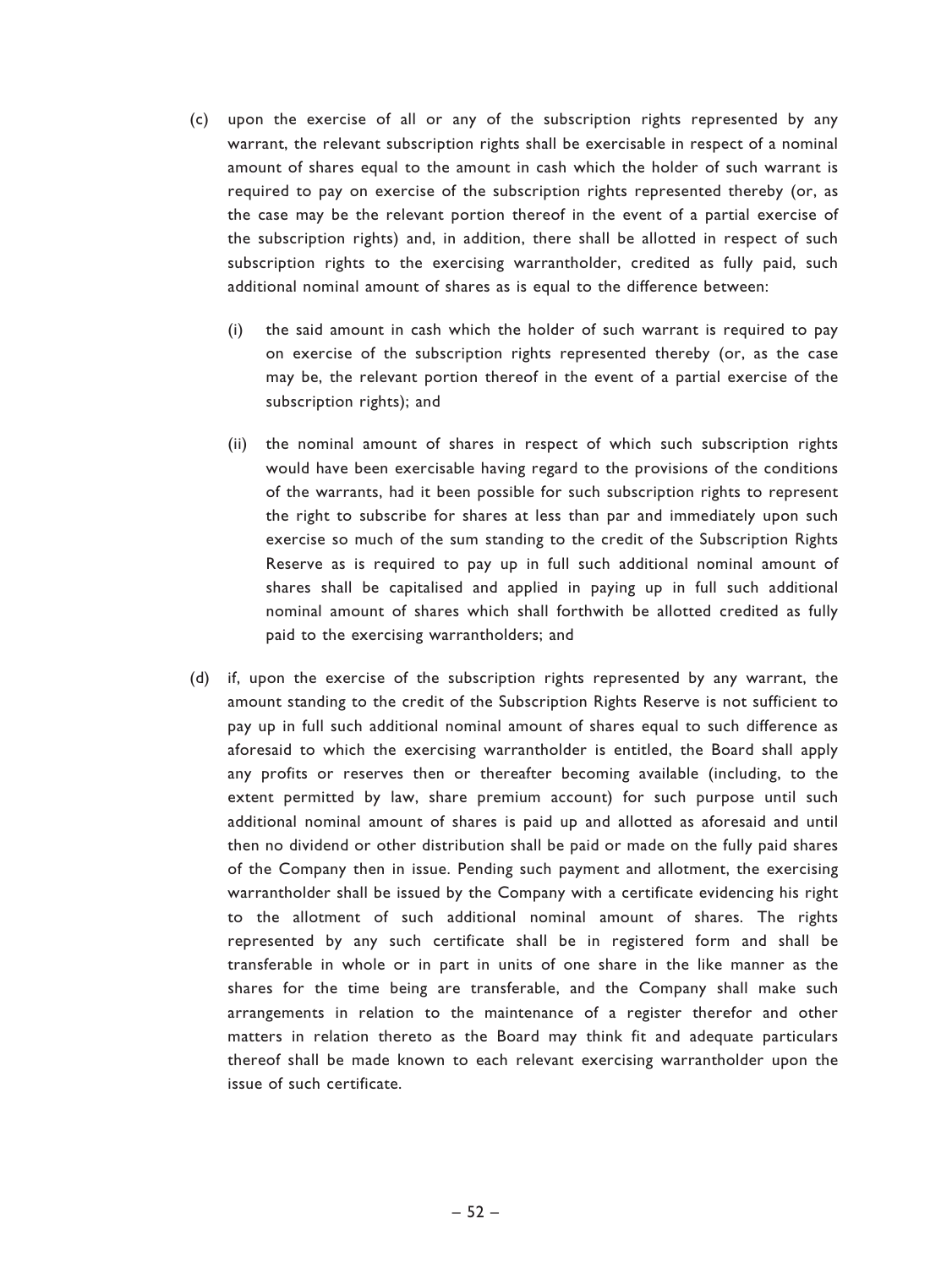- (2) Shares allotted pursuant to the provisions of this Article shall rank pari passu in all respects with the other shares allotted on the relevant exercise of the subscription rights represented by the warrant concerned. Notwithstanding anything contained in paragraph (1) of this Article, no fraction of any share shall be allotted on exercise of the subscription rights.
- (3) The provision of this Article as to the establishment and maintenance of the Subscription Rights Reserve shall not be altered or added to in any way which would vary or abrogate, or which would have the effect of varying or abrogating the provisions for the benefit of any warrantholder or class of warrantholders under this Article without the sanction of a special resolution of such warrantholders or class of warrantholders.
- (4) A certificate or report by the auditors for the time being of the Company as to whether or not the Subscription Rights Reserve is required to be established and maintained and if so the amount thereof so required to be established and maintained, as to the purposes for which the Subscription Rights Reserve has been used, as to the extent to which it has been used to make good losses of the Company, as to the additional nominal amount of shares required to be allotted to exercising warrantholders credited as fully paid, and as to any other matter concerning the Subscription Rights Reserve shall (in the absence of manifest error) be conclusive and binding upon the Company and all warrantholders and shareholders.

## ACCOUNTING RECORDS

- 147. The Board shall cause true accounts to be kept of the sums of money received and expended by the Company, and the matters in respect of which such receipt and expenditure take place, and of the property, assets, credits and liabilities of the Company and of all other matters required by the Act or necessary to give a true and fair view of the Company's affairs and to explain its transactions.
- 148. The accounting records shall be kept at the Office or, at such other place or places as the Board decides and shall always be open to inspection by the Directors. No Member (other than a Director) shall have any right of inspecting any accounting record or book or document of the Company except as conferred by law or authorised by the Board or the Company in general meeting.
- 149. Subject to Article 150, a printed copy of the Directors' report, accompanied by the balance sheet and profit and loss account, including every document required by law to be annexed thereto, made up to the end of the applicable financial year and containing a summary of the assets and liabilities of the Company under convenient heads and a statement of income and expenditure, together with a copy of the Auditors' report, shall be sent to each person entitled thereto at least twenty one (21) days before the date of the general meeting and at the same time as the notice of annual general meeting and laid before the Company at the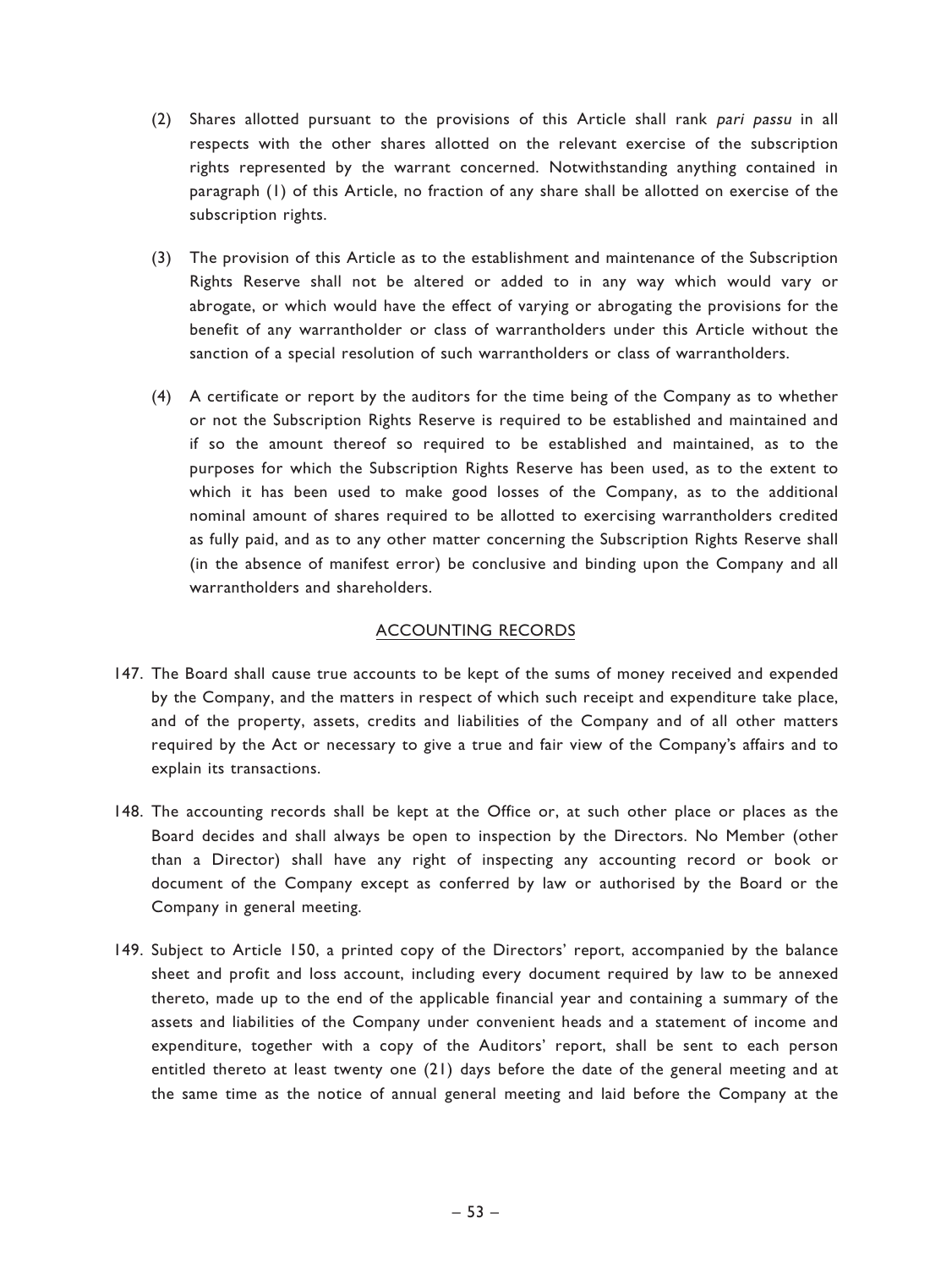annual general meeting held in accordance with Article 56 provided that this Article shall not require a copy of those documents to be sent to any person whose address the Company is not aware or to more than one of the joint holders of any shares or debentures.

- 150. Subject to due compliance with all applicable Statutes, rules and regulations, including, without limitation, the rules of the Designated Stock Exchange, and to obtaining all necessary consents, if any, required thereunder, the requirements of Article 149 shall be deemed satisfied in relation to any person by sending to the person in any manner not prohibited by the Statutes, summarised financial statements derived from the Company's annual accounts and the directors' report which shall be in the form and containing the information required by applicable laws and regulations, provided that any person who is otherwise entitled to the annual financial statements of the Company and the directors' report thereon may, if he so requires by notice in writing served on the Company, demand that the Company sends to him, in addition to summarised financial statements, a complete printed copy of the Company's annual financial statement and the directors' report thereon.
- 151. The requirement to send to a person referred to in Article 149 the documents referred to in that article or a summary financial report in accordance with Article 150 shall be deemed satisfied where, in accordance with all applicable Statutes, rules and regulations, including, without limitation, the rules of the Designated Stock Exchange, the Company publishes copies of the documents referred to in Article 149 and, if applicable, a summary financial report complying with Article 150, on the Company's computer network or in any other permitted manner (including by sending any form of electronic communication), and that person has agreed or is deemed to have agreed to treat the publication or receipt of such documents in such manner as discharging the Company's obligation to send to him a copy of such documents.

### **AUDIT**

- 152. (1) At the annual general meeting or at a subsequent extraordinary general meeting in each  $A_{PP}$  3 year, the Members shall appoint an auditor to audit the accounts of the Company and such auditor shall hold office until the next annual general meeting. Such auditor may be a Member but no Director or officer or employee of the Company shall, during his continuance in office, be eligible to act as an auditor of the Company.
	- (2) The Members may, at any general meeting convened and held in accordance with these  $_{A_{PP}}$ , 3 Articles, by ordinary resolution remove the Auditor at any time before the expiration of his term of office and shall by ordinary resolution at that meeting appoint another Auditor in his stead for the remainder of his term. 17
- 153. Subject to the Act the accounts of the Company shall be audited at least once in every year.
- 154. The remuneration of the Auditor shall be fixed by the Company in general meeting or in such  $A_{PP}$  3 manner as the Members may determine.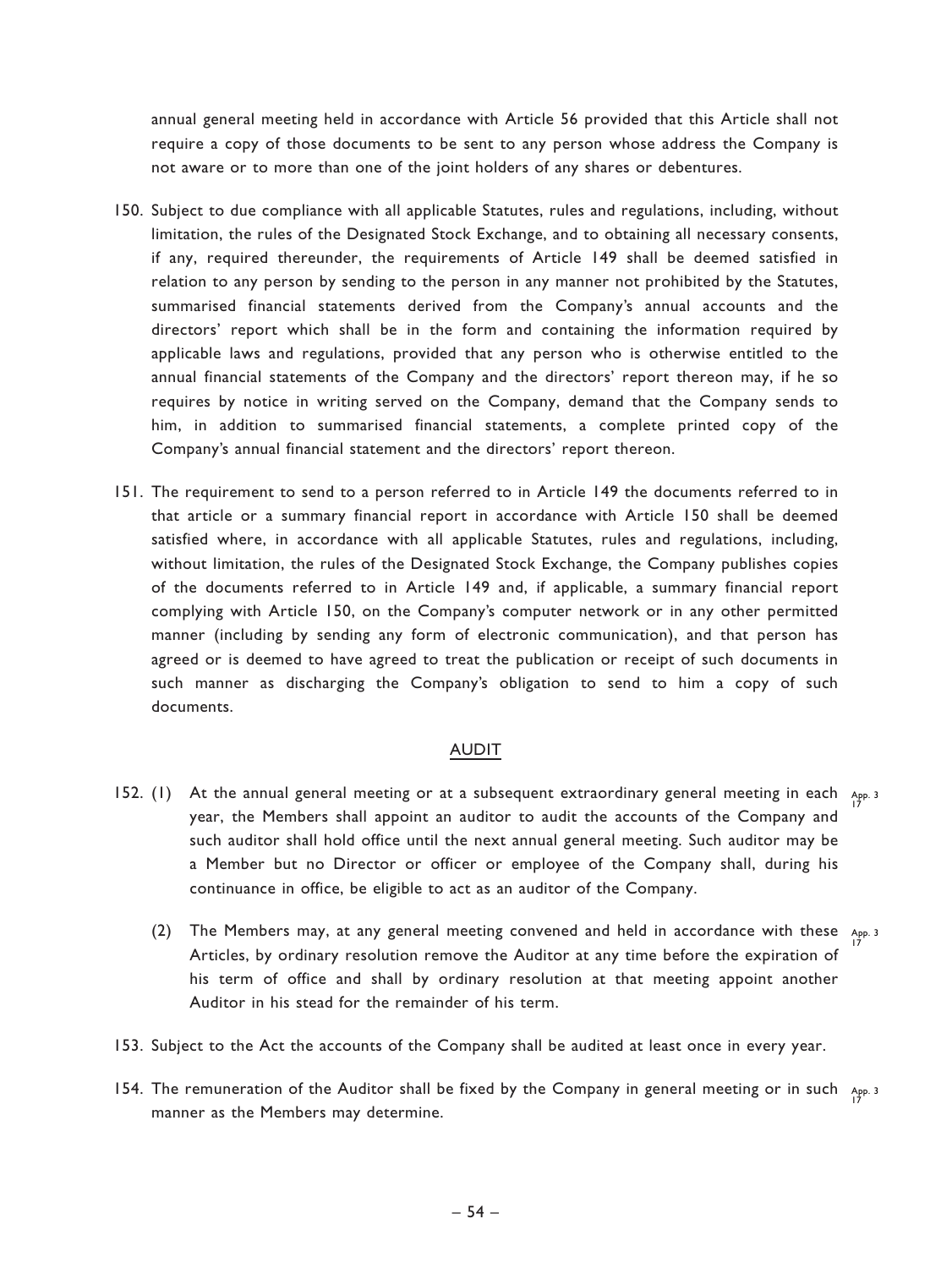- 155. The Directors may fill any casual vacancy in the office of Auditor but while any such vacancy continues the surviving or continuing Auditor or Auditors, if any, may act. The remuneration of any Auditor appointed by the Directors under this Article may be fixed by the Board. Subject to Article 152(2), an Auditor appointed under this Article shall hold office until the next following annual general meeting of the Company and shall then be subject to appointment by the Members under Article 152(1) at such remuneration to be determined by the Members under Article 154.
- 156. The Auditor shall at all reasonable times have access to all books kept by the Company and to all accounts and vouchers relating thereto; and he may call on the Directors or officers of the Company for any information in their possession relating to the books or affairs of the Company.
- 157. The statement of income and expenditure and the balance sheet provided for by these Articles shall be examined by the Auditor and compared by him with the books, accounts and vouchers relating thereto; and he shall make a written report thereon stating whether such statement and balance sheet are drawn up so as to present fairly the financial position of the Company and the results of its operations for the period under review and, in case information shall have been called for from Directors or officers of the Company, whether the same has been furnished and has been satisfactory. The financial statements of the Company shall be audited by the Auditor in accordance with generally accepted auditing standards. The Auditor shall make a written report thereon in accordance with generally accepted auditing standards and the report of the Auditor shall be submitted to the Members in general meeting. The generally accepted auditing standards referred to herein may be those of a country or jurisdiction other than the Cayman Islands. If so, the financial statements and the report of the Auditor should disclose this fact and name such country or jurisdiction.

## NOTICES

158. Any Notice or document (including any ''corporate communication'' within the meaning ascribed thereto under the rules of the Designated Stock Exchange), whether or not, to be given or issued under these Articles from the Company to a Member shall be in writing or by cable, telex or facsimile transmission message or other form of electronic transmission or communication and any such Notice and document may be served or delivered by the Company on or to any Member either personally or by sending it through the post in a prepaid envelope addressed to such Member at his registered address as appearing in the Register or at any other address supplied by him to the Company for the purpose or, as the case may be, by transmitting it to any such address or transmitting it to any telex or facsimile transmission number or electronic number or address or website supplied by him to the Company for the giving of Notice to him or which the person transmitting the notice reasonably and bona fide believes at the relevant time will result in the Notice being duly received by the Member or may also be served by advertisement in appropriate newspapers in accordance with the requirements of the Designated Stock Exchange or, to the extent permitted by the applicable laws, by placing it on the Company's website or the website of the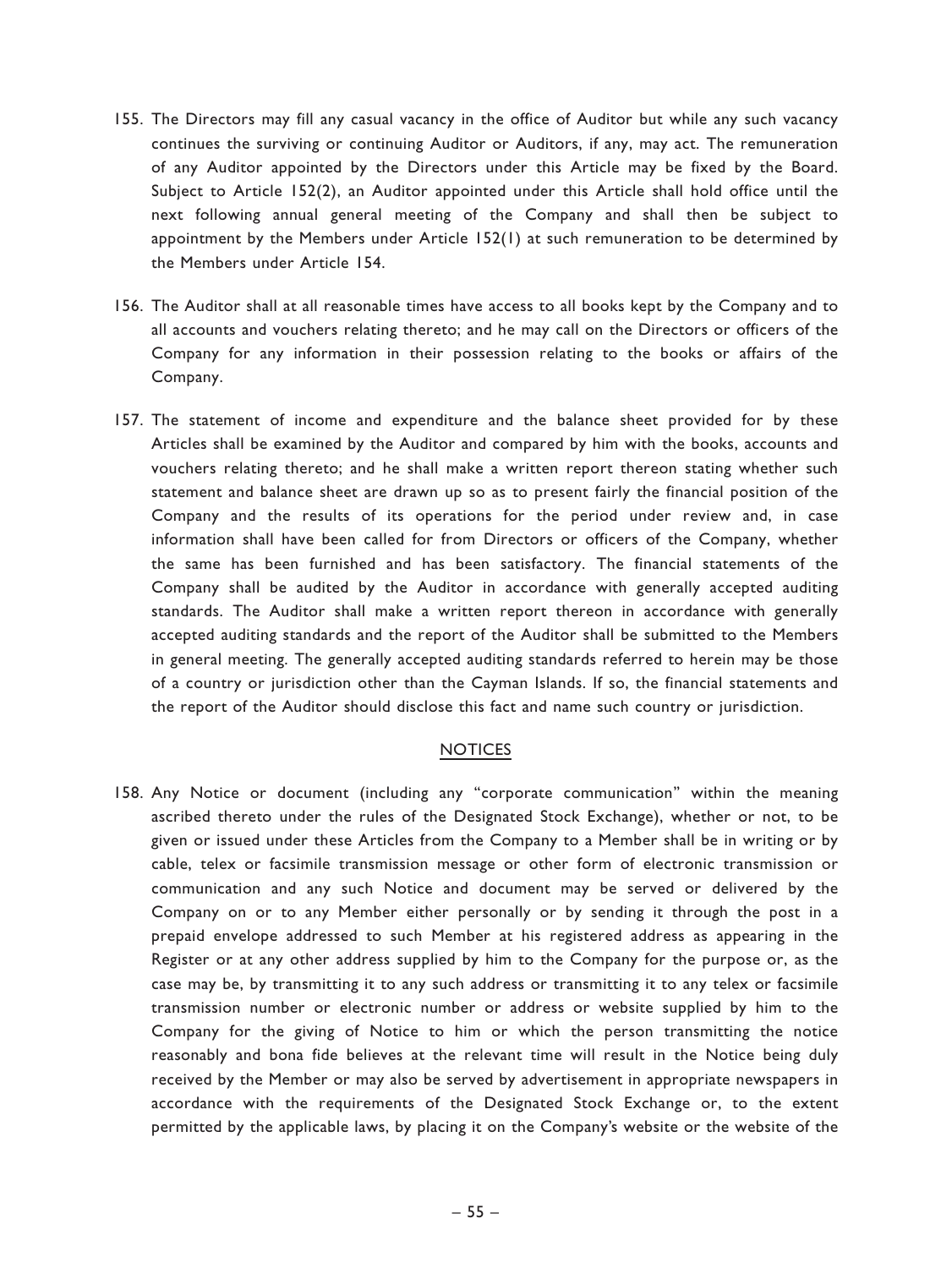Designated Stock Exchange, and giving to the member a notice stating that the notice or other document is available there (a ''notice of availability''). The notice of availability may be given to the Member by any of the means set out above other than by posting it on a website. In the case of joint holders of a share all notices shall be given to that one of the joint holders whose name stands first in the Register and notice so given shall be deemed a sufficient service on or delivery to all the joint holders.

- 159. Any Notice or other document:
	- (a) if served or delivered by post, shall where appropriate be sent by airmail and shall be deemed to have been served or delivered on the day following that on which the envelope containing the same, properly prepaid and addressed, is put into the post; in proving such service or delivery it shall be sufficient to prove that the envelope or wrapper containing the notice or document was properly addressed and put into the post and a certificate in writing signed by the Secretary or other officer of the Company or other person appointed by the Board that the envelope or wrapper containing the Notice or other document was so addressed and put into the post shall be conclusive evidence thereof;
	- (b) if sent by electronic communication, shall be deemed to be given on the day on which it is transmitted from the server of the Company or its agent. A Notice placed on the Company's website or the website of the Designated Stock Exchange, is deemed given by the Company to a Member on the day following that on which a notice of availability is deemed served on the Member;
	- (c) if served or delivered in any other manner contemplated by these Articles, shall be deemed to have been served or delivered at the time of personal service or delivery or, as the case may be, at the time of the relevant despatch or transmission; and in proving such service or delivery a certificate in writing signed by the Secretary or other officer of the Company or other person appointed by the Board as to the act and time of such service, delivery, despatch or transmission shall be conclusive evidence thereof; and
	- (d) may be given to a Member either in the English language or the Chinese language, subject to due compliance with all applicable Statutes, rules and regulations.
- 160. (1) Any Notice or other document delivered or sent by post to or left at the registered address of any Member in pursuance of these Articles shall, notwithstanding that such Member is then dead or bankrupt or that any other event has occurred, and whether or not the Company has notice of the death or bankruptcy or other event, be deemed to have been duly served or delivered in respect of any share registered in the name of such Member as sole or joint holder unless his name shall, at the time of the service or delivery of the Notice or document, have been removed from the Register as the holder of the share, and such service or delivery shall for all purposes be deemed a sufficient service or delivery of such Notice or document on all persons interested (whether jointly with or as claiming through or under him) in the share.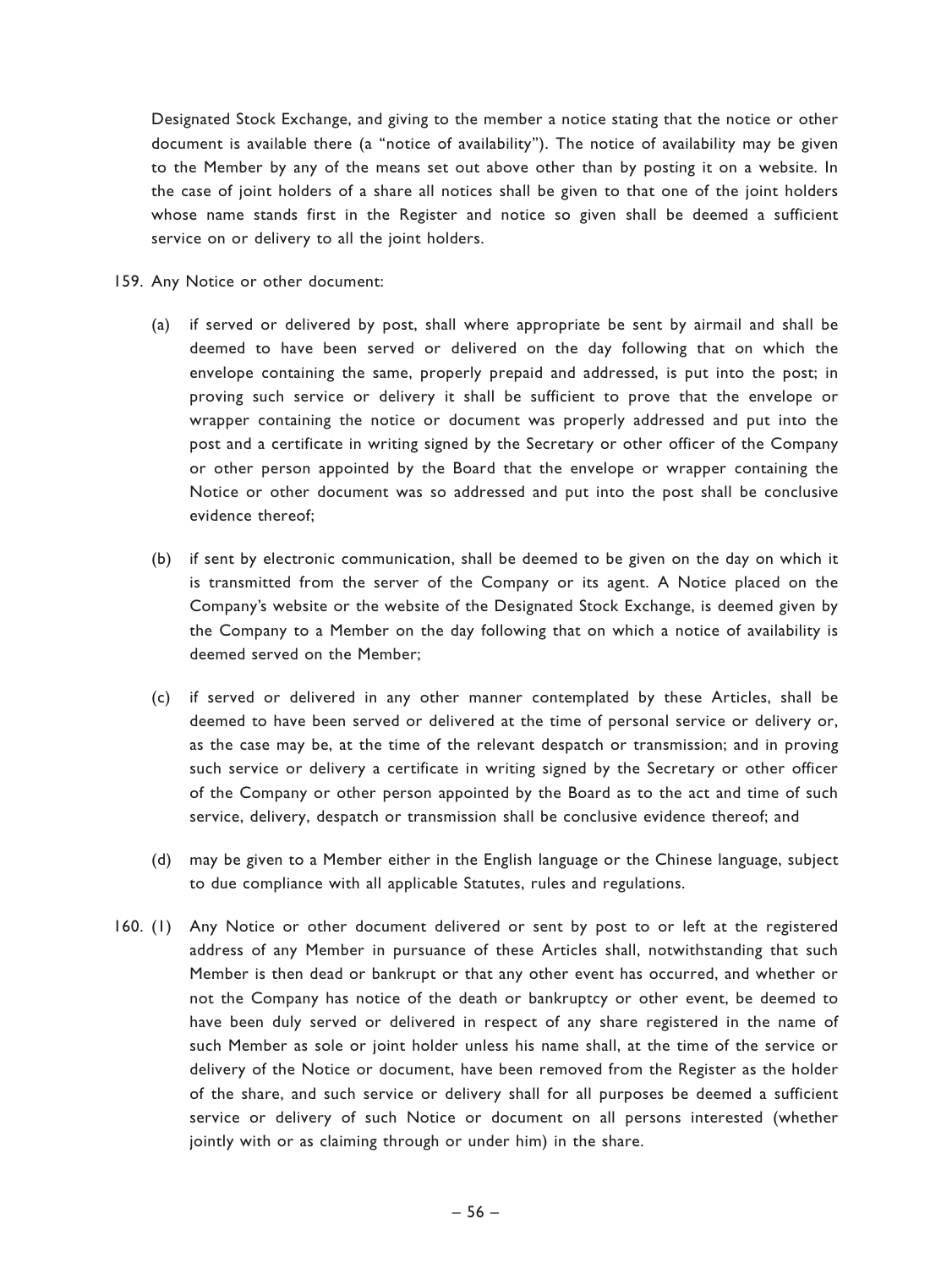- (2) A Notice may be given by the Company to the person entitled to a share in consequence of the death, mental disorder or bankruptcy of a Member by sending it through the post in a prepaid letter, envelope or wrapper addressed to him by name, or by the title of representative of the deceased, or trustee of the bankrupt, or by any like description, at the address, if any, supplied for the purpose by the person claiming to be so entitled, or (until such an address has been so supplied) by giving the notice in any manner in which the same might have been given if the death, mental disorder or bankruptcy had not occurred.
- (3) Any person who by operation of law, transfer or other means whatsoever shall become entitled to any share shall be bound by every Notice in respect of such share which prior to his name and address being entered on the Register shall have been duly given to the person from whom he derives his title to such share.

#### SIGNATURES

161. For the purposes of these Articles, a facsimile or electronic transmission message purporting to come from a holder of shares or, as the case may be, a Director or alternate Director, or, in the case of a corporation which is a holder of shares from a director or the secretary thereof or a duly appointed attorney or duly authorised representative thereof for it and on its behalf, shall in the absence of express evidence to the contrary available to the person relying thereon at the relevant time be deemed to be a document or instrument in writing signed by such holder or Director or alternate Director in the terms in which it is received. The signature to any notice or document to be given by the Company may be written, printed or made electronically.

### WINDING UP

- 162. (1) Subject to Article 162(2), the Board shall have power in the name and on behalf of the Company to present a petition to the court for the Company to be wound up.
	- (2) A resolution that the Company be wound up by the court or to be wound up voluntarily  $\frac{A_{\text{PP}}}{21}$ . shall be a special resolution.
- 163. (1) Subject to any special rights, privileges or restrictions as to the distribution of available surplus assets on liquidation for the time being attached to any class or classes of shares (i) if the Company shall be wound up and the assets available for distribution amongst the Members shall be more than sufficient to repay the whole of the capital paid up at the commencement of the winding up, the excess shall be distributed pari passu amongst such members in proportion to the amount paid up on the shares held by them respectively and (ii) if the Company shall be wound up and the assets available for distribution amongst the Members as such shall be insufficient to repay the whole of the paid-up capital such assets shall be distributed so that, as nearly as may be, the losses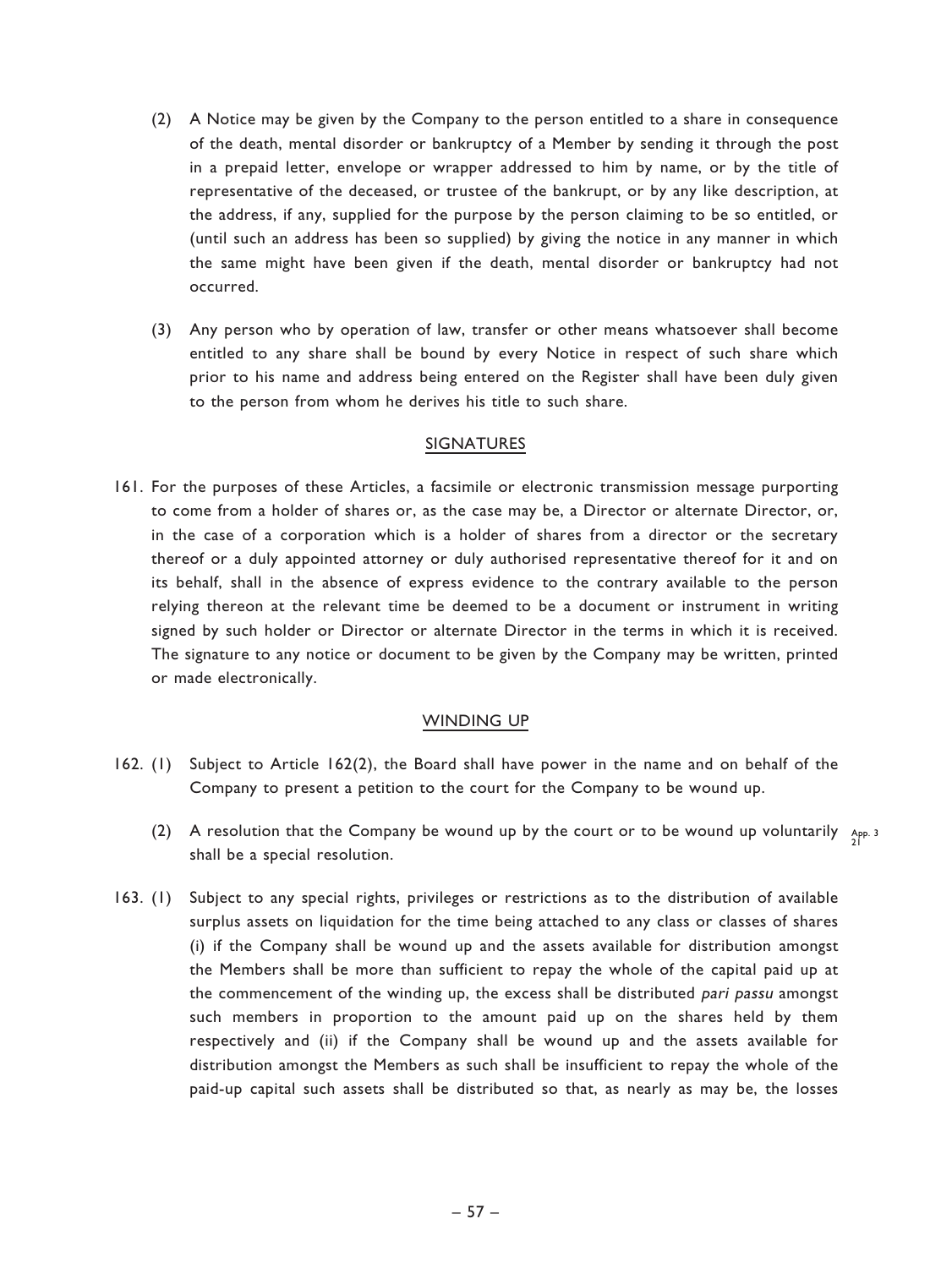shall be borne by the Members in proportion to the capital paid up, or which ought to have been paid up, at the commencement of the winding up on the shares held by them respectively.

(2) If the Company shall be wound up (whether the liquidation is voluntary or by the court) the liquidator may, with the authority of a special resolution and any other sanction required by the Act, divide among the Members in specie or kind the whole or any part of the assets of the Company and whether or not the assets shall consist of properties of one kind or shall consist of properties to be divided as aforesaid of different kinds, and may for such purpose set such value as he deems fair upon any one or more class or classes of property and may determine how such division shall be carried out as between the Members or different classes of Members. The liquidator may, with the like authority, vest any part of the assets in trustees upon such trusts for the benefit of the Members as the liquidator with the like authority shall think fit, and the liquidation of the Company may be closed and the Company dissolved, but so that no contributory shall be compelled to accept any shares or other property in respect of which there is a liability.

### INDEMNITY

- 164. (1) The Directors, Secretary and other officers and every Auditor of the Company at any time, whether at present or in the past, and the liquidator or trustees (if any) acting or who have acted in relation to any of the affairs of the Company and everyone of them, and everyone of their heirs, executors and administrators, shall be indemnified and secured harmless out of the assets and profits of the Company from and against all actions, costs, charges, losses, damages and expenses which they or any of them, their or any of their heirs, executors or administrators, shall or may incur or sustain by or by reason of any act done, concurred in or omitted in or about the execution of their duty, or supposed duty, in their respective offices or trusts; and none of them shall be answerable for the acts, receipts, neglects or defaults of the other or others of them or for joining in any receipts for the sake of conformity, or for any bankers or other persons with whom any moneys or effects belonging to the Company shall or may be lodged or deposited for safe custody, or for insufficiency or deficiency of any security upon which any moneys of or belonging to the Company shall be placed out on or invested, or for any other loss, misfortune or damage which may happen in the execution of their respective offices or trusts, or in relation thereto; PROVIDED THAT this indemnity shall not extend to any matter in respect of any fraud or dishonesty which may attach to any of said persons.
	- (2) Each Member agrees to waive any claim or right of action he might have, whether individually or by or in the right of the Company, against any Director on account of any action taken by such Director, or the failure of such Director to take any action in the performance of his duties with or for the Company; PROVIDED THAT such waiver shall not extend to any matter in respect of any fraud or dishonesty which may attach to such Director.